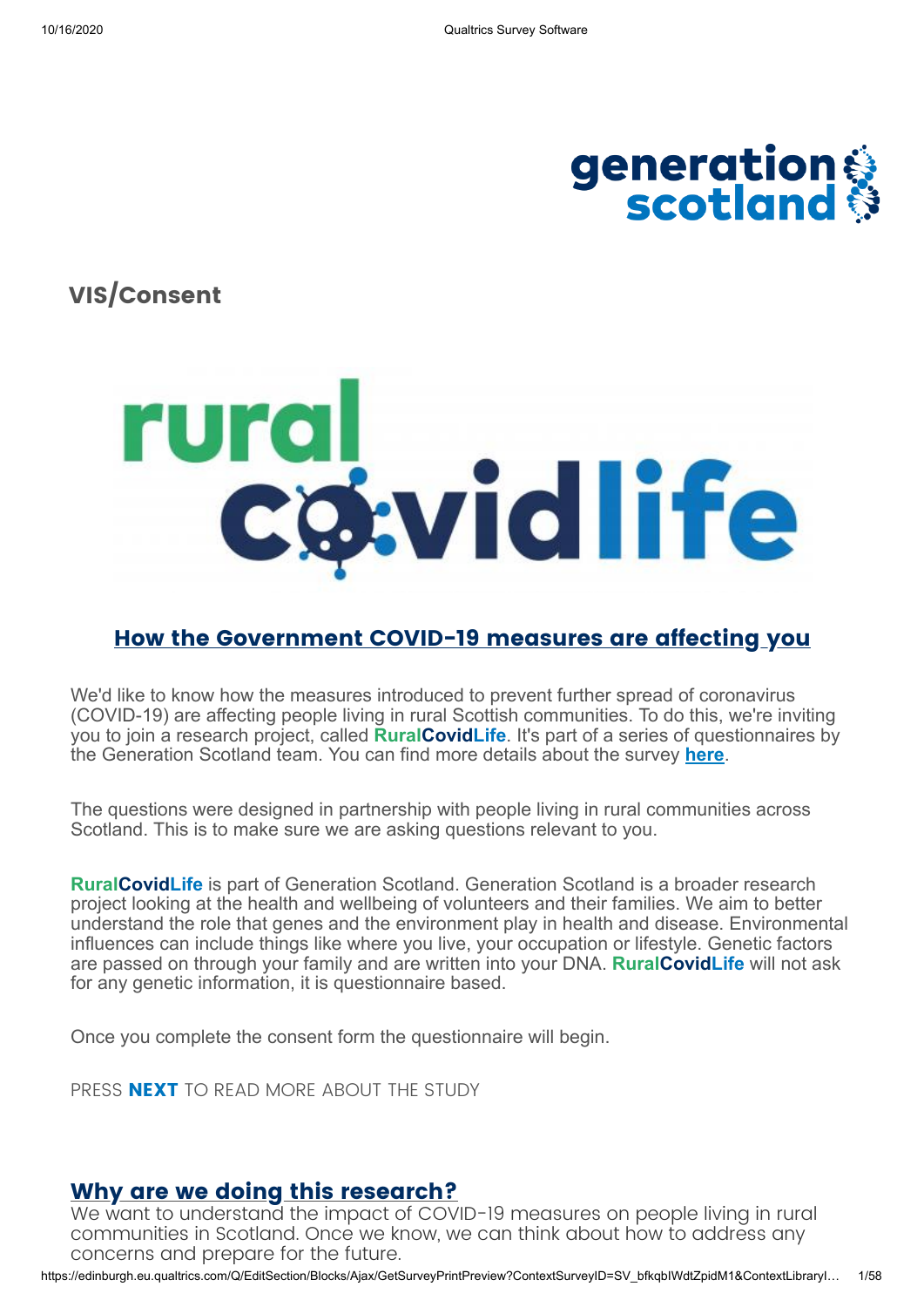### **What is involved?**

The questions start with some general information about you. Most of them will simply require you to select your answer from a list of options. Some questions are very specific to COVID-19 measures. Other questions are more general.

We'll be asking about how your life has changed and how you're coping. Therefore, some questions will be quite personal and sensitive. We hope you'll be able to answer them all, but you can skip any you don't want to answer. Your answers will be saved as you go.

This survey will take **about 30 minutes** to complete.

We will invite you to complete shorter follow-up surveys as part of the Generation Scotland wider study. This is so we can track the mid to longer-term effects of the COVID-19 measures on health and wellbeing of rural communities. You do not have to take part in these future research surveys.

The information you provide will be studied by the **Generation Scotland** team. They work at the **University of Edinburgh**. Their researchers and **NHS** partners will also be able to work on this information.

### **Who can take part?**

Taking part is open to **anyone aged 16 or over and living in rural Scotland**. You must have access to the internet to take part. Taking part in this survey is entirely voluntary.

### **Ethics approval**

In the UK, independent **ethics committees** must review health research studies before they can start. They check that our research is well made and protects our volunteers. This study has received approval from the **East of Scotland Research Ethics Committee**. They have said it is alright for us to do this research.

### **What will happen to the information I give you?**

We will ask for your email address, so that we can contact you for future surveys. Your email address will not be passed on to any third parties. We'll also ask for your full postcode, but not your home address. This will let us know about the area you live in. It will tell us about the shops, transport, schools, play areas and green spaces available.

All the information we collect will be stored in a safe and secure manner. We will **anonymise** your information before health researchers can look at it. Nobody will be able to identify you.

We will report what we find in tables and graphs and post these on **our website**. We'll alert you to new postings by email. Findings will be shared with researchers, health professionals and policymakers. Our results will be published in peerreviewed **academic journals**.

### **How do I stop taking part?**

You can email us to stop taking part at any time. You don't have to give a reason to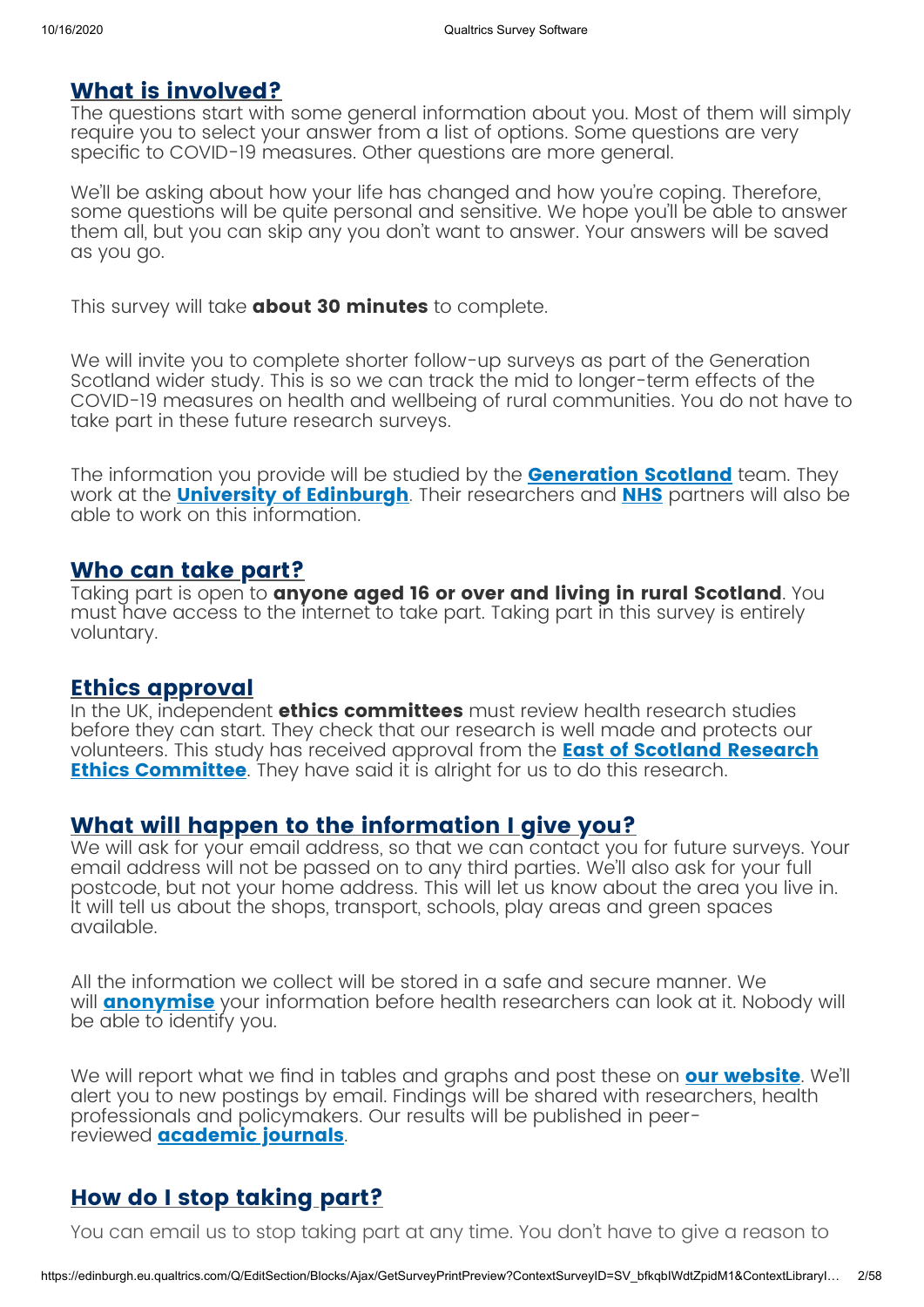### **withdraw**.

### **How long will my data be stored for?**

Once the study has finished, your anonymised data will be **stored securely.** It will stay with the University of Edinburgh for at least ten years.

### **Concerns**

If you're worried about how your data is looked after, you can email the University of Edinburgh at <u>dpo@ed.ac.uk</u>. You can also email **dpo@ed.ac.uk** if you'd like to talk to someone about your rights.

If you have any other worries about the study, you can get in touch with the Generation Scotland team at: *genscot@ed.ac.uk* 

If you have any questions that are not answered here, please visit our **FAQs** for more information.

### **TO TAKE PART, YOU MUST COMPLETE THE CONSENT FORM. ONLY THEN CAN WE DIRECT YOU TO THE SURVEY.**

PRESS **NEXT** TO BE TAKEN TO THE CONSENT FORM

# **CONSENT**

Please read the following statements and tick the boxes to agree.

- $\Box$  1 I understand that my involvement in this study is voluntary
- 2 I confirm that I live in rural Scotland
- 3 I confirm that I am aged 16 or over
- 4 I understand that I will need to provide an email address, so that you can send me future surveys
- $\Box$  5 I understand that my results will be anonymised, so it will not be possible to remove my answers after they have been submitted
- 6 I understand I can withdraw from recontact for future surveys at any point
	- 7 I understand that the data gathered in this study will be stored securely and it will not be possible to identify me in any reports from this research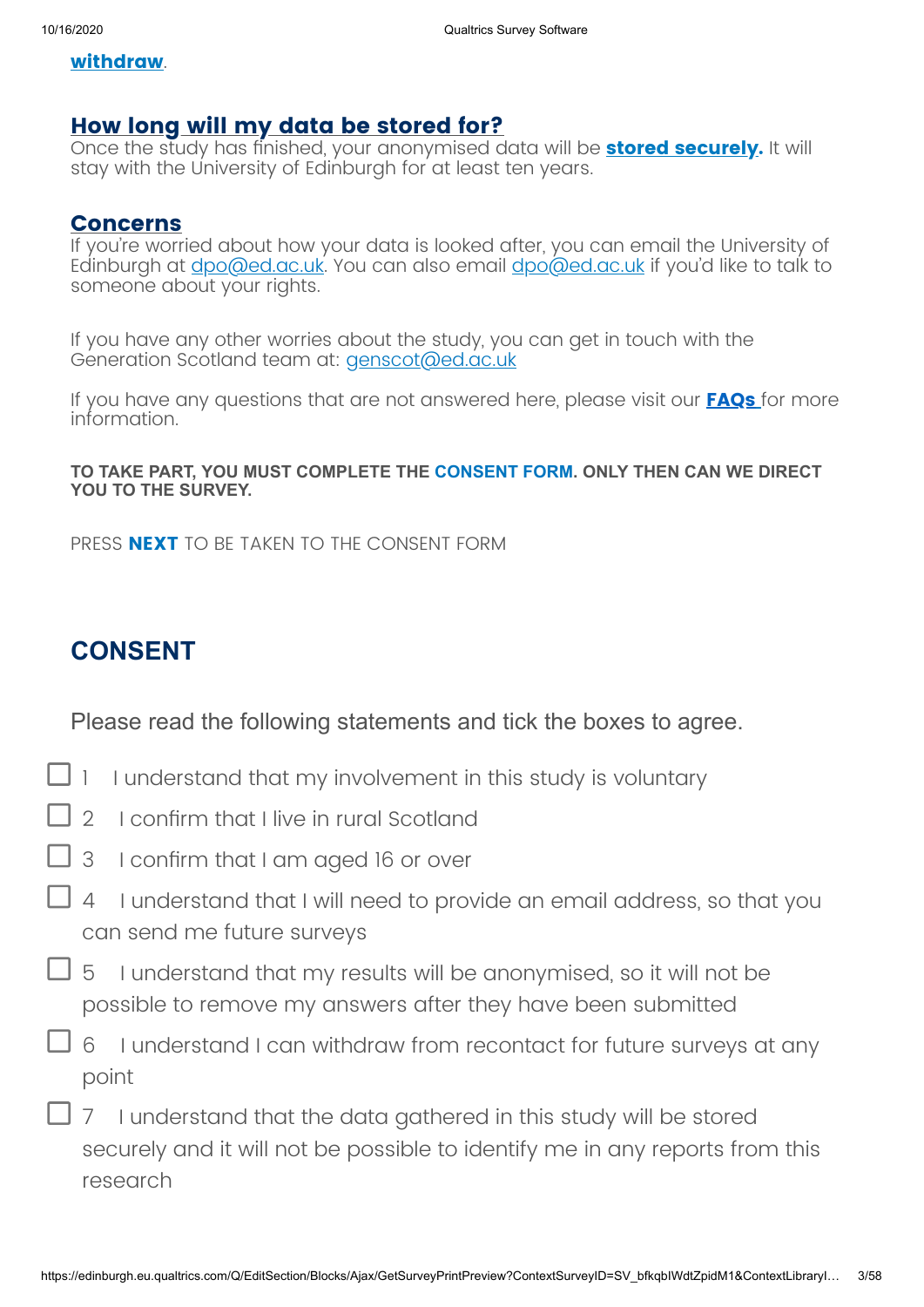### 10/16/2020

### **Qualtrics Survey Software**

- 1  $\mathsf{B}$ I agree to take part in this Generation Scotland survey and understand that by checking this box I am providing my signature to this agreement

### **Background 1**

# How the Government COVID-19 measures are affecting you

Thank you for agreeing to complete this **RuralCovidLife** survey.

Please answer all questions as accurately as you can. All answers will be kept strictly confidential.

Some questions are personal and sensitive. We hope that you will be able to answer them all. Some have a 'prefer not to answer' option if you don't feel comfortable telling us this information. Some sections have a 'skip' option to allow you to skip, if you feel you are unable to answer these sensitive topics.

This questionnaire will take approximately 30 minutes to complete. It is not possible to go back and change your responses once you have pressed the Next button.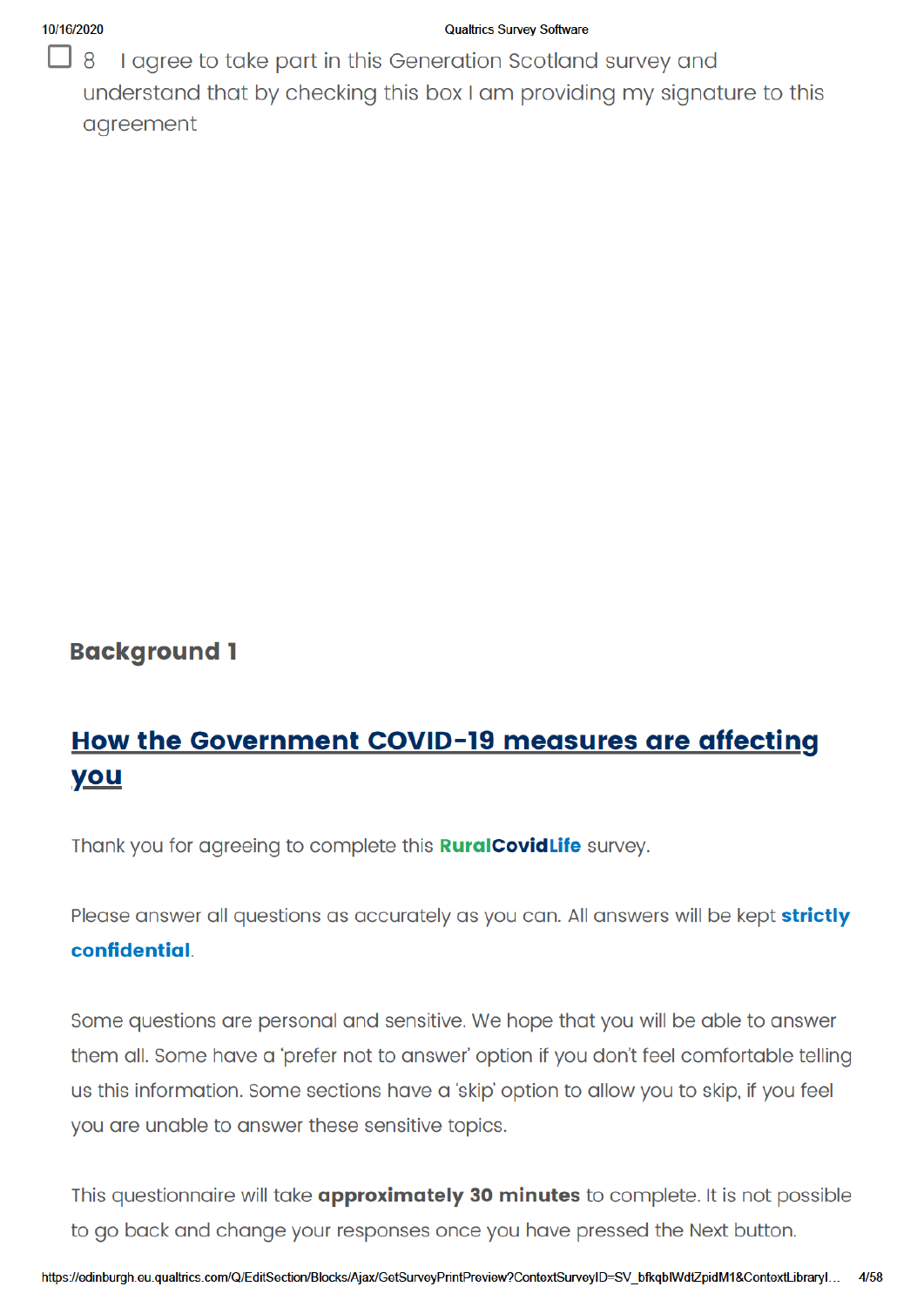PRESS **NEXT** TO START THE SURVEY

### **Background Information**

To start, we are going to ask you for some background information.

Please enter your email address

Your email address will only be used to send you surveys and to keep you informed of our results. We **will not** pass your email on to third parties.

| Email address         |  |
|-----------------------|--|
| Confirm email address |  |
| What is your name?    |  |

First name(s)

Last name



How old are you? Please enter in years.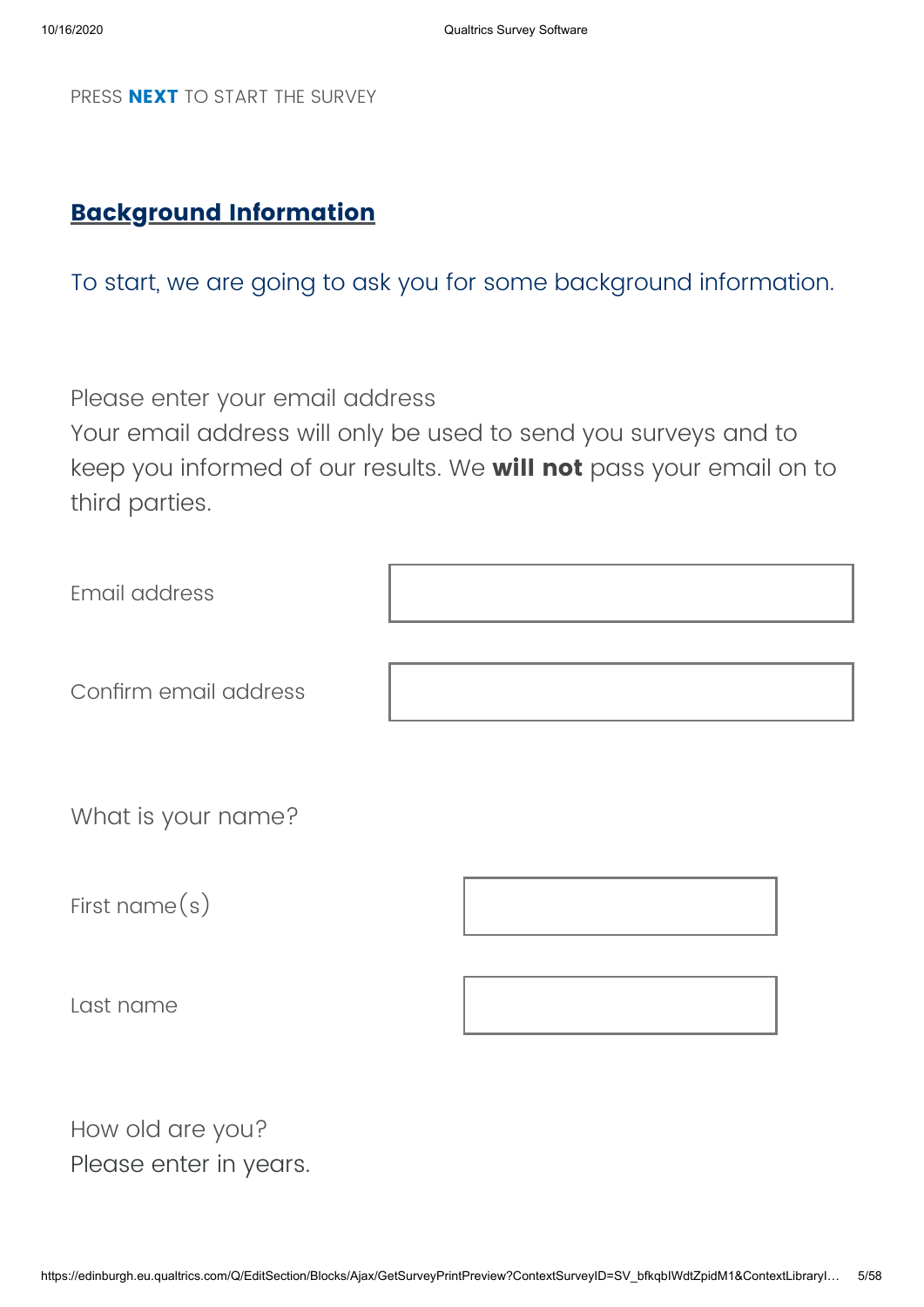What is your postcode? Please enter in the format AB12 3CD (using capital letters and a space)

What is your sex? As assigned at birth

If you would like more information on why we are asking you this question, please see our **FAQs**.

- ) Male
- Female
- Prefer not to answer

What gender do you identify with?

- Male
- Female
- ) Non binary
- Prefer not to answer

What is your current relationship status?

- $\bigcirc$  Married/civil partnership
- $O$  In a relationship, living together
- In a relationship, not living together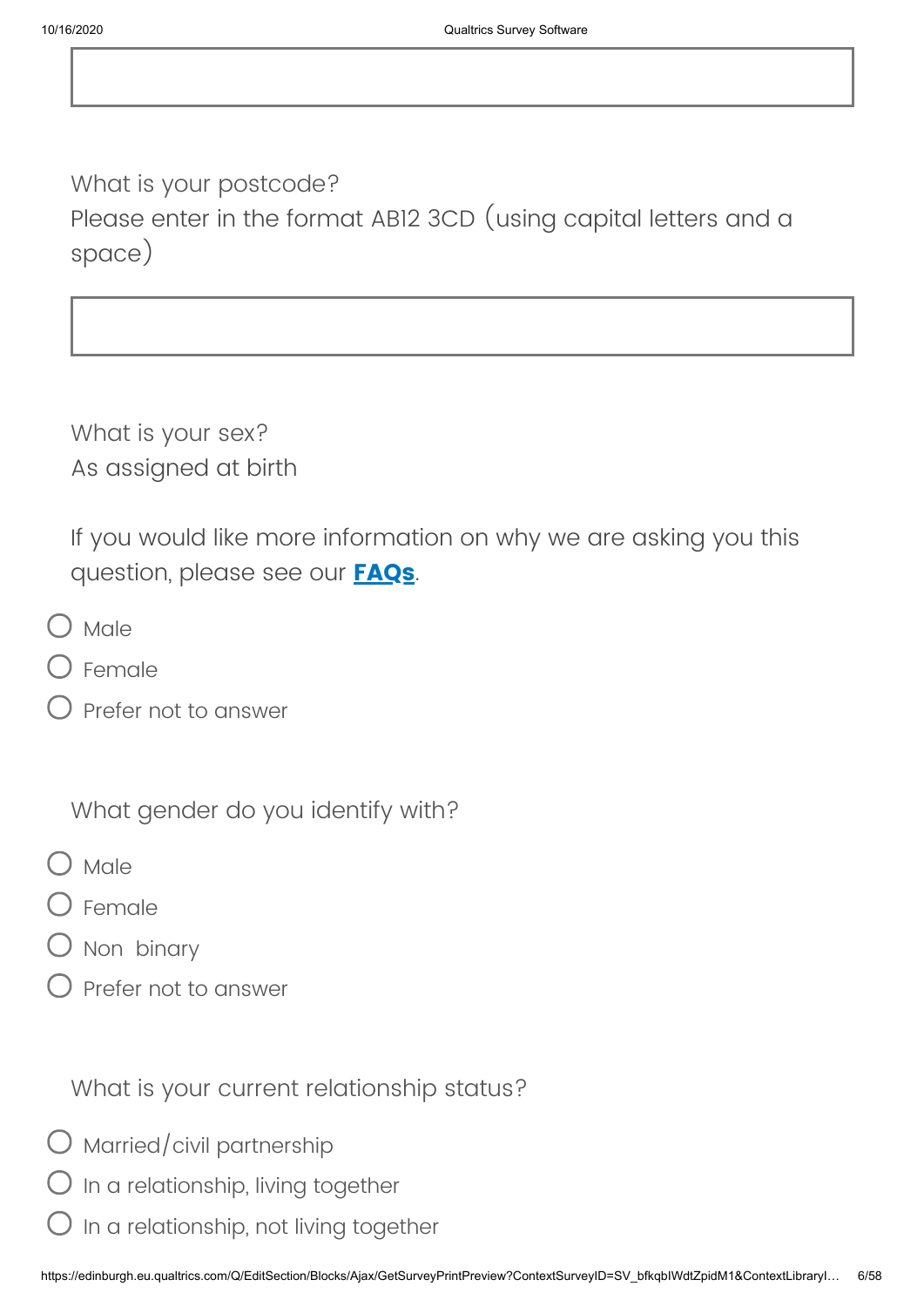- O single
- O separated
- O Divorced
- Widowed
- l other
- Prefer not to answer

### **Household 1**

### **Your Household**

COVID-19 measures don't just affect people individually, they affect entire families. We would like to know a little about the people you live with.

Do you currently live alone?

O Yes

) No

Prefer not to answer

Including yourself, how many people live in your household?

|--|--|--|

Who lives in your household with you? Select all that apply

| $\Box$ Spouse/partner |  |
|-----------------------|--|
|-----------------------|--|

Г

Child/children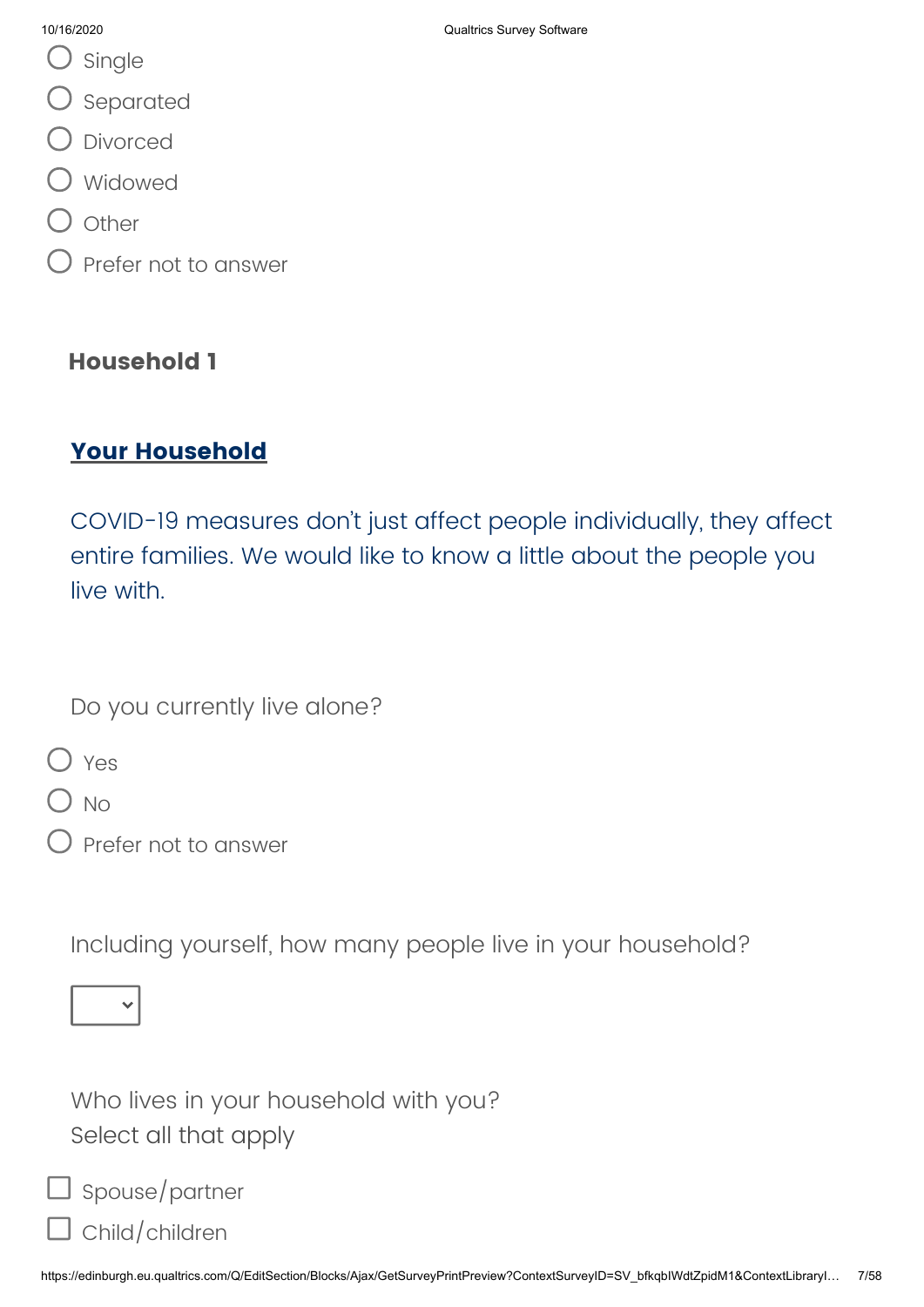- Grandchild/grandchildren
- $\Box$  Parent(s) or parent(s) in law
- $\Box$  Grandparent(s) or grandparent(s) in law
- $\Box$  other family member(s)
- $\overline{\mathsf{J}}$  Paid caregiver  $(\mathrm{s})$
- $\Box$  Friend(s) or other non family member(s)

How many children do you have aged 17 and under living in your household?

If you don't have any, select 0.



Please enter the age of each of your children. Aged 17 and under.

| Youngest child          |              |
|-------------------------|--------------|
| Second youngest child   |              |
| Third youngest child    | $\checkmark$ |
| Fourth youngest child   |              |
| Fifth youngest child    | $\checkmark$ |
| Sixth youngest child    |              |
| Seventh youngest child  |              |
| Eighth youngest child   |              |
| Ninth youngest child    | $\checkmark$ |
| Tenth youngest child    |              |
| Eleventh youngest child |              |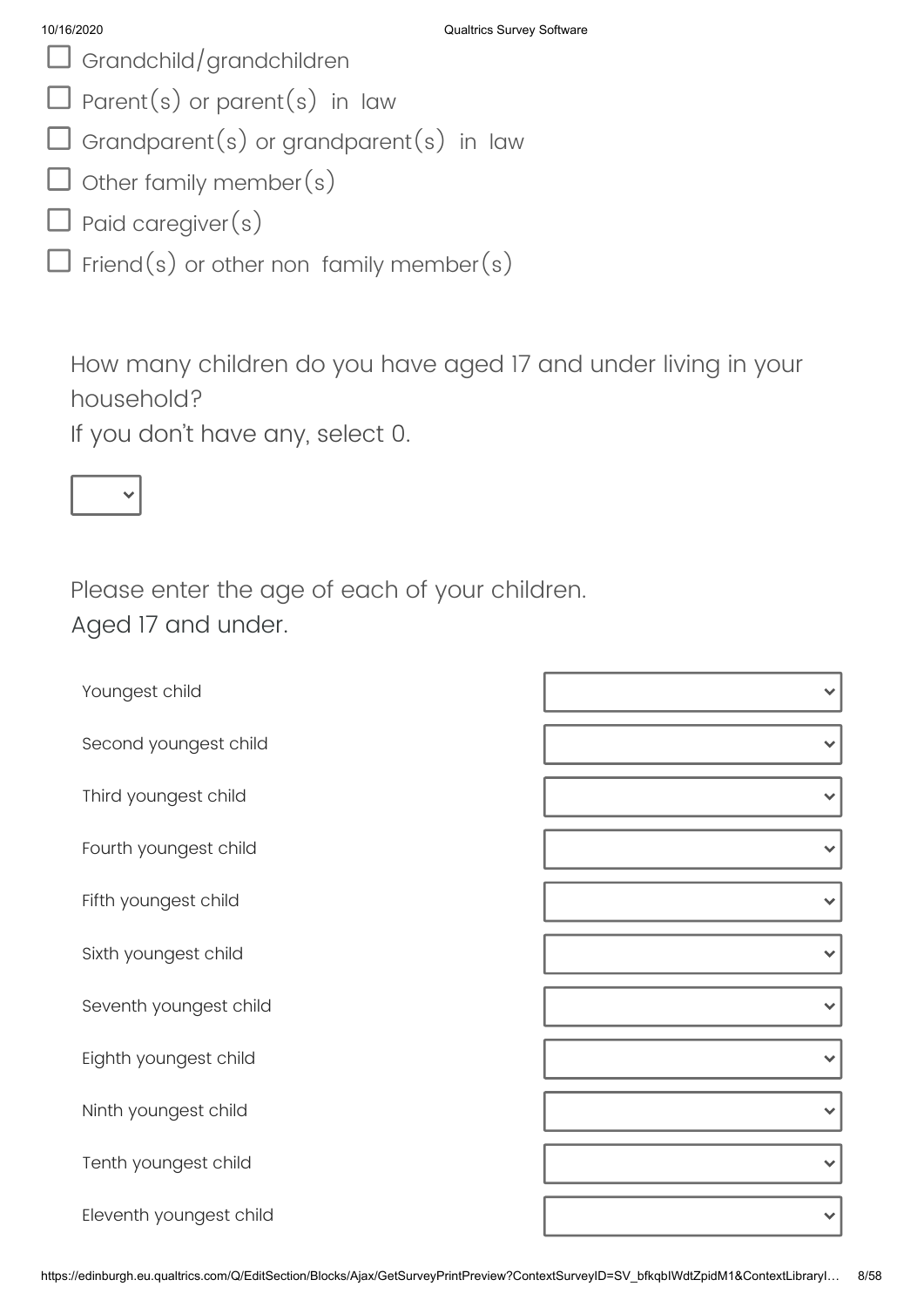10/16/2020 Qualtrics Survey Software

| Twelfth youngest child    |  |
|---------------------------|--|
| Thirteenth youngest child |  |
| Fourteenth youngest child |  |
| Fifteenth youngest child  |  |

### **COVID-19 Block 1**

### **COVID-19**

We would like to ask you some questions about whether you have had COVID-19 or think you have had COVID-19.

Were you contacted by letter or text message to say you were **at severe risk from COVID-19 due to an underlying health condition** and should be shielding?

 $\bigcirc$  No

Do you think that you have had, or currently have COVID-19?

Yes

) No

Г

Which of the following symptoms do you have, or did you have? Select all that apply

| $\Box$ Dry cough |  |
|------------------|--|
|------------------|--|

Fever/high temperature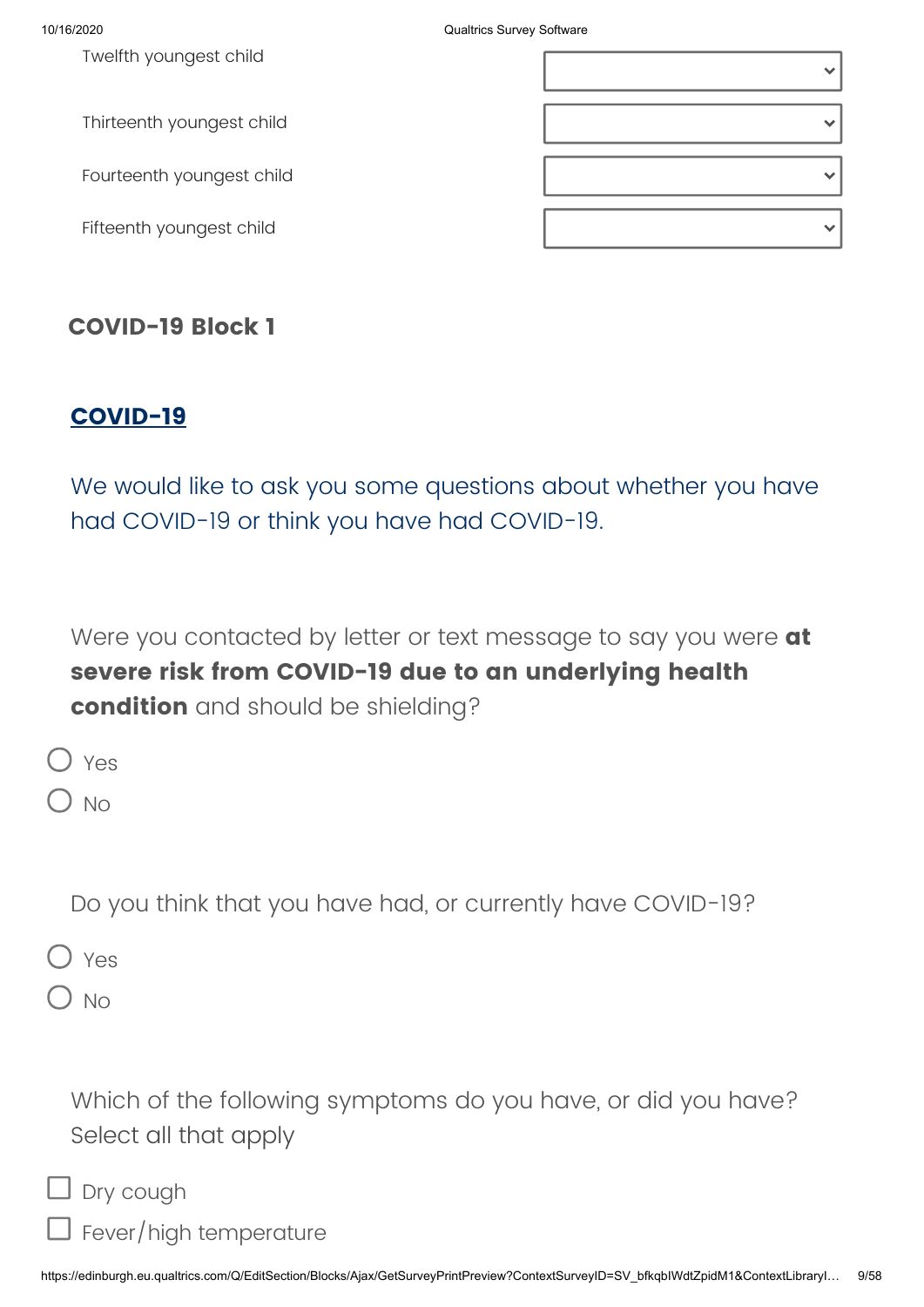- $\Box$  Shortness of breath
- Headache
- Aches and pains
- Sore throat
- Fatigue/tiredness
- Runny nose
- Diarrhoea
- Stomach pains
- Nausea/feeling sick
- Lack of appetite
- Sudden loss of smell and/or taste
- Sore eyes
	- Developed pneumonia

Other symptoms (please specify)

# **COVID-19 Block 2**

Have you ever had a test to see if you have or have had COVID-19? Select all that apply.

 $\exists$  No

Yes, because I had symptoms

- Yes, because I have been in contact with someone who had COVID 19
- Yes, because of my job

Yes, for another reason. Please describe……

What kind of test have you had? Select all that apply.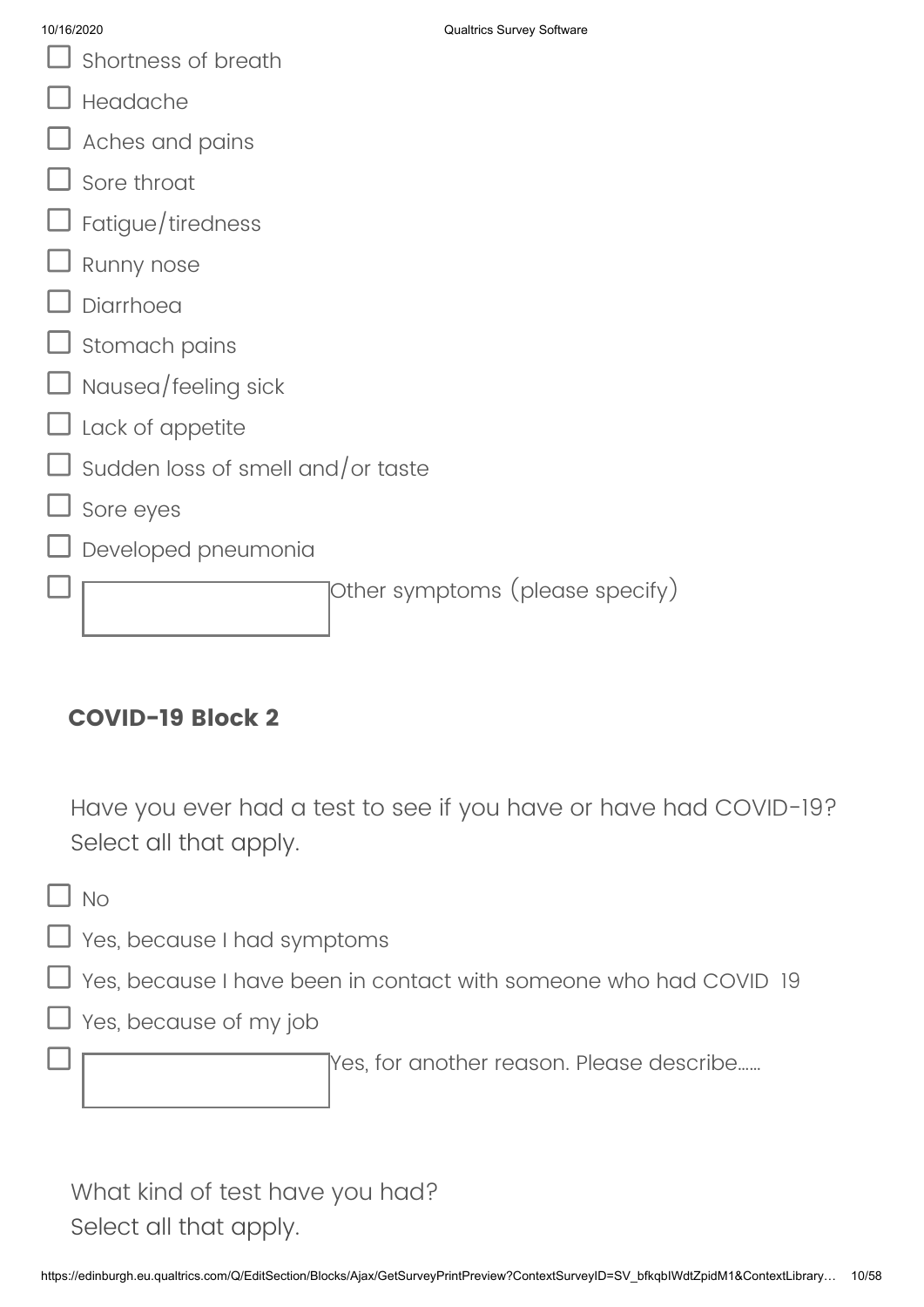- $\Box$  A swab test (swab taken from the your throat or nose) which tests for active infection
- $\Box$  An antibody test (this usually involves a drop of blood taken from your finger) which tests for past infection

Other, Please describe

Don't know

Have you had a positive result from a **swab test**?

- $\bigcap$  No
- Yes
- Don't know

Have you had a positive result from an **antibody test**?

- $\bigcap$  No
- Yes
- Don't know

### **COVID-19 Block 3**

How confident are you that the **Scottish Government** can prevent further outbreaks of COVID-19?

- $\bigcirc$  Not confident at all
- O Not very confident
- Somewhat confident
- Very confident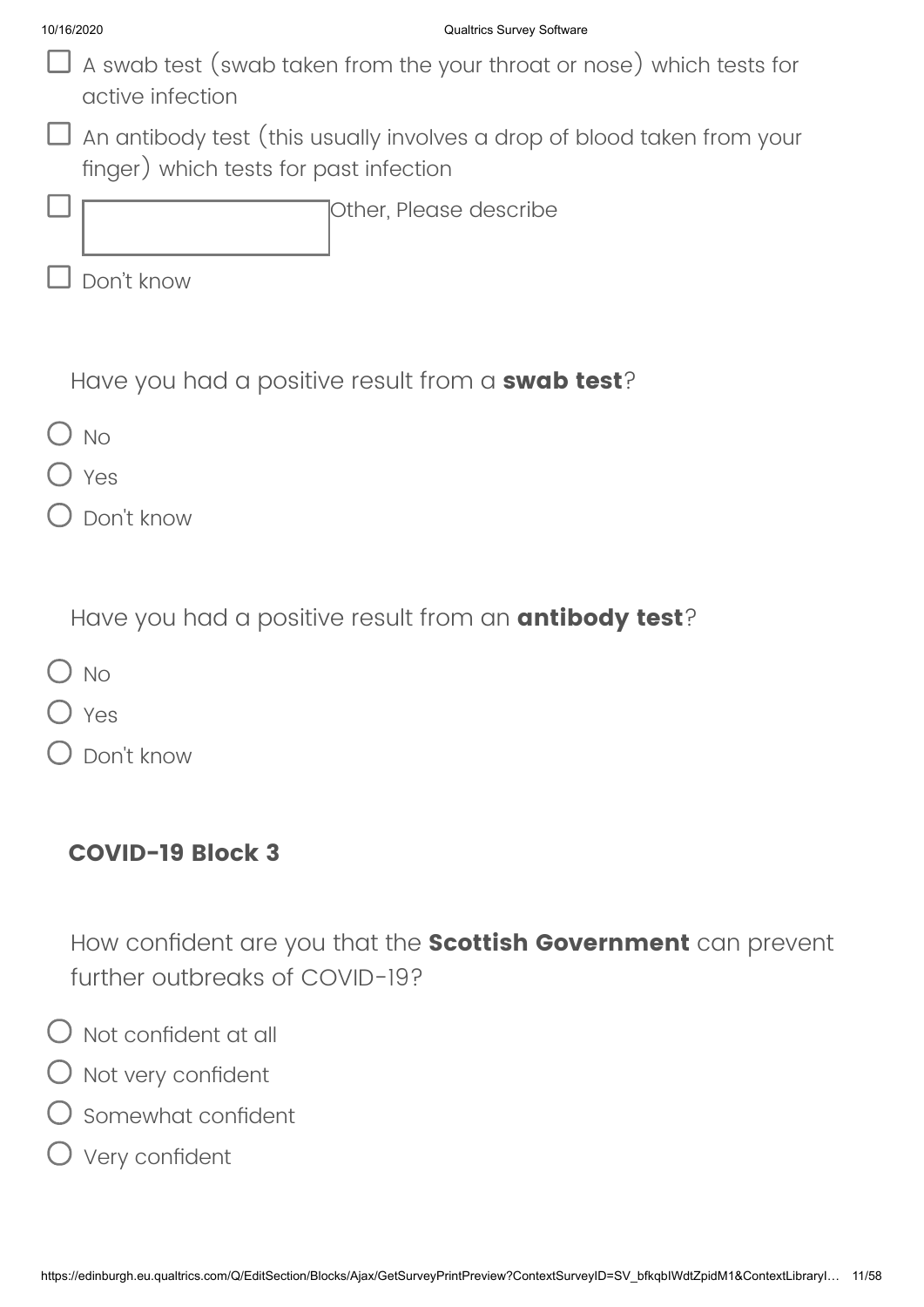# **Before COVID-19 measures were introduced** (i.e., in January

2020), how regularly did you do these activities?

|                                                                                        | Every<br>$day/d$ most<br>every day | 34<br>days<br>$\alpha$<br>week | 12<br>days<br>$\alpha$<br>week | Less<br>than<br>once<br>$\alpha$<br>week | Rarely | Never |
|----------------------------------------------------------------------------------------|------------------------------------|--------------------------------|--------------------------------|------------------------------------------|--------|-------|
| Meet with family members face<br>to face                                               |                                    |                                |                                |                                          |        |       |
| Meet with <i>friends</i> face to face                                                  |                                    |                                |                                |                                          |        |       |
| Call family members                                                                    |                                    |                                |                                |                                          |        |       |
| Call friends                                                                           |                                    |                                |                                |                                          |        |       |
| Video call with family members<br>(e.g., Skype, FaceTime)                              |                                    |                                |                                |                                          |        |       |
| Video call with <i>friends</i> (e.g.,<br>Skype, FaceTime)                              |                                    |                                |                                |                                          |        |       |
| Text or instant message (e.g.,<br>WhatsApp, Facebook Messenger)<br>with family members |                                    |                                |                                |                                          |        |       |
| Text or instant message (e.g.,<br>WhatsApp, Facebook Messenger)<br>with friends        |                                    |                                |                                |                                          |        |       |

How regularly do you do these activities **now**?

|                                          | Every<br>day/almost<br>every day | 34<br>days<br>$\alpha$<br>week | 12<br>days<br>a<br>week | Less<br>than<br>once<br>a<br>week | Rarely | <b>Never</b> |
|------------------------------------------|----------------------------------|--------------------------------|-------------------------|-----------------------------------|--------|--------------|
| Meet with family members face<br>to face |                                  | $($ )                          | $\left( \quad \right)$  | $\left( \quad \right)$            |        |              |
| Meet with <i>friends</i> face to face    |                                  |                                |                         |                                   |        |              |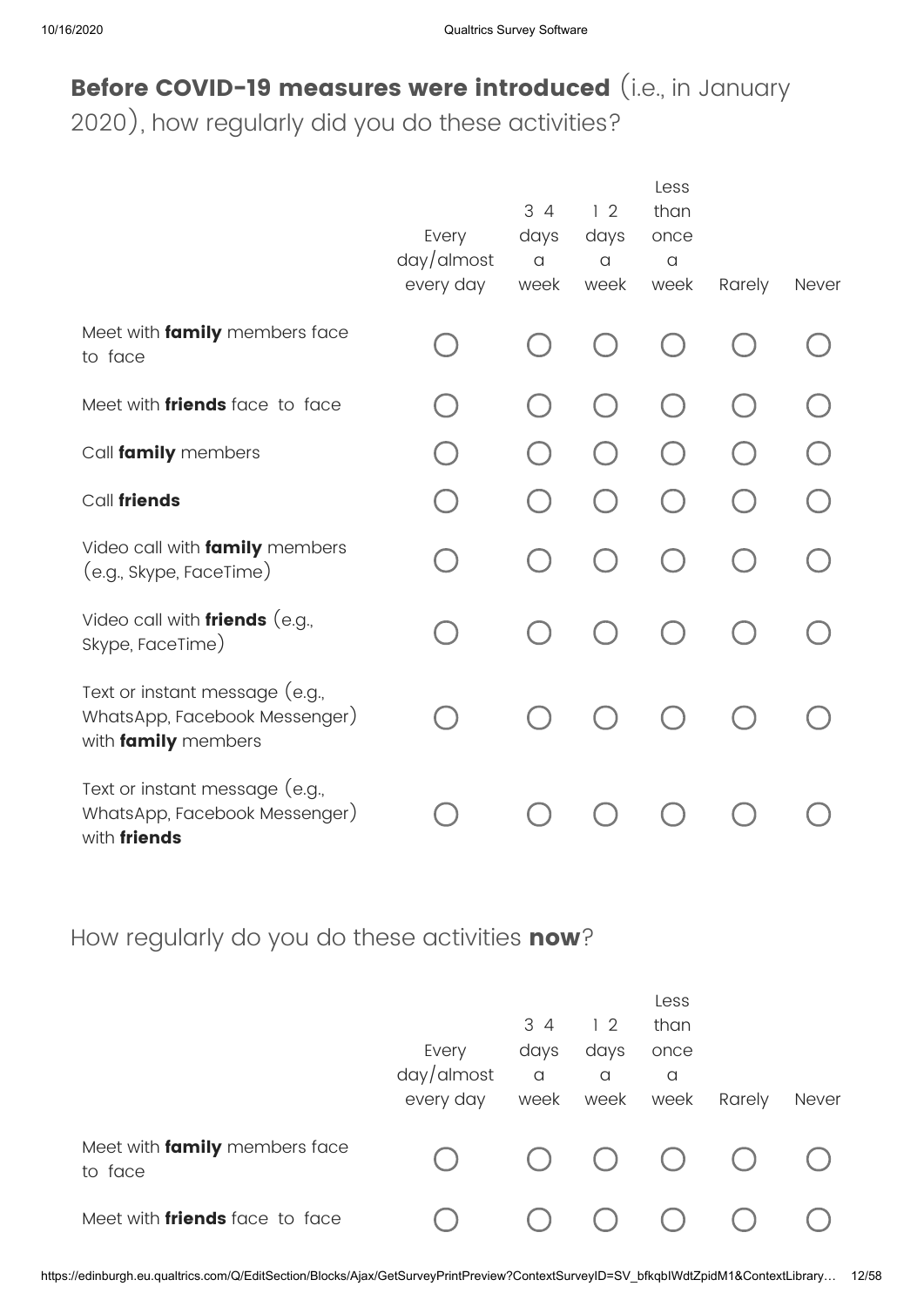|                                                                                        | Every<br>$day/d$ most<br>every day | 3 4<br>days<br>$\alpha$<br>week | 12<br>days<br>$\alpha$<br>week | Less<br>than<br>once<br>a<br>week | Rarely | <b>Never</b> |
|----------------------------------------------------------------------------------------|------------------------------------|---------------------------------|--------------------------------|-----------------------------------|--------|--------------|
| Call family members                                                                    |                                    |                                 |                                |                                   |        |              |
| Call friends                                                                           |                                    |                                 |                                |                                   |        |              |
| Video call with family members<br>(e.g., Skype, FaceTime)                              |                                    |                                 |                                |                                   |        |              |
| Video call with <i>friends</i> (e.g.,<br>Skype, FaceTime)                              |                                    |                                 |                                |                                   |        |              |
| Text or instant message (e.g.,<br>WhatsApp, Facebook Messenger)<br>with family members |                                    |                                 |                                |                                   |        |              |
| Text or instant message (e.g.,<br>WhatsApp, Facebook Messenger)<br>with friends        |                                    |                                 |                                |                                   |        |              |

### **Following Guidelines Block 1**

### **Following COVID-19 Guidelines**

Current COVID-19 guidelines in **Scotland** are that anyone who develops a new continuous cough, a fever/high temperature, or a loss of or change in sense of smell or taste, should **stay home for 14 days** and arrange to get tested for COVID-19.

If you are asked to self-isolate because you have been in **close contact** with someone who tested positive for COVID-19, will you follow the self-isolation instructions, **even if you feel well**?

Always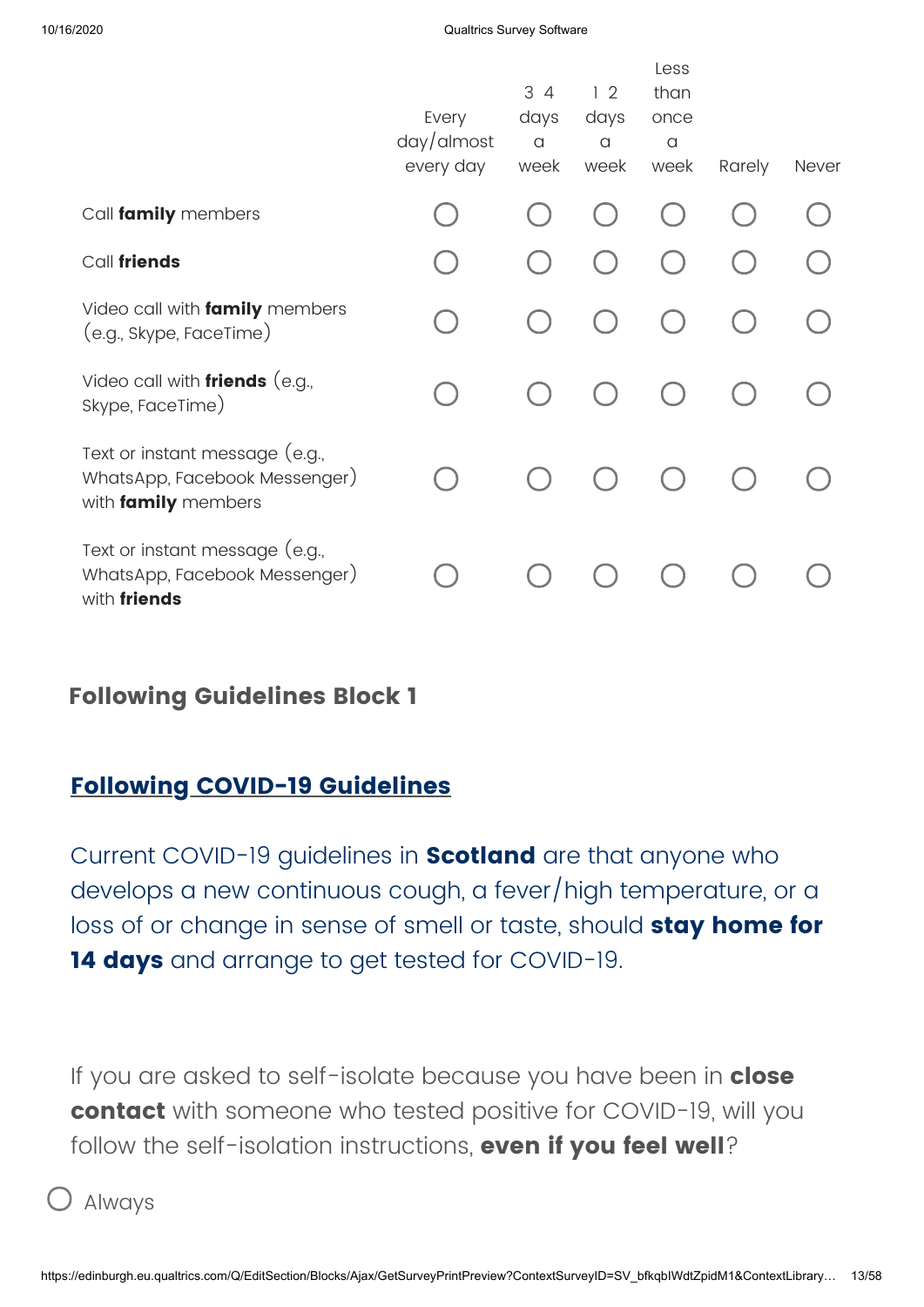Some of the time

Never

If you **developed COVID-19 symptoms** (continuous cough, high temperature or change in sense of smell or taste), **would you stay at home for 14 days**?

- $\bigcirc$  Definitely
- O Probably
- Probably not
- Definitely not

If you **developed COVID-19 symptoms** (continuous cough, high temperature or change in sense of smell or taste), **would you arrange to be tested for COVID-19**?

- $\bigcirc$  Definitely
- Probably
- Probably not
- Definitely not

# **Following Guidelines Block 2**

How strongly do you agree with the following statements:

# **My actions will influence whether or not I get COVID-19**

1 (do not agree at all) to 10 (agree very strongly)

1 2 3 4 5 6 7 8 9 10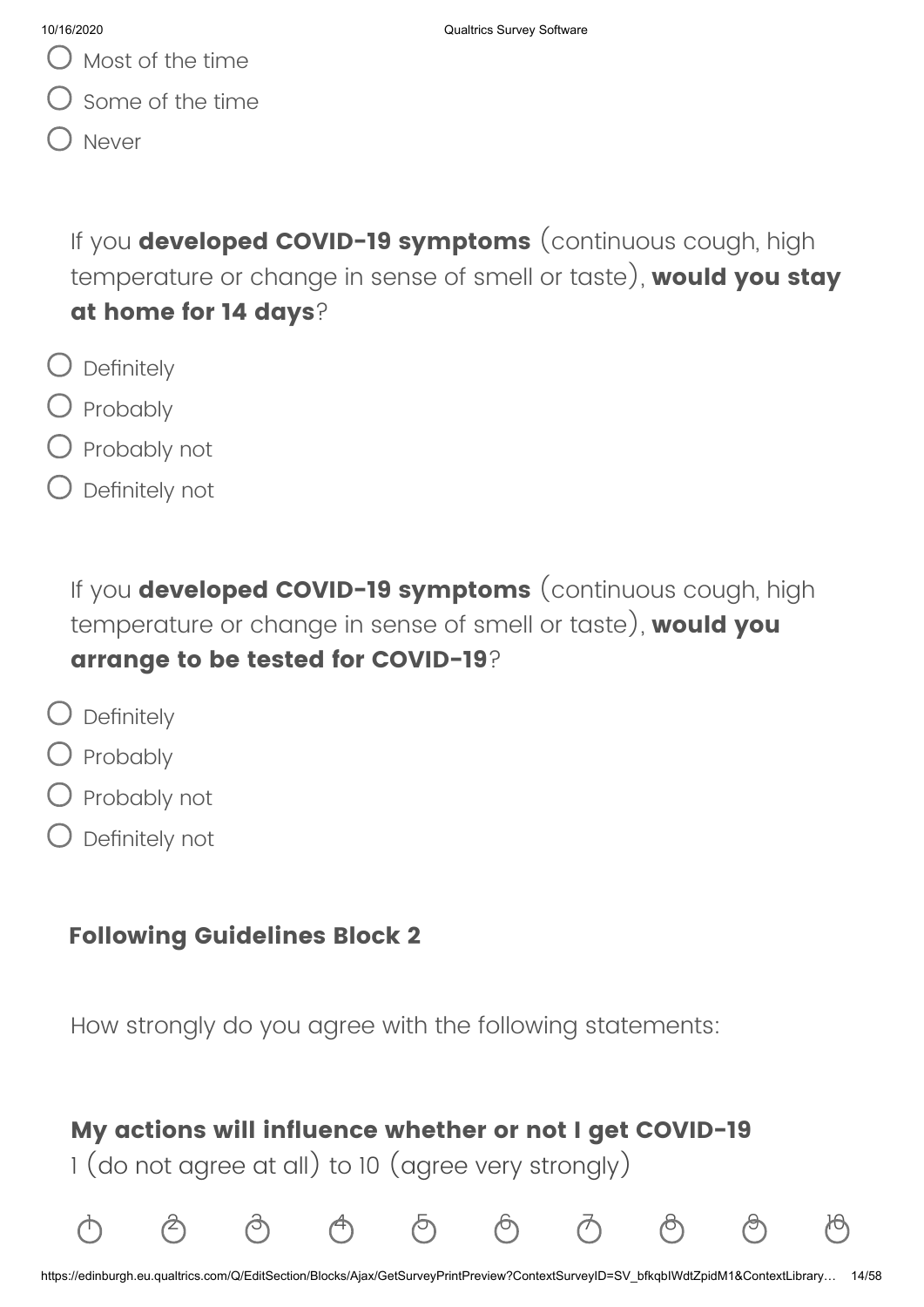# **It is my responsibility to follow all Government guidance to prevent the spread of COVID-19 to others**

1 (do not agree at all) to 10 (agree very strongly)



Have you installed the **Protect Scotland** app? This is the NHS Scotland Test & Protect app.

- O Yes
- $)$  No
- Don't know

Why have you **not** downloaded the **Protect Scotland** app? This is the NHS Scotland Test & Protect app. Select all that apply.

- $\Box$  Haven't heard of it
- $\Box$  Don't have a mobile device / smartphone
- $\Box$  Don't use a mobile device / smartphone, but have one
- $\Box$  Don't have a smartphone capable of running the app
- Don't install apps onto my smartphone
- Don't know how to install it
- $\Box$  Don't feel my data is secure
- $\Box$  Don't trust the app
- $\Box$  I have a job where I can't use the app (e.g. health or social care workers in a clinical setting)
	- Other

### **Feelings Block 1**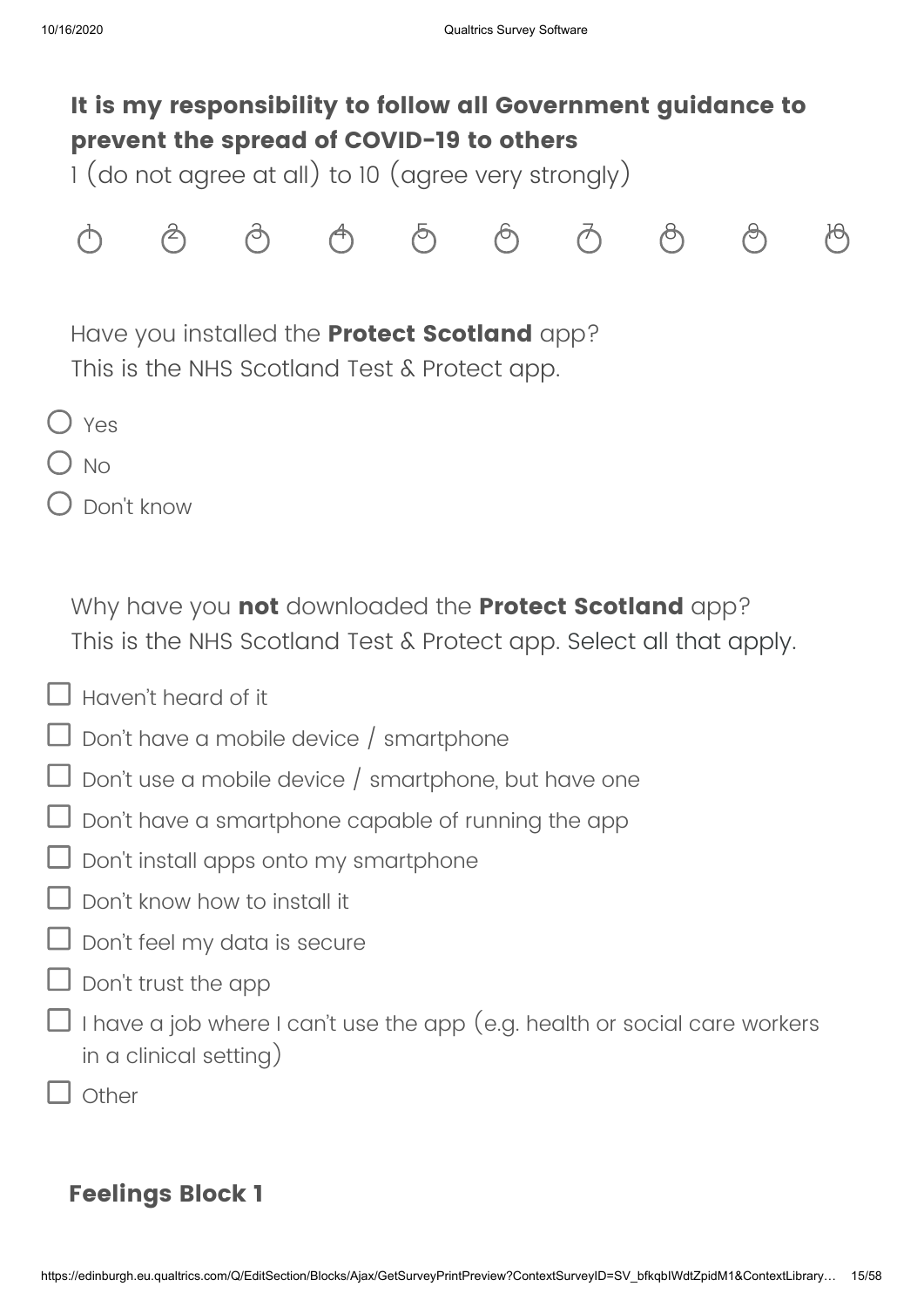### **How are you feeling?**

We would like to understand **how you have been feeling recently**. Some questions might sound similar to each other. For us to get a detailed understanding of how you are feeling, it is important that you answer them all.

If you don't feel able to answer questions on how you have been feeling recently and would like to skip this section, please select the option below.

- $\overline{O}$  Continue with this section
- $\bigcirc$  I would prefer to skip this section

### **Feelings Block 2**

How often have you felt lonely **during the past week**?

- $\bigcirc$  None, or almost none of the time
- Some of the time
- $\bigcirc$  Most of the time
- $\bigcirc$  All or almost all of the time
- Don't know
- Prefer not to answer

On a scale of 0 (not at all) to 10 (a lot), indicate how much you feel isolated from others **now**

|  |  |  | $\circledcirc$ $\circledcirc$ $\circledcirc$ $\circledcirc$ $\circledcirc$ $\circledcirc$ $\circledcirc$ $\circledcirc$ $\circledcirc$ |  |  |
|--|--|--|----------------------------------------------------------------------------------------------------------------------------------------|--|--|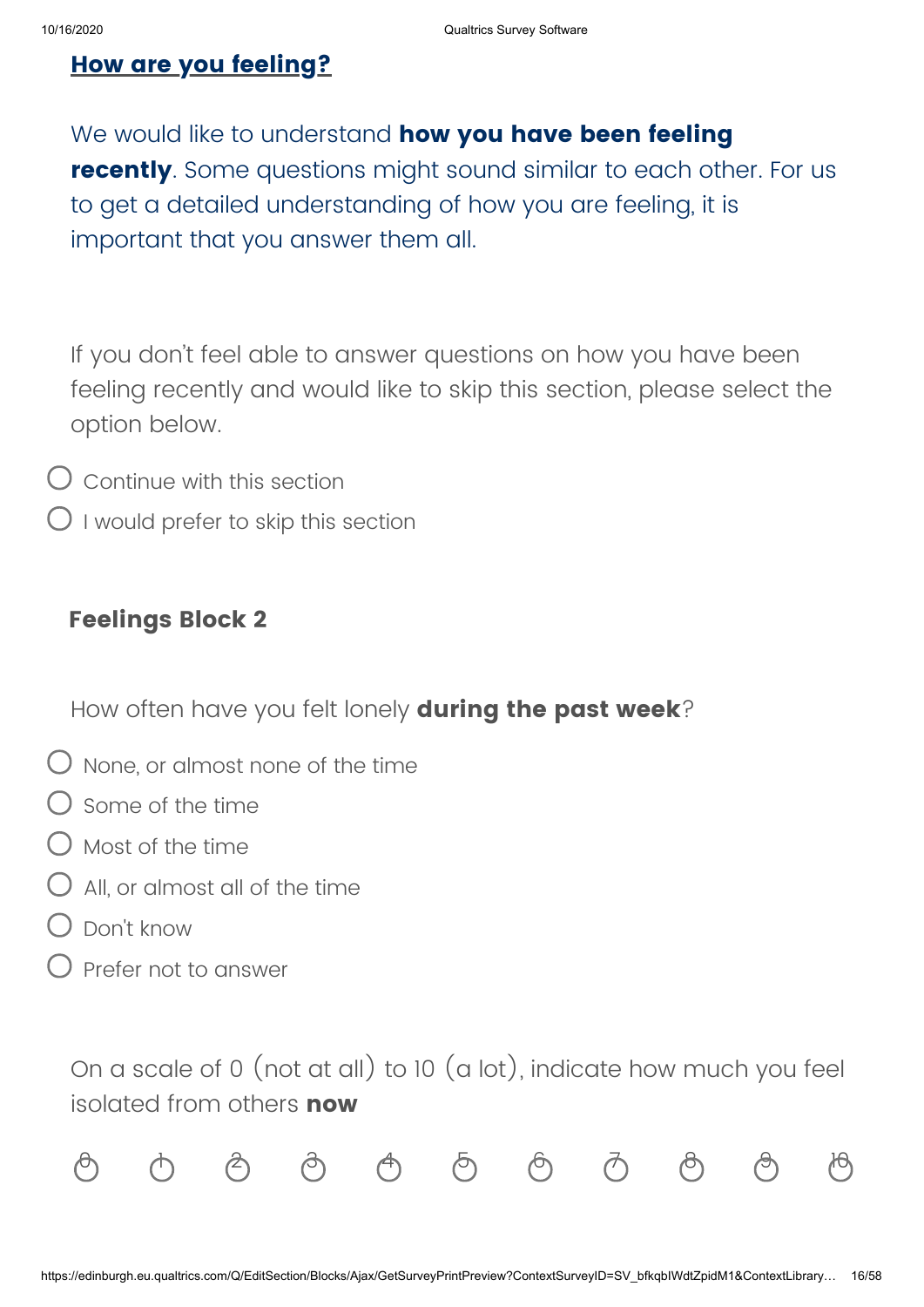Is there someone who would give you help if you got COVID-19 (for example, your spouse or partner, a member of your family, or a friend)?

- O Yes
- $\sum_{N\cap\mathcal{N}}$
- Prefer not to answer

How close is your relationship with your spouse/partner?

- O Very close
- Q Quite close
- Not very close
- Not at all close

### **Feelings Block 3**

Over the **last two weeks**, how often have you been bothered by the following problems?

|                                                  | Not at<br>all | Several<br>days | More<br>than<br>half the<br>days | Nearly<br>every<br>day | Don't<br>know | Prefer<br>not to<br>answer |
|--------------------------------------------------|---------------|-----------------|----------------------------------|------------------------|---------------|----------------------------|
| Feeling nervous,<br>anxious or on edge           |               |                 |                                  |                        |               |                            |
| Not being able to<br>stop or control<br>worrying |               |                 |                                  |                        |               |                            |
| Worrying too much<br>about different things      |               |                 |                                  |                        |               |                            |
| Trouble relaxing                                 |               |                 |                                  |                        |               |                            |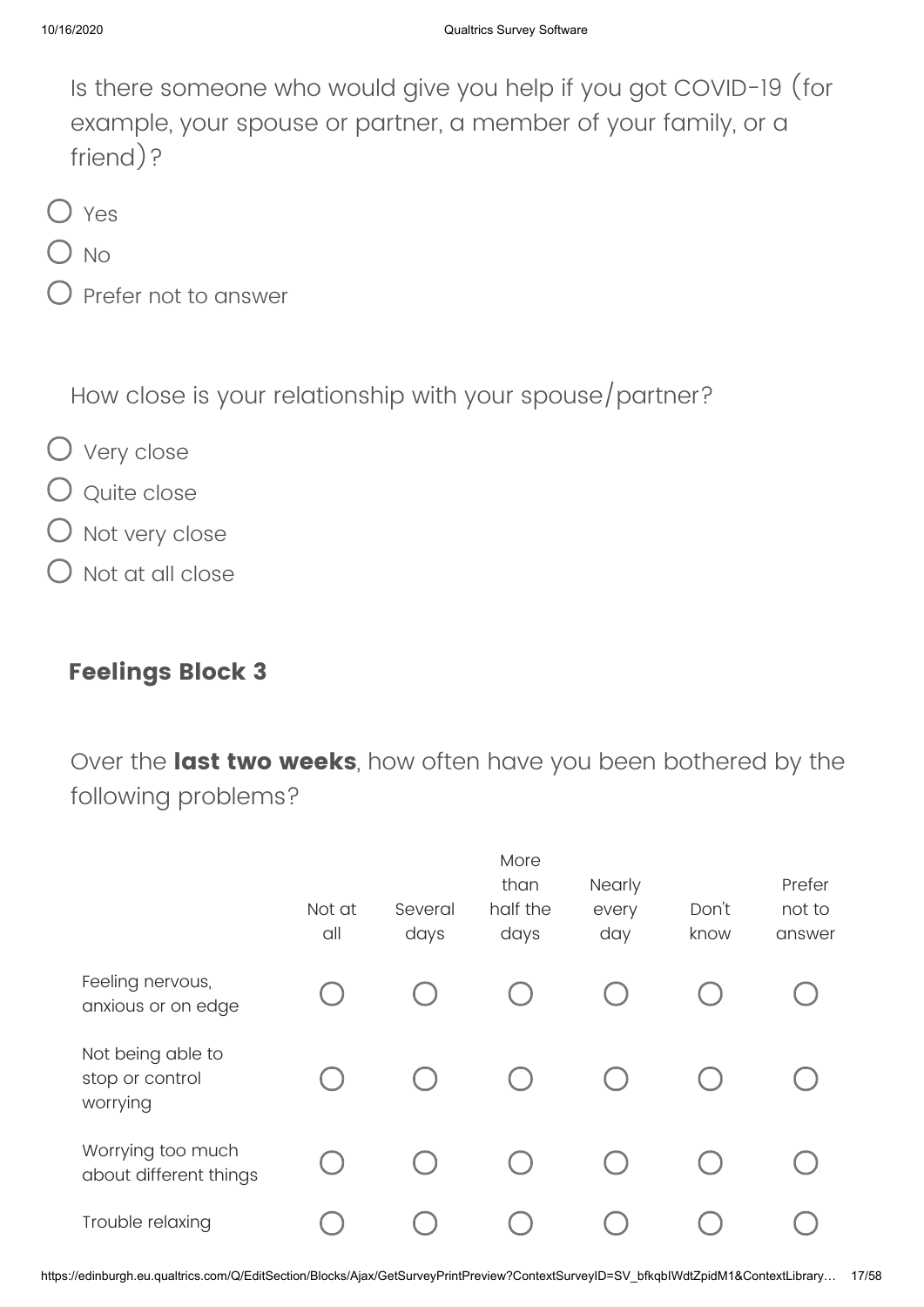### 10/16/2020 Qualtrics Survey Software

|                                                         | Not at<br>all | Several<br>days | More<br>than<br>half the<br>days | <b>Nearly</b><br>every<br>day | Don't<br>know | Prefer<br>not to<br>answer |
|---------------------------------------------------------|---------------|-----------------|----------------------------------|-------------------------------|---------------|----------------------------|
| Being so restless that<br>it is hard to sit still       |               |                 |                                  |                               |               |                            |
| Becoming easily<br>annoyed or irritable                 |               |                 |                                  |                               |               |                            |
| Feeling afraid as if<br>something awful<br>might happen |               |                 |                                  |                               |               |                            |

### **Feelings Block 4**

Over the **last two weeks**, how often have you been bothered by any of the following problems?

| Little interest or pleasure in doing things |                                     |               |                                                                                |  |        |  |
|---------------------------------------------|-------------------------------------|---------------|--------------------------------------------------------------------------------|--|--------|--|
| Not at all                                  |                                     | half the days | Several days More than Nearly every Don't know Prefer not to                   |  | angwer |  |
|                                             | Feeling down, depressed or hopeless |               |                                                                                |  |        |  |
|                                             |                                     | half the days | Not at all Several days More than Nearly every Don't know Prefer not to<br>day |  | angwer |  |
|                                             |                                     |               | Trouble falling or staying asleep, or sleeping too much                        |  |        |  |
| Not at all                                  |                                     | half the days | Several days More than Nearly every Don't know Prefer not to                   |  | angwer |  |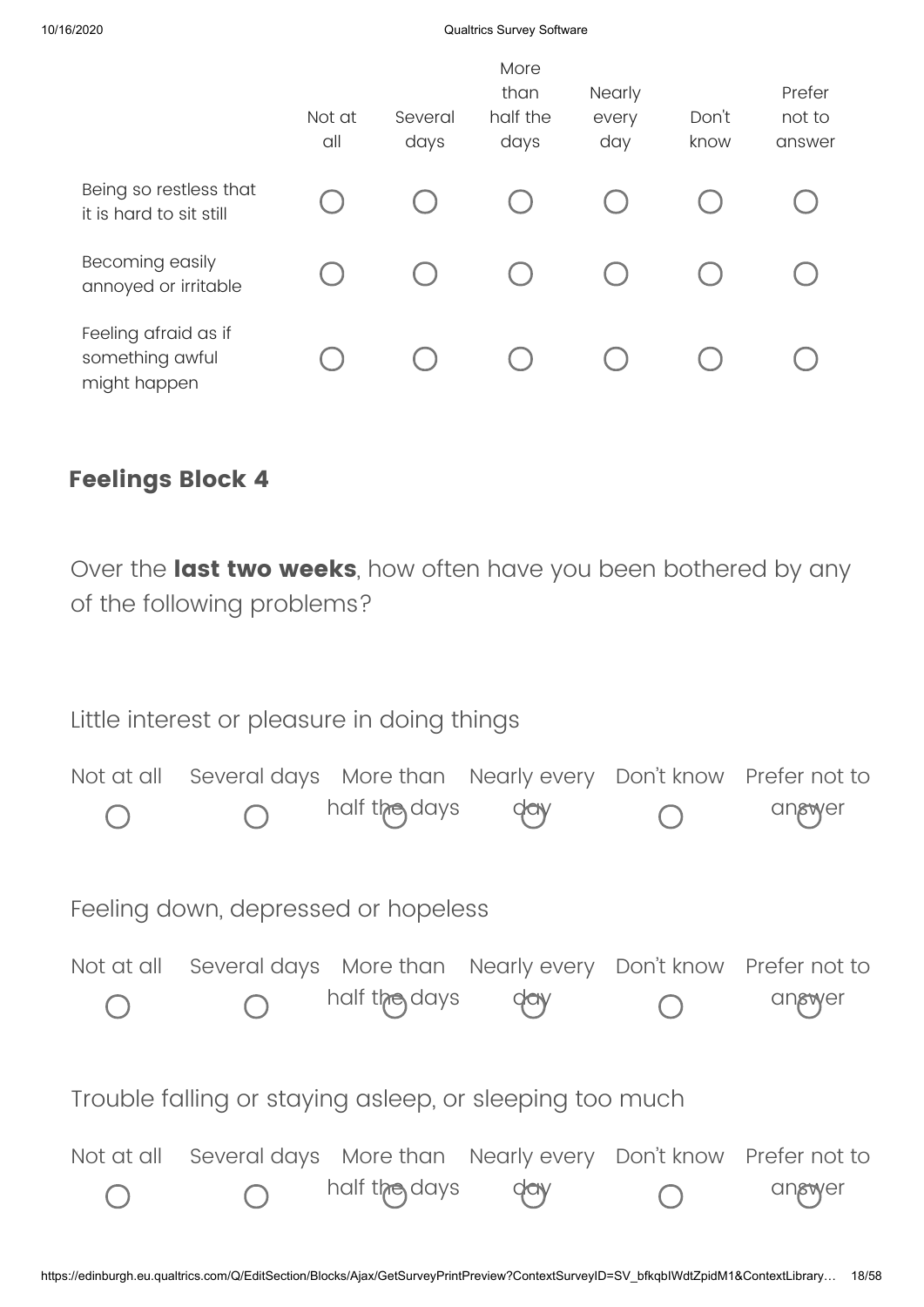10/16/2020 Qualtrics Survey Software

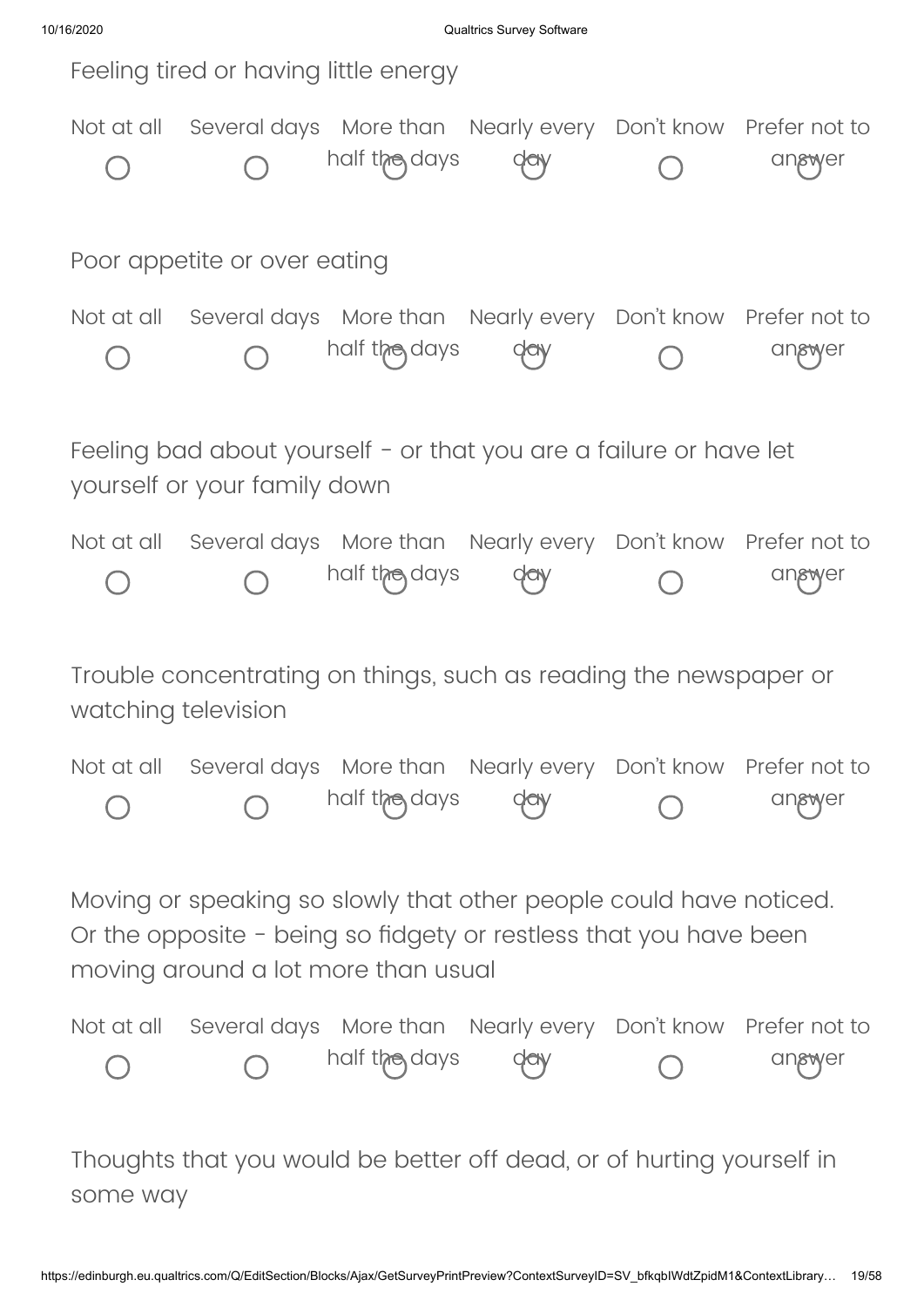

### **Employment Block 1**

## **Your Employment**

There have been many changes in employment since the COVID-19 measures were introduced. We would like to understand how your situation has changed.

| What is your <b>current</b> employment status?               |  |
|--------------------------------------------------------------|--|
| If you are doing multiple jobs, please select all that apply |  |

|        | $\Box$ Self employed employing others   | Looking after children             |
|--------|-----------------------------------------|------------------------------------|
| $\Box$ | Self employed not employing<br>others   | Looking after other dependents     |
| Ш      | Paid employee supervising others        | <b>Retired</b>                     |
| $\Box$ | Paid employee not supervising<br>others | Still in school/studying full time |
|        | $\Box$ Seasonal worker employing others | Unemployed as sick or disabled     |
| $\Box$ | Seasonal worker not employing<br>others | Unemployed                         |
|        | In unpaid employment                    | Other                              |
|        | Homemaker                               | Prefer not to answer               |
|        |                                         |                                    |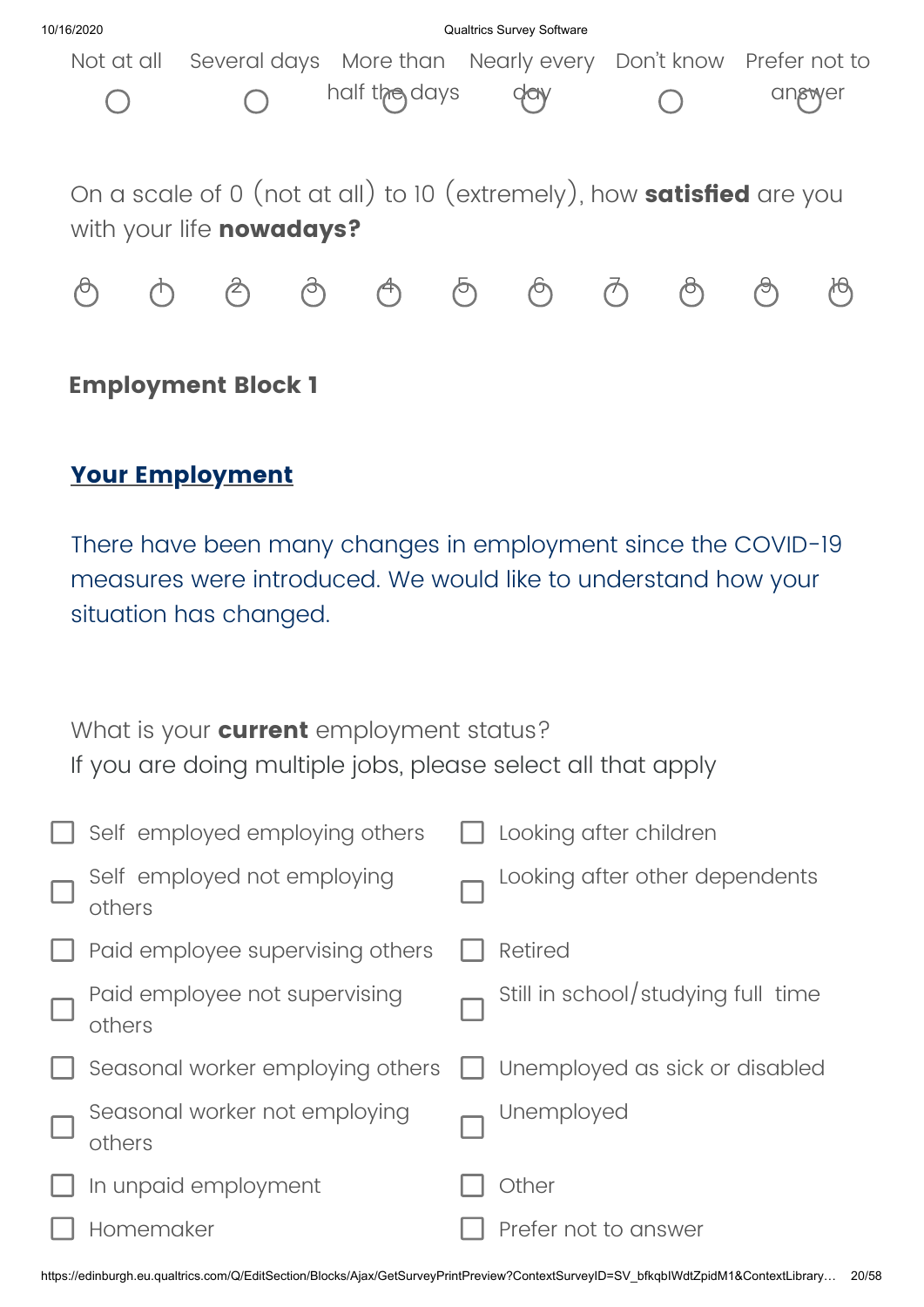| Has your current employment status changed <b>since the COVID-19</b><br>measures were introduced (i.e., in March 2020)?                                                             |                                    |
|-------------------------------------------------------------------------------------------------------------------------------------------------------------------------------------|------------------------------------|
| Yes                                                                                                                                                                                 |                                    |
| <b>No</b>                                                                                                                                                                           |                                    |
| What was your employment status just before the COVID-19<br><b>measures were introduced</b> (i.e., January 2020)?<br>If you were doing multiple jobs, please select all that apply. |                                    |
| Self employed employing others                                                                                                                                                      | Looking after children             |
| Self employed not employing<br>others                                                                                                                                               | Looking after other dependents     |
| Paid employee supervising others                                                                                                                                                    | <b>Retired</b>                     |
| Paid employee not supervising<br>others                                                                                                                                             | Still in school/studying full time |
| Seasonal worker employing others                                                                                                                                                    | Unemployed as sick or disabled     |
| Seasonal worker not employing<br>others                                                                                                                                             | Unemployed                         |
| In unpaid employment                                                                                                                                                                | Other                              |
| Homemaker                                                                                                                                                                           | Prefer not to answer               |

### **Employment Block 2 - Skip**

We now have some more questions about your work and how it has been affected by COVID-19.

If you don't feel able to answer these questions and you would like to skip this section, please select the option below.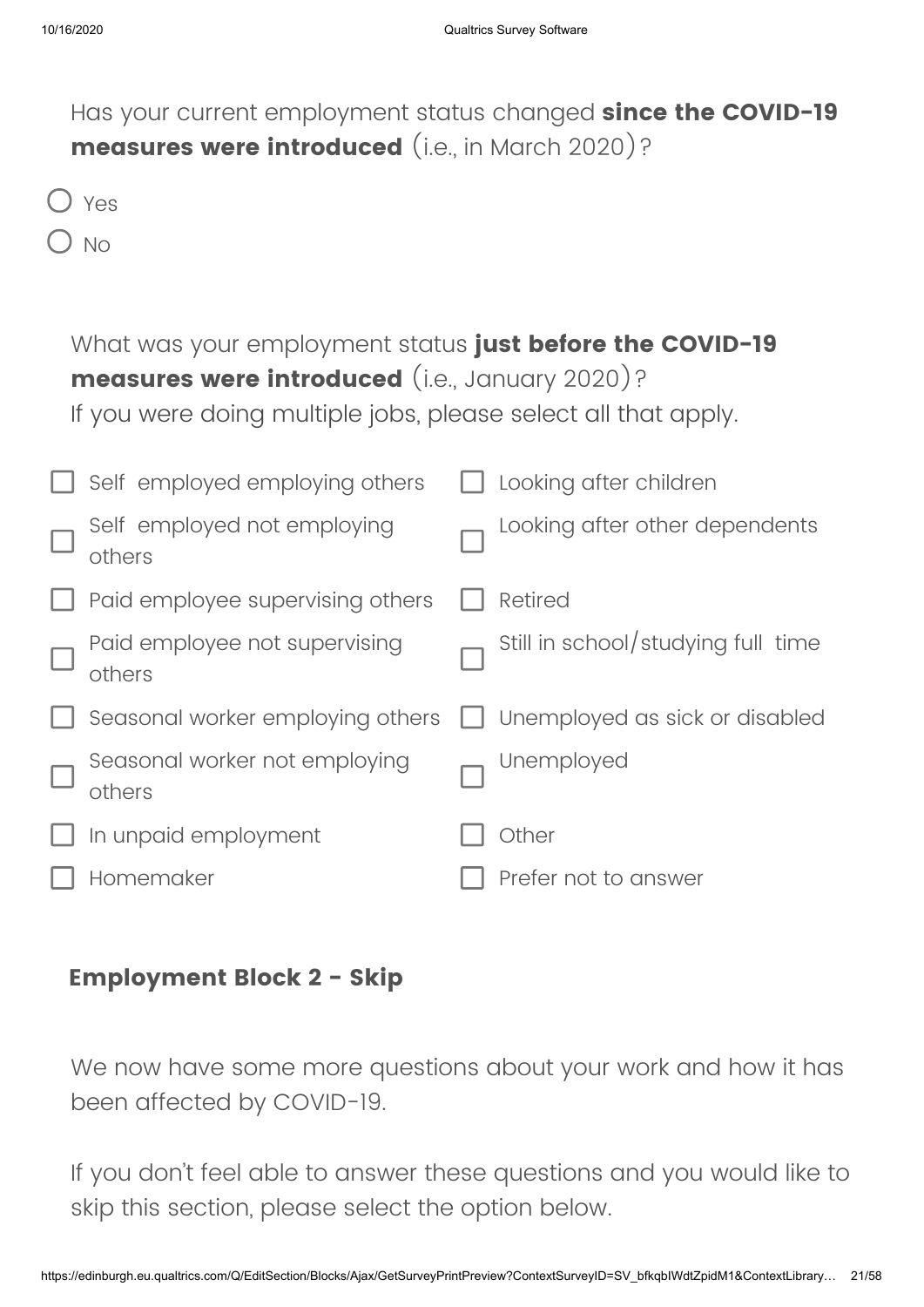- Continue with this section
- I would prefer to skip this section

### **Employment Block 3**

In your current (or last) job, were you employed in the: If you currently have multiple jobs, answer only for your **main** job.

- $\bigcirc$  Private sector
- $\bigcirc$  Public sector
- Voluntary (third) sector
- $\bigcirc$  Not applicable

Which of the following best describes the **industry/industries** you currently work in or worked in last?

If you currently have more than one job, you can select more than one.

- $\Box$  Accommodation and Food Service Activities
- Administrative and Support Service Activities
- **J** Aquaculture
- Arts, Entertainment and Recreation
- $\mathsf{\mathsf{J}}$  Charity
- Communications and Events
- Construction
- $\mathsf I$  Croftina
- $\sf J$  Education / youth work
- Electricity, Gas, Steam and Air Conditioning Supply
- Farming
	- Financial and Insurance Activities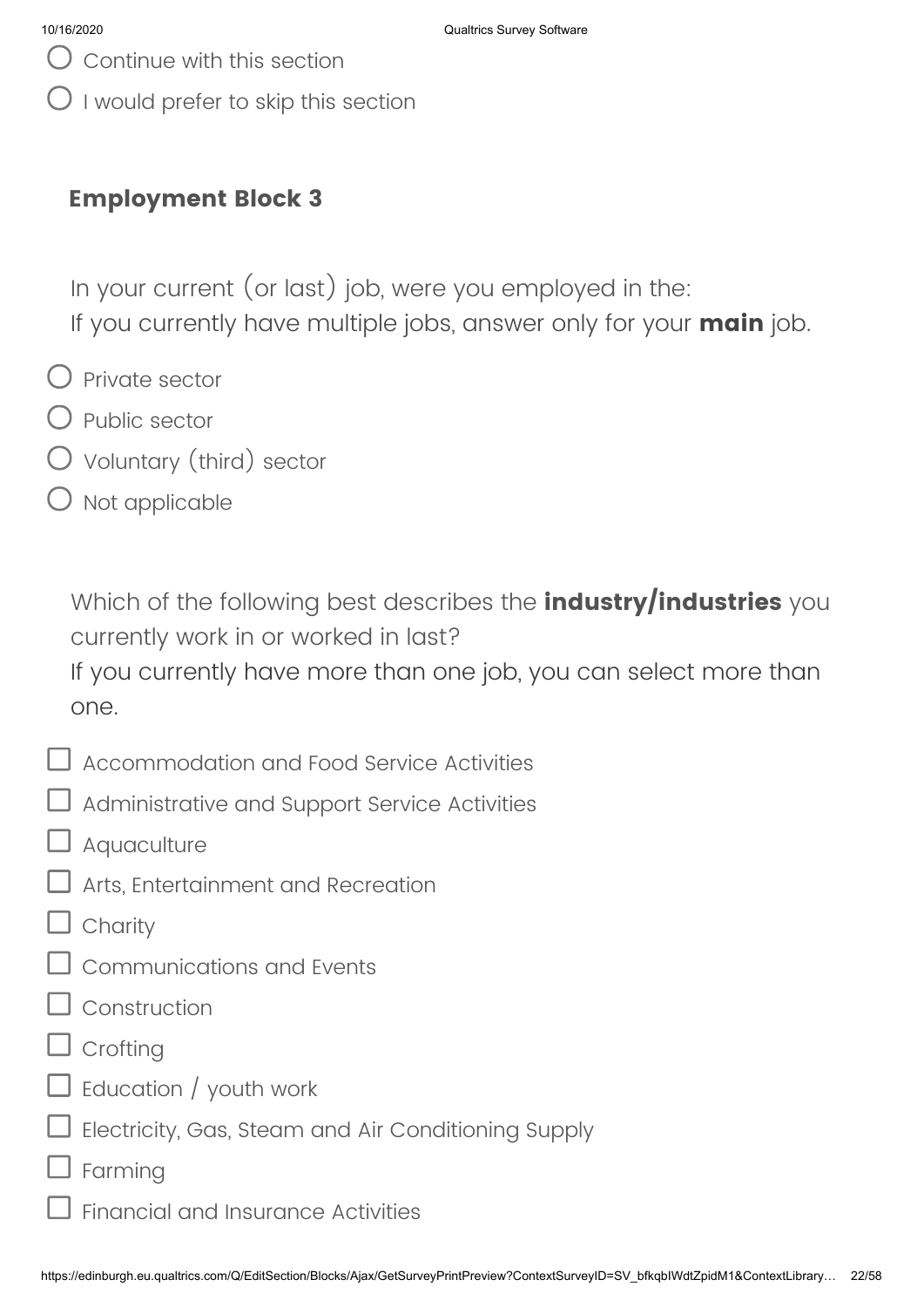- $\Box$  Fishing
- Forestry
- Human Health and Social Work Activities
- Manufacturing
- Mining and Quarrying
- Other Service Activities
- Professional, Scientific and Technical Activities
- Public Administration, Defense, and Social Security
- Real Estate Activities
- Repair of Motor Vehicles and Motorcycles
- Tourism
- Transportation and Storage
- Water Supply, Sewerage, Waste Management and Remediation Activities
- Wholesale and Retail Trade
- $\overline{\mathsf{J}}$  Not applicable

Of the industries selected which is your **main source of income?** Select **one** answer

- **»** Accommodation and Food Service Activities
- **»** Administrative and Support Service Activities
- **»** Aquaculture
- **»** Arts, Entertainment and Recreation
- **»** Charity
- **»** Communications and Events
- **»** Construction
- **»** Crofting
- **»** Education / youth work
- **»** Electricity, Gas, Steam and Air Conditioning Supply
- **»** Farming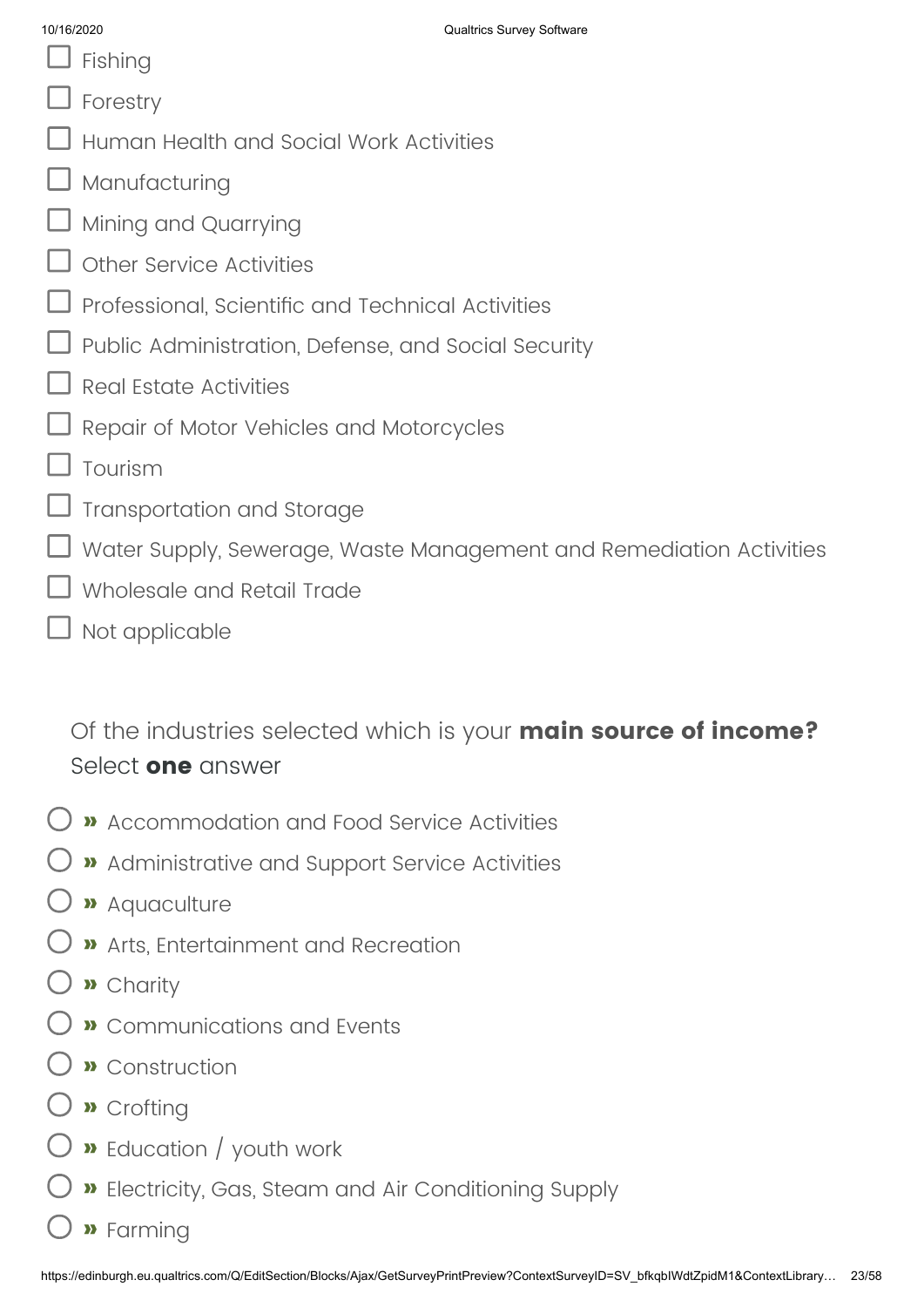- **»** Financial and Insurance Activities
- **»** Fishing
- **»** Forestry
- **»** Human Health and Social Work Activities
- **»** Manufacturing
- **»** Mining and Quarrying
- **»** Other Service Activities
- **»** Professional, Scientific and Technical Activities
- **»** Public Administration, Defense, and Social Security
- **»** Real Estate Activities
- **»** Repair of Motor Vehicles and Motorcycles
- **»** Tourism
- **»** Transportation and Storage
- **»**

Water Supply, Sewerage, Waste Management and Remediation Activities

- **»** Wholesale and Retail Trade
- **»** Not applicable

Has this industry / have these industries been affected by the COVID-19 pandemic?

|                                                                        | Yes, a lot | Yes, a little | <b>No</b> | Not applicable |
|------------------------------------------------------------------------|------------|---------------|-----------|----------------|
| $\mathbf{v}$<br>Accommodation<br>and Food Service<br><b>Activities</b> |            |               |           |                |
| $\sum$<br>Administrative and<br>Support Service<br><b>Activities</b>   |            |               |           |                |
| » Aquaculture                                                          |            |               |           |                |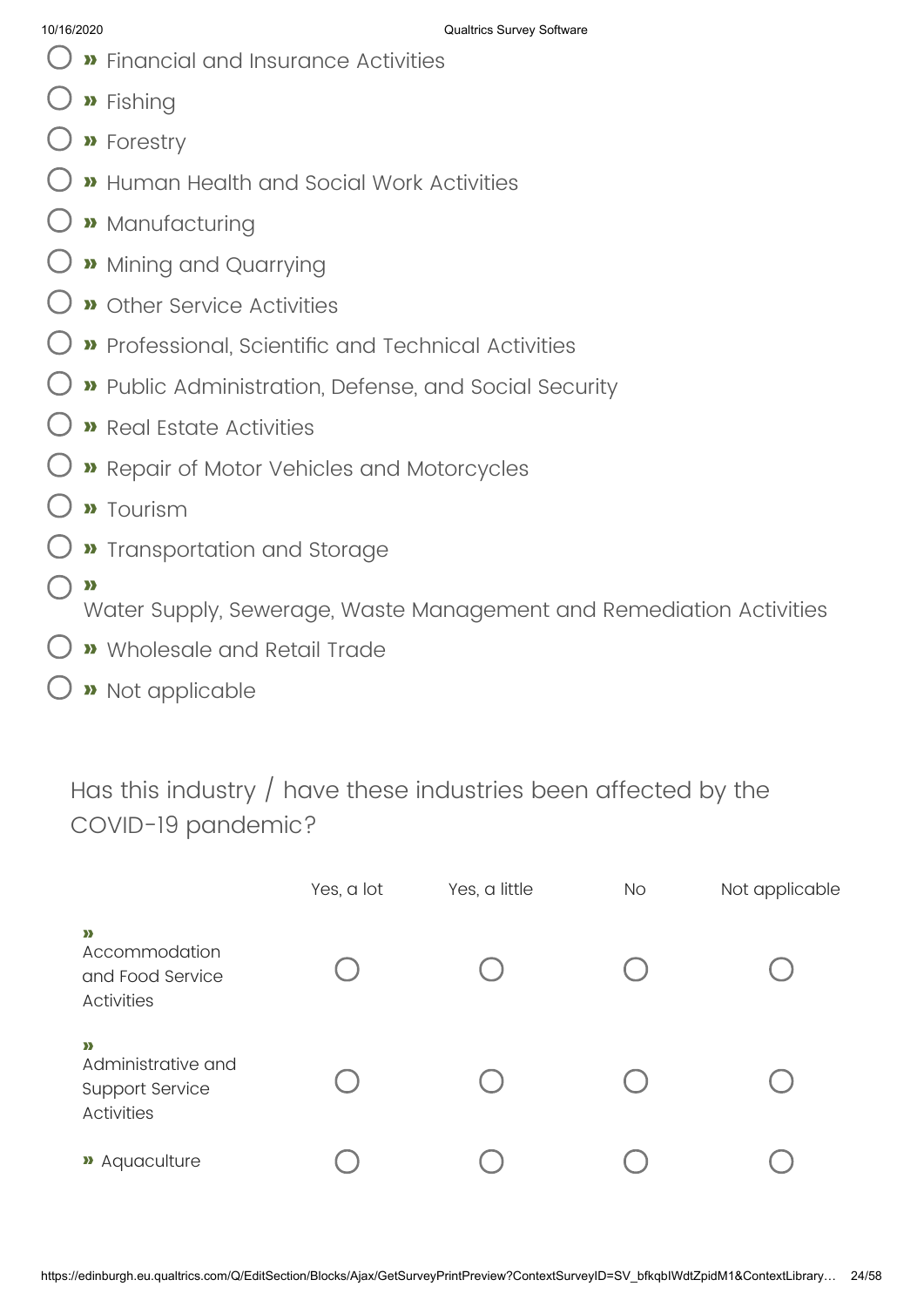10/16/2020 Qualtrics Survey Software

|                                                                           | Yes, a lot | Yes, a little | <b>No</b> | Not applicable |
|---------------------------------------------------------------------------|------------|---------------|-----------|----------------|
| $\mathbf{p}$<br>Arts, Entertainment<br>and Recreation                     |            |               |           |                |
| » Charity                                                                 |            |               |           |                |
| »<br>Communications<br>and Events                                         |            |               |           |                |
| <b>»</b> Construction                                                     |            |               |           |                |
| » Crofting                                                                |            |               |           |                |
| $\mathbf{p}$<br>Education / youth<br>work                                 |            |               |           |                |
| $\mathbf{v}$<br>Electricity, Gas,<br>Steam and Air<br>Conditioning Supply |            |               |           |                |
| » Farming                                                                 |            |               |           |                |
| »<br>Financial and<br><b>Insurance Activities</b>                         |            |               |           |                |
| » Fishing                                                                 |            |               |           |                |
| » Forestry                                                                |            |               |           |                |
| $\mathbf{p}$<br>Human Health and<br>Social Work<br><b>Activities</b>      |            |               |           |                |
| <b>»</b> Manufacturing                                                    |            |               |           |                |
| »<br>Mining and<br>Quarrying                                              |            |               |           |                |
| $\mathbf{p}$<br>Other Service<br>Activities                               |            |               |           |                |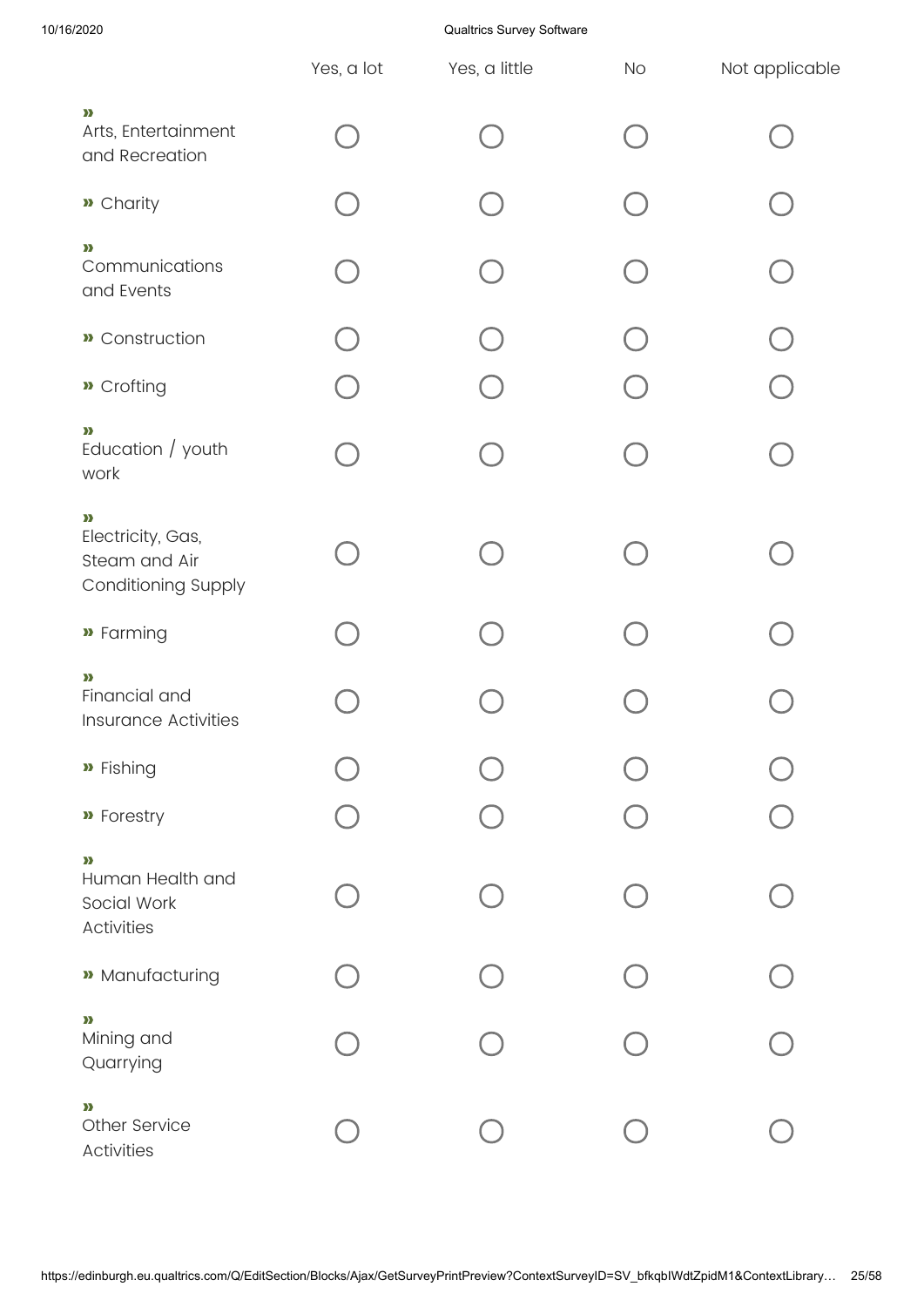10/16/2020 Qualtrics Survey Software

|                                                                                           | Yes, a lot | Yes, a little | No | Not applicable |
|-------------------------------------------------------------------------------------------|------------|---------------|----|----------------|
| $\sum$<br>Professional,<br>Scientific and<br><b>Technical Activities</b>                  |            |               |    |                |
| $\sum$<br>Public<br>Administration,<br>Defense, and Social<br>Security                    |            |               |    |                |
| $\mathbf{p}$<br><b>Real Estate Activities</b>                                             |            |               |    |                |
| $\mathbf{p}$<br>Repair of Motor<br>Vehicles and<br>Motorcycles                            |            |               |    |                |
| <b>»</b> Tourism                                                                          |            |               |    |                |
| $\mathbf{p}$<br>Transportation and<br>Storage                                             |            |               |    |                |
| $\sum$<br>Water Supply,<br>Sewerage, Waste<br>Management and<br>Remediation<br>Activities |            |               |    |                |
| $\sum$<br>Wholesale and<br>Retail Trade                                                   |            |               |    |                |
| » Not applicable                                                                          |            |               |    |                |

## **Employment Block 4**

## During **January and February** how often did you work from home?

Always  $O$  often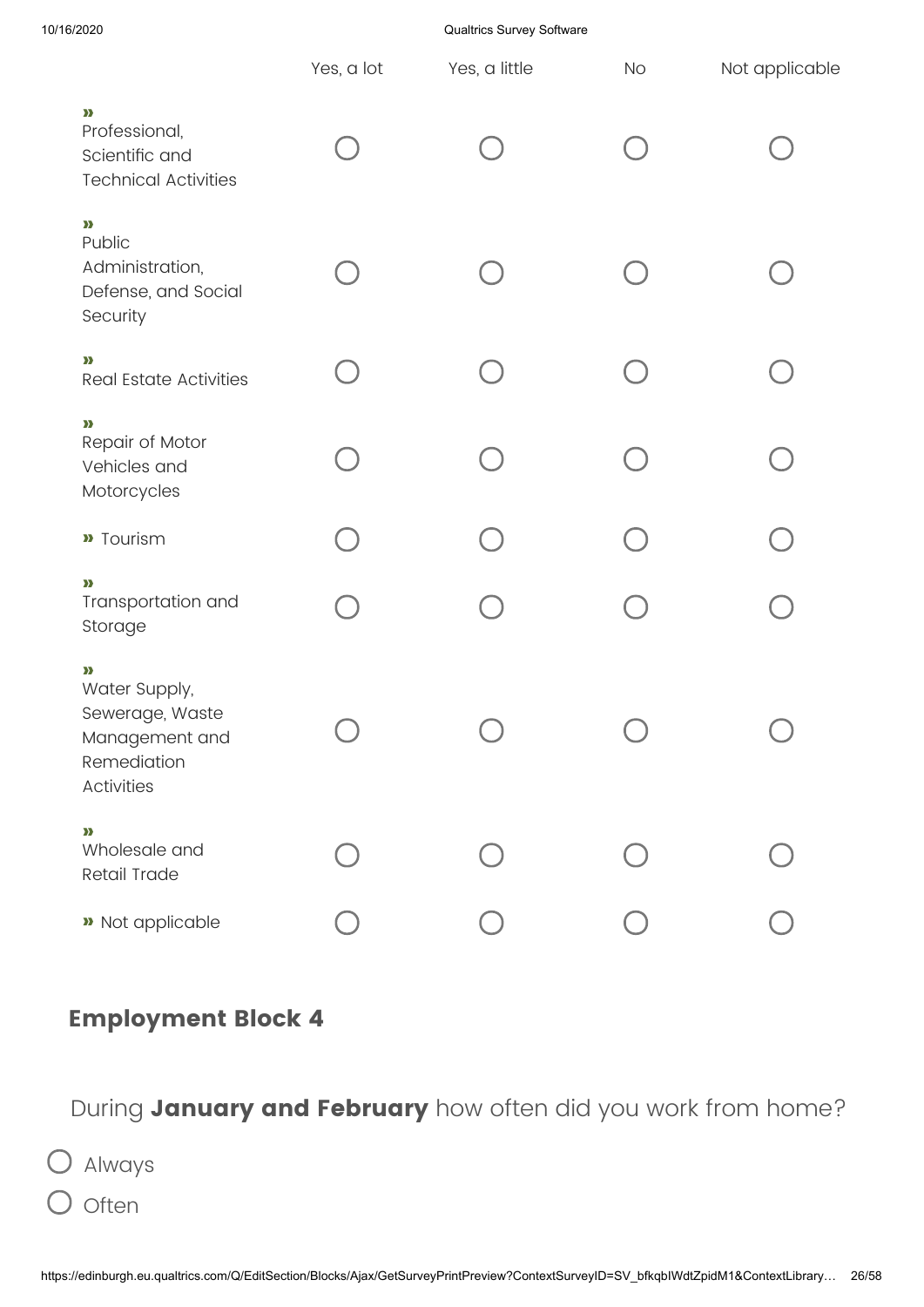- Sometimes
- Never
- Not applicable

During the **last four weeks** how often did you work from home?

- Always
- $\bigcirc$  often
- Sometimes
- Never
- $O$  Not applicable

Have you received a written letter or email from your employer to confirm that you have been **furloughed under the Coronavirus Job Retention Scheme**?

Select Yes if you have been furloughed any time since March, even if you are no longer furloughed.

- O Yes
- $\bigcap$  No
- $\bigcirc$  Don't know
- $O$  Not applicable

Are you still furloughed?

- Yes, still 100% furloughed
- $\bigcirc$  Yes, on a phased return to work
- ) No
- Don't know
- ) Not applicable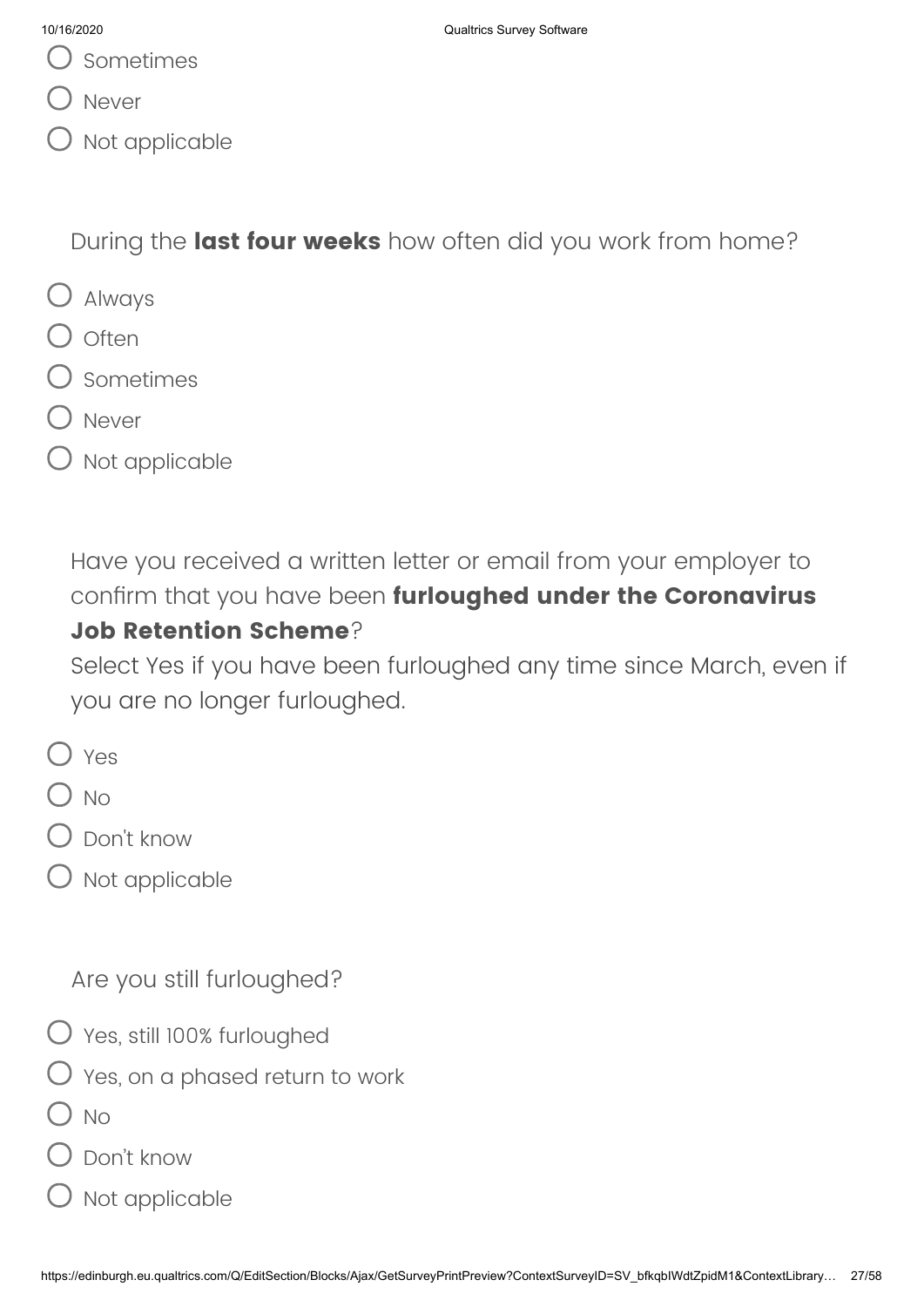How **worried** are you about the impact of COVID-19 on your business / livelihood?

- Not at all worried
- $\bigcirc$  Slightly worried
- $\bigcirc$  Moderately worried
- Very worried
- $\bigcirc$  Extremely worried
- $\bigcirc$  Not applicable

How **confident** are you that your business will survive the COVID-19 pandemic?

- $\bigcirc$  Not confident at all
- $\bigcirc$  Not very confident
- Somewhat confident
- Very confident
- $\bigcirc$  Not applicable

**Since COVID-19 measures were introduced** (i.e., in March 2020)

have you **applied** for any of the following for your business/livelihood? Select all that apply, or select None of the above

- $\Box$  B&B hardship fund
- Bounce back loan
- Culture Organisations and Venues Recovery Fund

Coronavirus Business Interruption Loan Scheme

- Eat out to help out scheme (to be part of)
- Economic resilience fund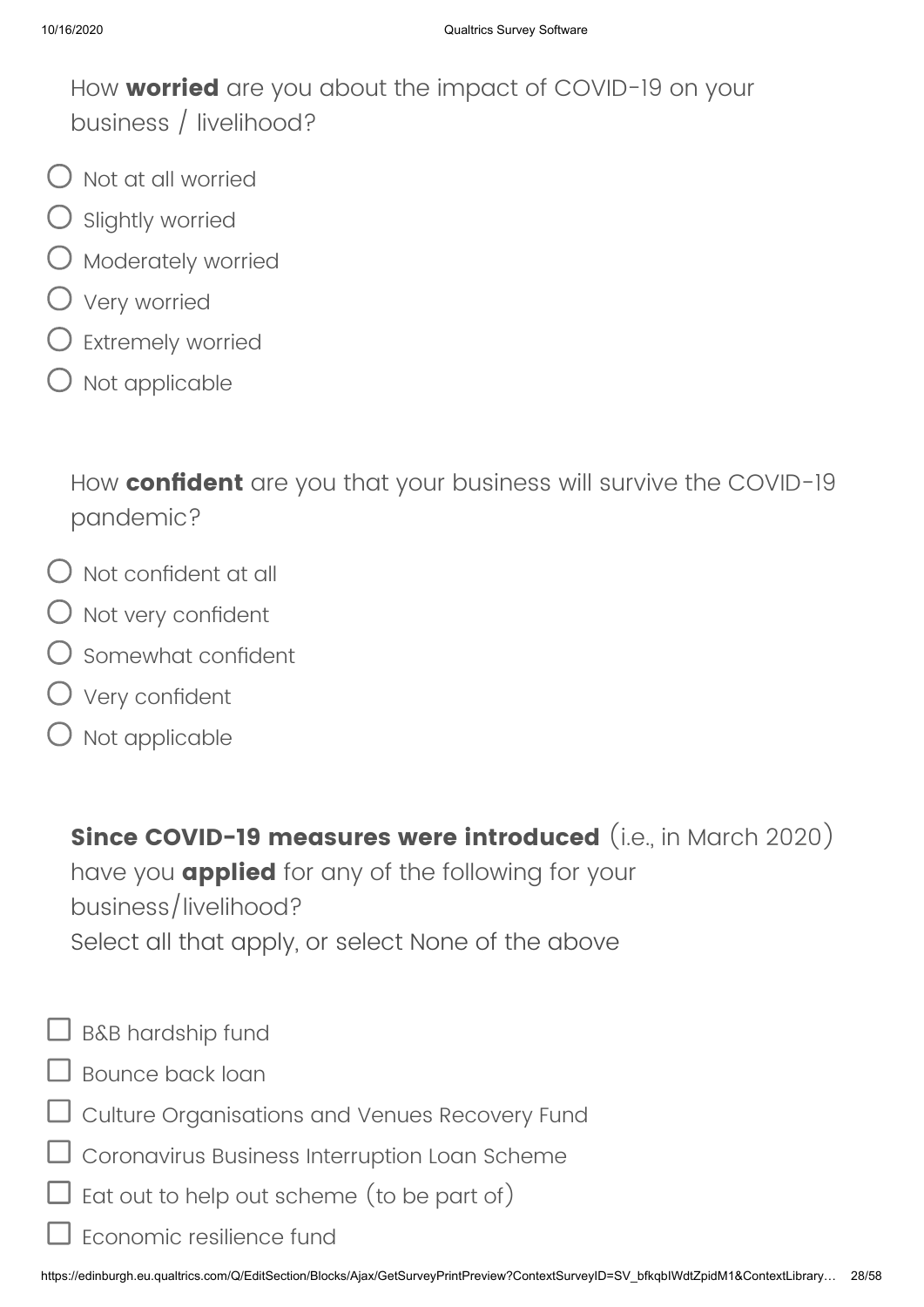- Events sector recovery package
- Future Fund
- Hotel recovery programme
- Job Support Scheme
- Museums Resilience and Recovery Fund
- Retail, Hospitality, Leisure Support Grant
- Self Employment Income Support Scheme
- Small Business Support Grant
- Support scheme for self catering

Other (please specify)

None of the above

### Was your application **successful?**

|                                                                         | Yes | <b>No</b> | Waiting to hear |
|-------------------------------------------------------------------------|-----|-----------|-----------------|
| » B&B hardship fund                                                     |     |           |                 |
| <b>»</b> Bounce back loan                                               |     |           |                 |
| $\mathbf{v}$<br>Culture Organisations and<br>Venues Recovery Fund       |     |           |                 |
| $\mathbf{v}$<br><b>Coronavirus Business</b><br>Interruption Loan Scheme |     |           |                 |
| $\mathbf{v}$<br>Eat out to help out scheme (to<br>be part of)           |     |           |                 |
| » Economic resilience fund                                              |     |           |                 |
| $\mathbf{v}$<br>Events sector recovery package                          |     |           |                 |
| <b>»</b> Future Fund                                                    |     |           |                 |
| » Hotel recovery programme                                              |     |           |                 |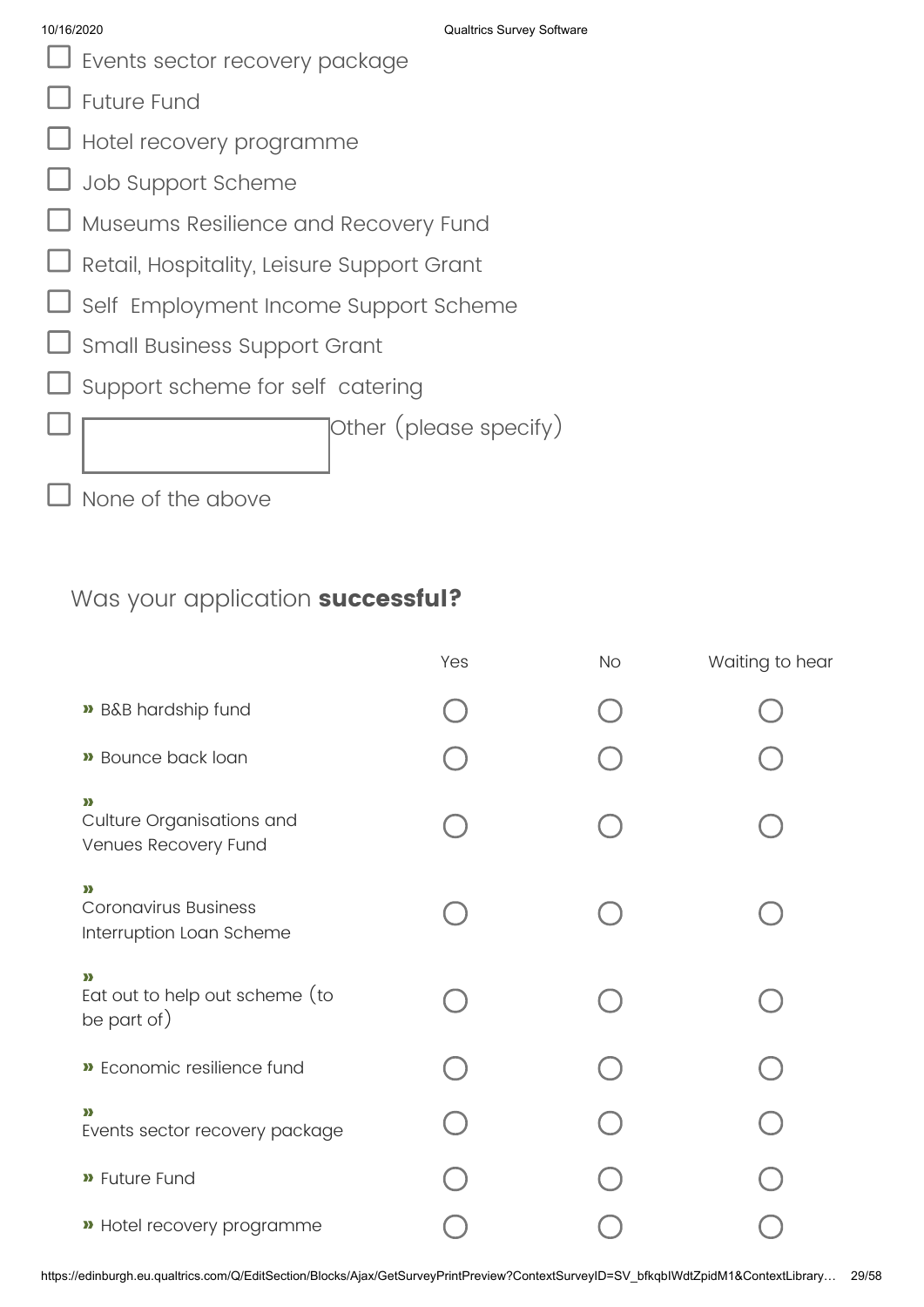### 10/16/2020 Qualtrics Survey Software

|                                                               | Yes | <b>No</b> | Waiting to hear |
|---------------------------------------------------------------|-----|-----------|-----------------|
| <b>»</b> Job Support Scheme                                   |     |           |                 |
| $\sum$<br>Museums Resilience and<br>Recovery Fund             |     |           |                 |
| $\mathbf{p}$<br>Retail, Hospitality, Leisure Support<br>Grant |     |           |                 |
| $\mathbf{p}$<br>Self Employment Income<br>Support Scheme      |     |           |                 |
| » Small Business Support Grant                                |     |           |                 |
| $\mathbf{v}$<br>Support scheme for self<br>catering           |     |           |                 |
| Dother (please specify)                                       |     |           |                 |
| » None of the above                                           |     |           |                 |

### **Employment Block 5**

When COVID-19 restrictions were put in place, were you designated as a **key worker**?

Yes  $\bigcirc$  No

> In your place of work, do you have access to necessary personal protective equipment (PPE)?

 $\bigcirc$  Yes, all of the time

Yes, most of the time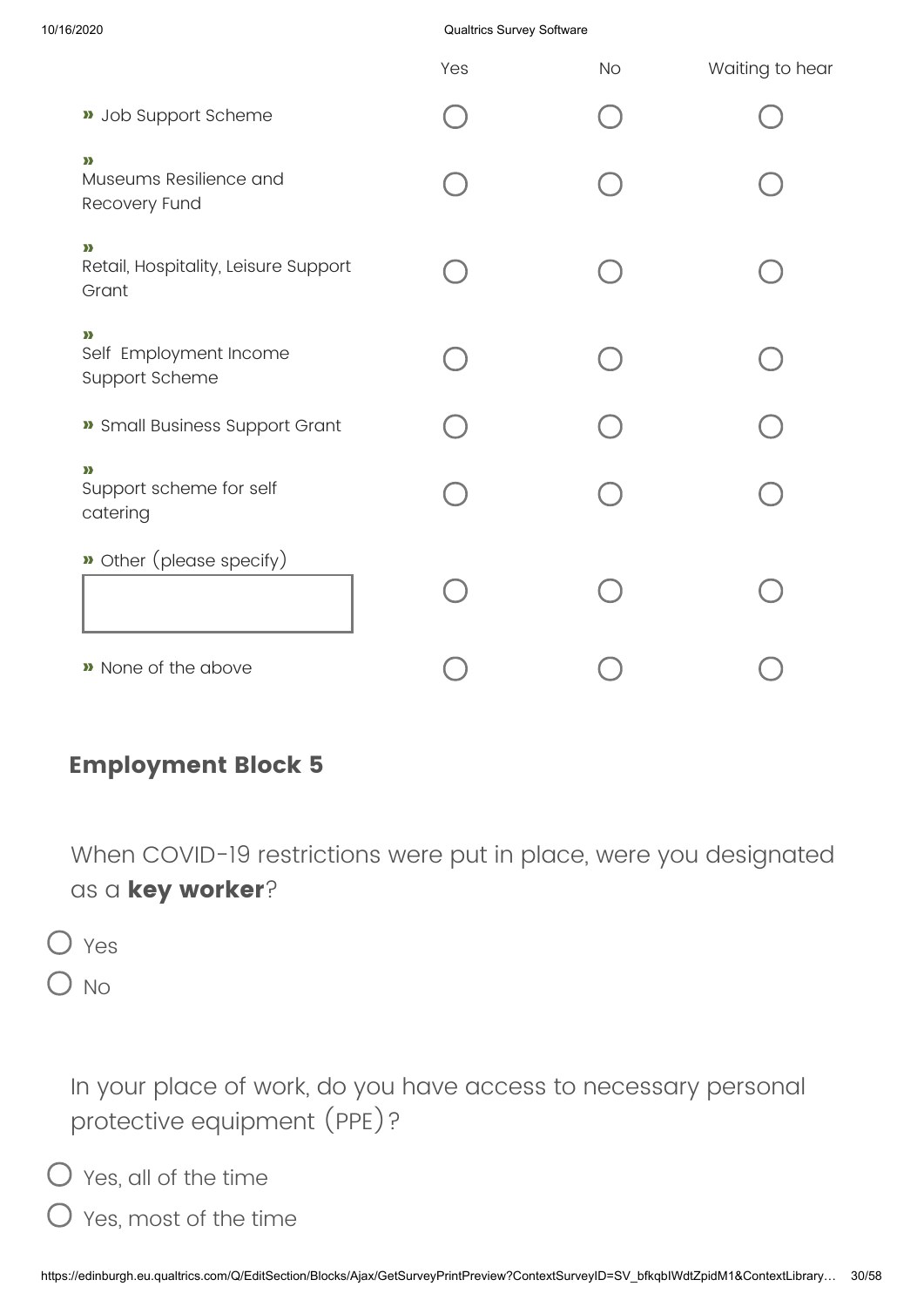- Some of the time
- O Rarely
- $\bigcirc$  Not at all
- Not applicable

Does your work require you to be in **close contact (i.e., within 2 m) with others**, who you do not live with, including while travelling to work?

- $\bigcirc$  Yes, all of the time
- $\bigcirc$  Yes, most of the time
- $\bigcirc$  Some of the time
- Rarely
- $\bigcap$  Not at all
- $\bigcirc$  Not applicable

Please tell us how much you **agree or disagree** with the following statement.

I'm worried about my job security

- $\bigcirc$  strongly agree
- O Agree
- Neither agree nor disagree
- Disagree
- $\bigcirc$  strongly disagree

### **Finances Block 1**

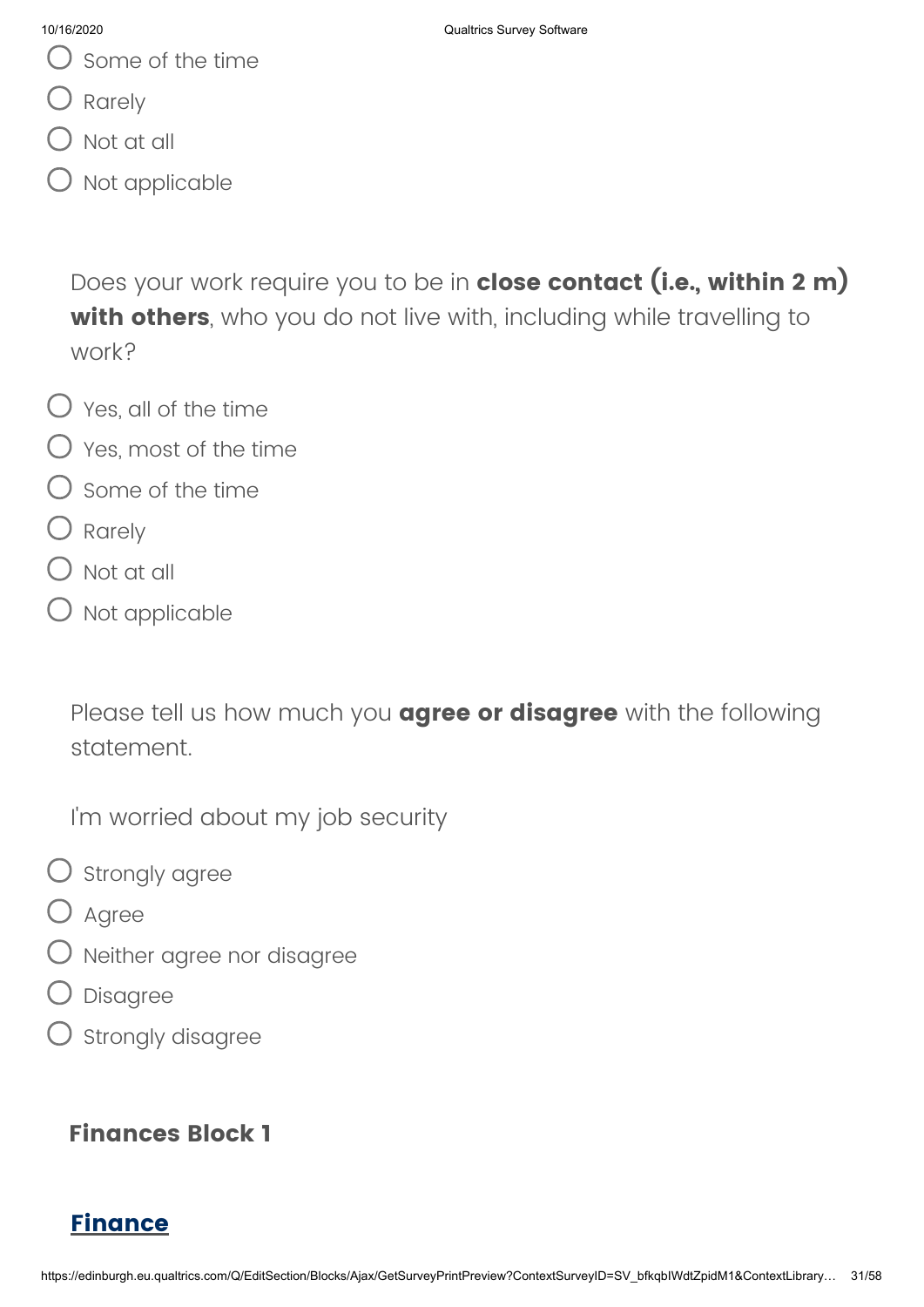In this section we want to understand the impact that the COVID-19 pandemic has had on your finances, as this can impact on your health and wellbeing.

What is the total income of your entire household last year (before tax)?

**Before the official lockdown was announced on the 23rd March 2020**, how well would you say you personally were managing financially?

- Living comfortably
- $\bigcirc$  Doing all right
- $\bigcirc$  Just about getting by
- Finding it quite difficult
- Finding it very difficult

Overall, how do you feel your **current** financial situation compares to before the official lockdown was announced on the 23rd March 2020?

- $O$  I'm much worse off
- $\Omega$  I'm a little worse off
- $O$  i'm about the same
- I'm a little better off
- I'm much better off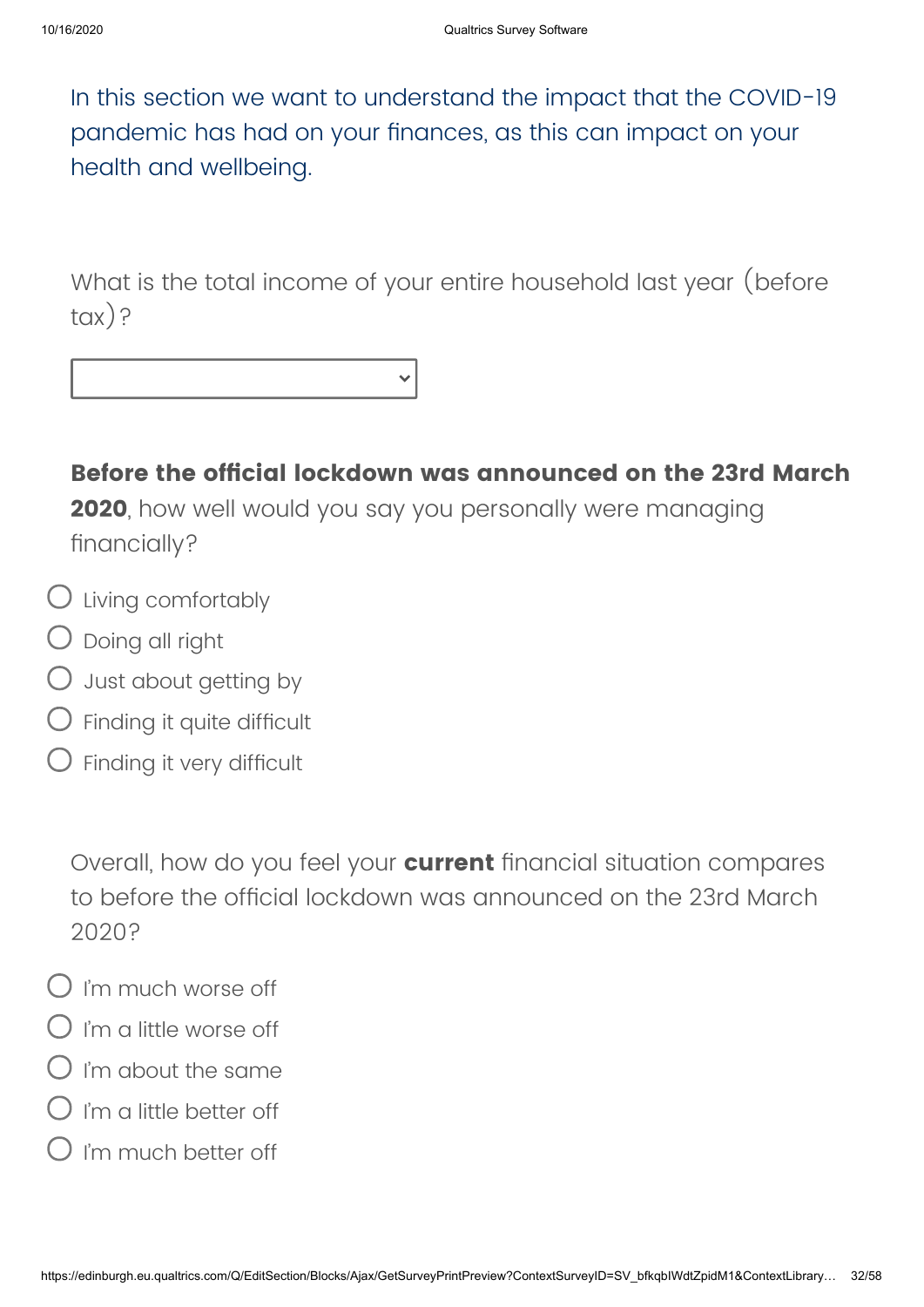Please tell us how much you **agree or disagree** with the following statement.

I'm worried about my future financial situation

- $\bigcirc$  strongly agree
- O Agree
- Neither agree nor disagree
- Disagree
- $O$  strongly disagree

### **Benefits Block 1**

### **Benefits**

We would like to ask you about whether you/your household were **receiving any benefits** before the COVID-19 measures were introduced (i.e., January 2020) and whether you are receiving any benefits now.

**Before the COVID-19 measures were introduced** (i.e., January 2020) were you or anyone in your household **receiving any benefits**? Including Blue Badge, Free School Meals, National Entitlement Card

- $O$  Yes
- $\bigcap$  No
- Don't know
- $\bigcirc$  Prefer not to answer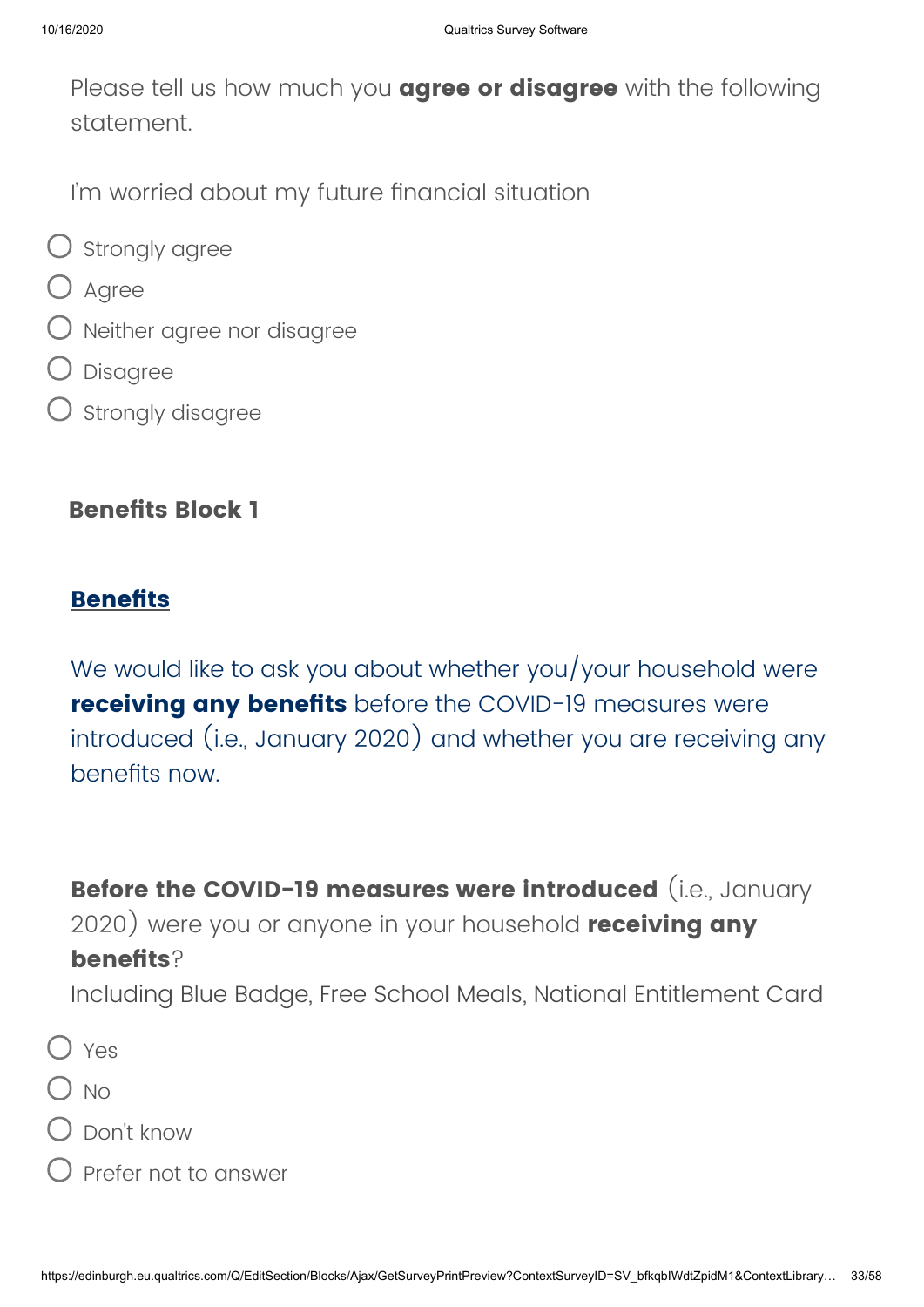# Which **benefits** were you or anyone in your household receiving **before the COVID-19 measures were introduced**?

Select all that apply

- Attendance Allowance
- Bereavement Allowance
- Best Start Grant
- Best Start Foods
- Blue Badge
- Carer's Allowance
- Child Benefit
- Child Tax Credit
- Cold Weather Payment
- Constant Attendance Allowance
- Council Tax Benefit
- Crisis Loans
- Disability Living Allowance
- Employment and Support Allowance
- Free School Meals
- Guardian's Allowance
- Housing Benefit
- In Work Credit
- Incapacity Benefit
- Income Support
- Industrial Injuries Disablement Benefit
- Industrial Death Benefit
- Jobseeker's Allowance
- Maternity Allowance
- Mobility Supplement
	- National Entitlement Card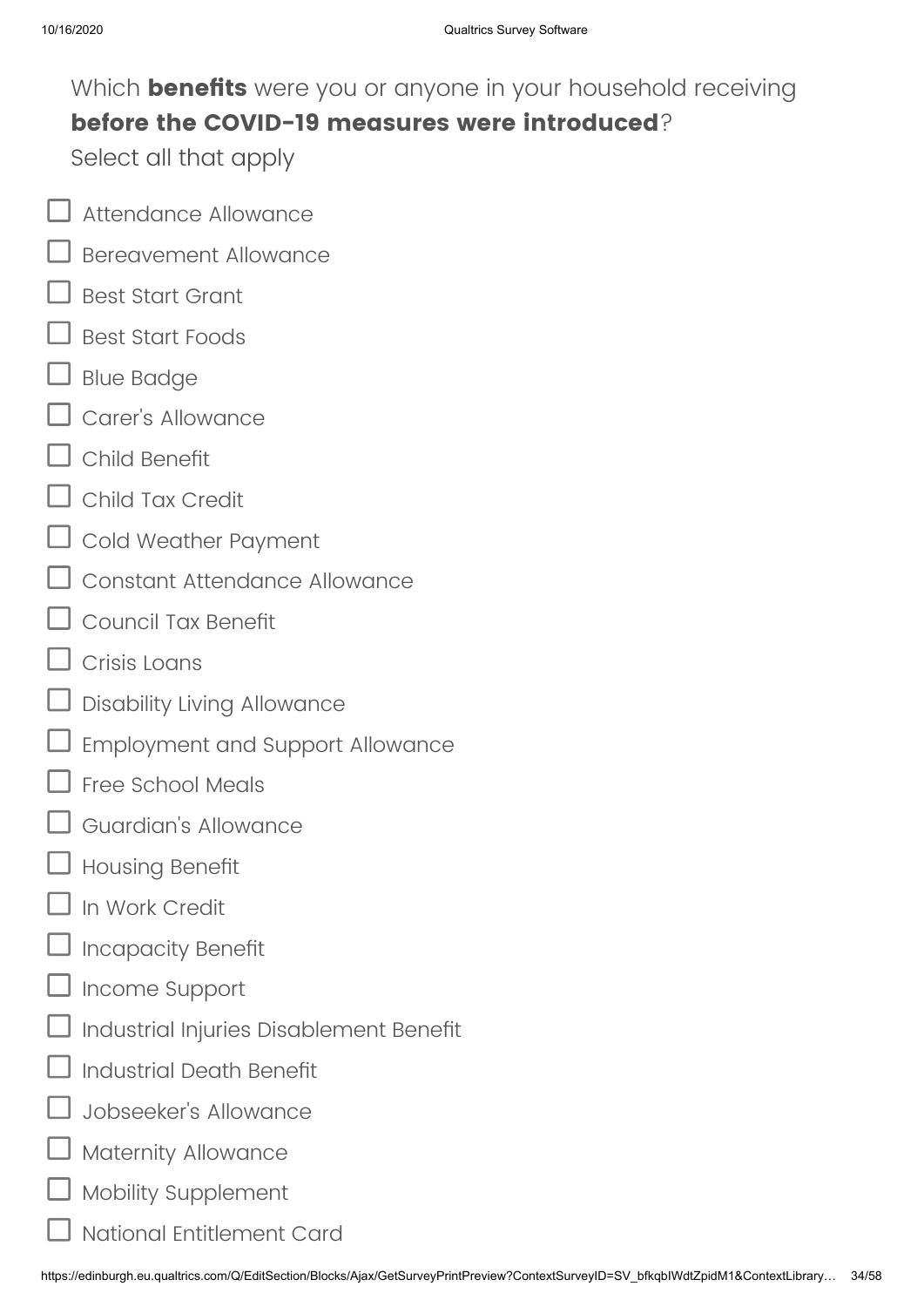| 10/16/2020 |
|------------|
|------------|

Pension Credit

|  | $\Box$ Personal Independence Payment |  |
|--|--------------------------------------|--|
|  |                                      |  |

- Severe Disablement Allowance
- State Pension
- Statutory Adoption Pay
- Statutory Maternity Pay
- Statutory Paternity Pay
- Statutory Sick Pay
- Sure Start Maternity Grant
- Tax credits
- Universal Credit
- War Disablement Pension
- War Widow's/Widower's Pension
- Widowed Parent's Allowance
- Widow's Pension
- Winter Fuel Payment
- Working Tax Credit

Other (please specify)

- Don't know
- Prefer not to answer

Are you or anyone else in your household **receiving any**

### **benefits now**?

Including Blue Badge, Free School Meals, National Entitlement Card

|         | $()$ Yes      |
|---------|---------------|
| $()$ No |               |
|         | () Don't know |

Prefer not to answer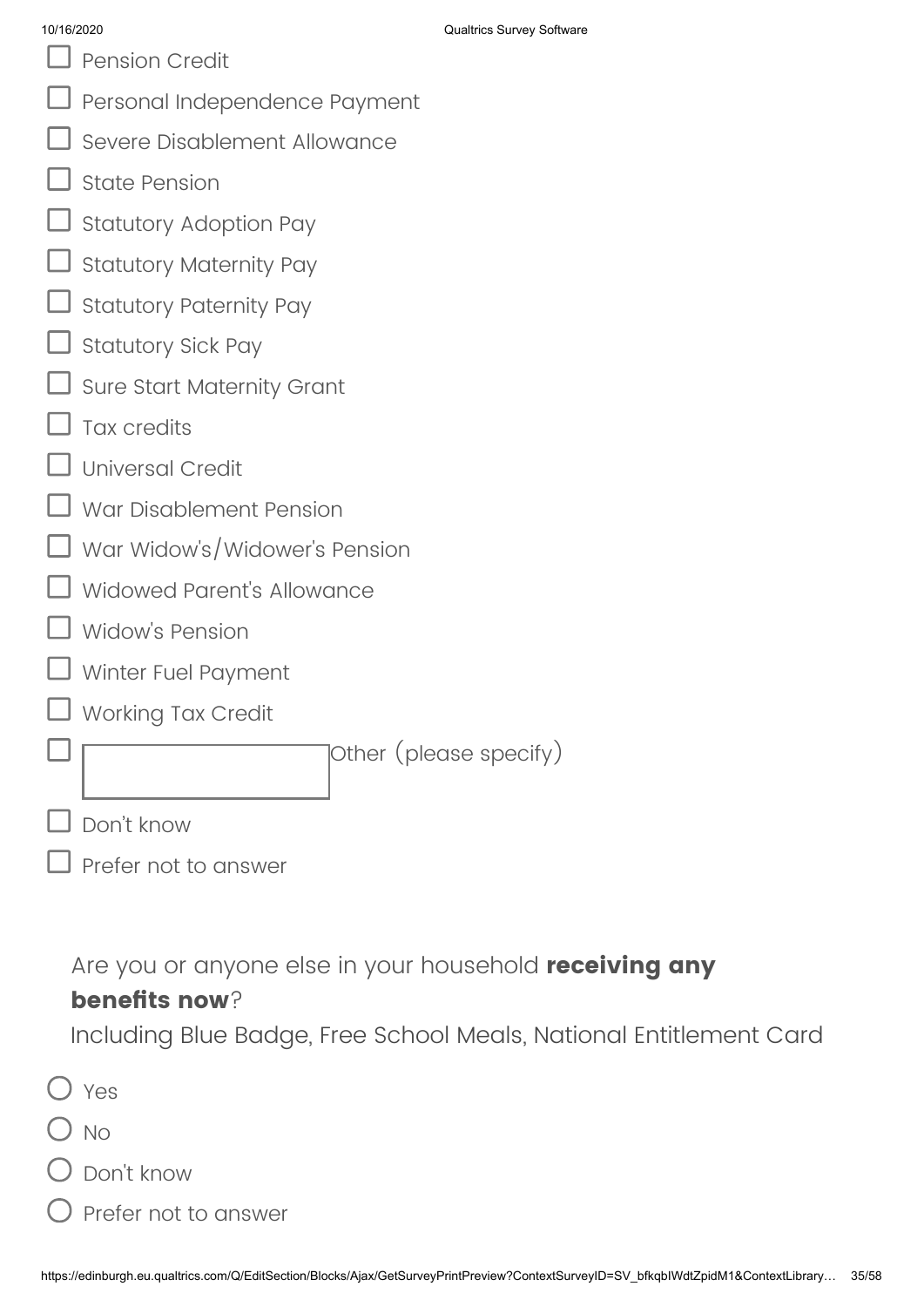Which **benefits** are you or anyone in your household receiving **now**? Select all that apply

- Attendance Allowance
- Bereavement Allowance
- Best Start Grant
- Best Start Foods
- Blue Badge
- Carer's Allowance
- Child Benefit
- Child Tax Credit
- Cold Weather Payment
- Constant Attendance Allowance
- Council Tax Benefit
- Crisis Loans
- Disability Living Allowance
- Employment and Support Allowance
- Free School Meals
- Guardian's Allowance
- Housing Benefit
- In Work Credit
- Incapacity Benefit
- Income Support
- Industrial Injuries Disablement Benefit
- Industrial Death Benefit
- Jobseeker's Allowance
- Maternity Allowance
- Mobility Supplement
	- National Entitlement Card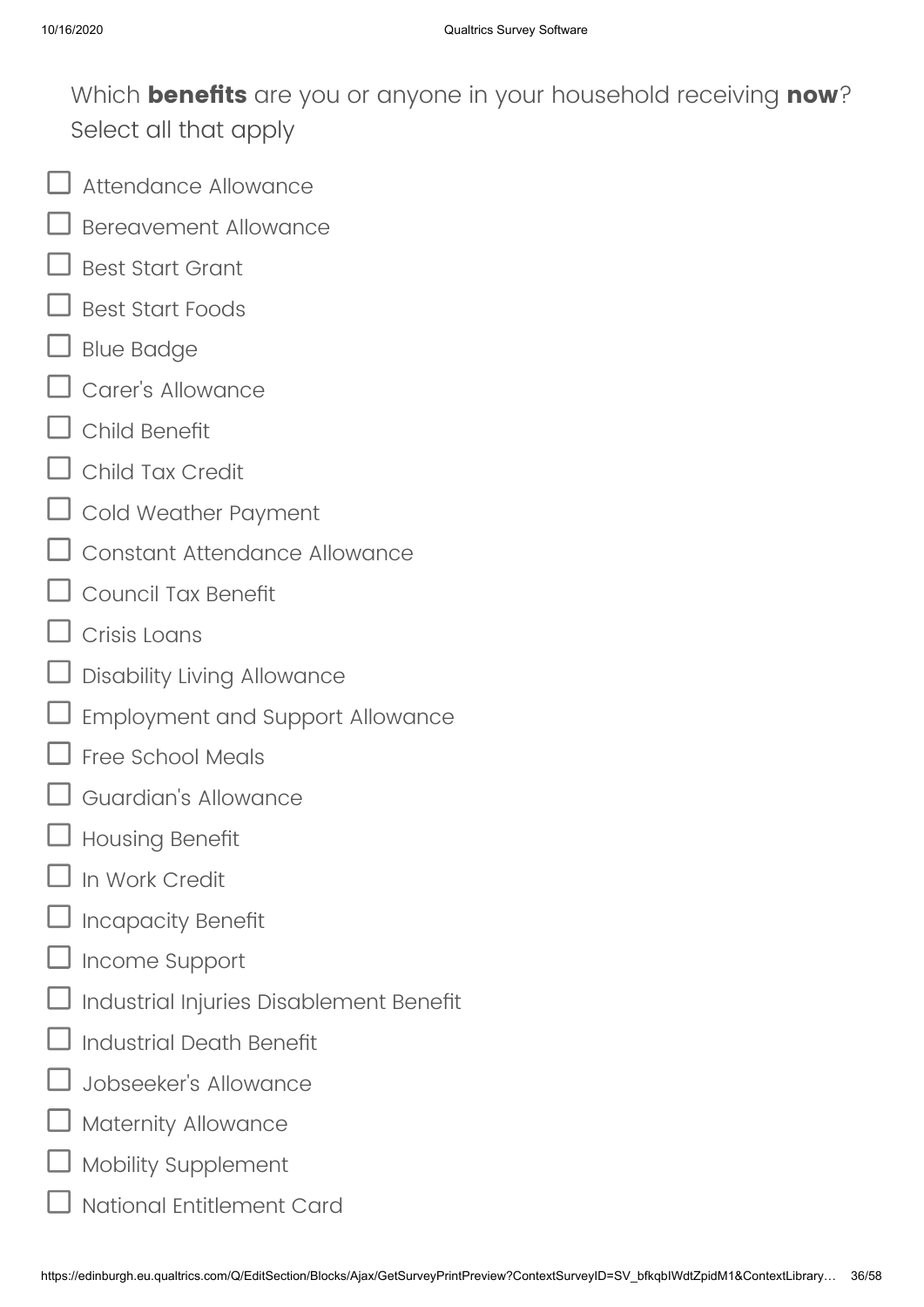|  | 10/16/2020 |  |
|--|------------|--|

Pension Credit

- Personal Independence Payment
- Severe Disablement Allowance
- State Pension
- **Statutory Adoption Pay**
- **Statutory Maternity Pay**
- **Statutory Paternity Pay**
- **Statutory Sick Pay**
- **Sure Start Maternity Grant**
- **Tax credits**
- **Universal Credit**
- War Disablement Pension
- War Widow's/Widower's Pension
- Widowed Parent's Allowance
- **Widow's Pension**
- Winter Fuel Payment
- **Working Tax Credit**

Other (please specify)

| $\Box$ Don't know |  |
|-------------------|--|
|                   |  |

Prefer not to answer

### **Transport Block 1**

### **Transport and Accessibility**

In this section we would like to know a bit more about how the COVID-19 measures have impacted on transport in your area and your daily life.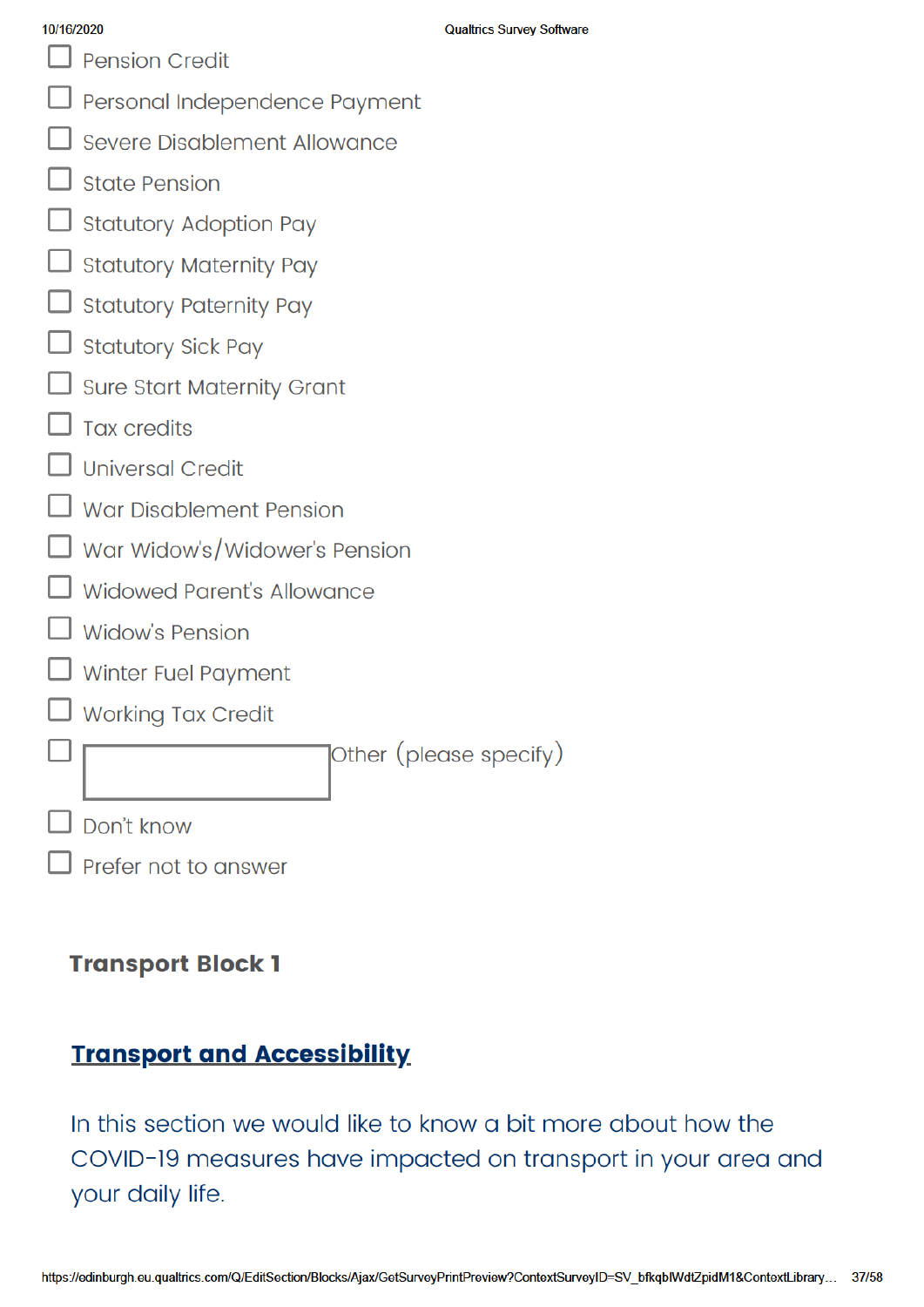Do you consider yourself to live in a geographically remote area?

O Yes

 $\bigcirc$  No

Don't know

Do you live on a Scottish Island?

|--|--|

 $\bigcup$  No

**Before the COVID-19 measures were introduced** how often were you **using public transport**? Including local buses, community transport services, trains, and ferries

- Every day/almost every day
- 3 4 days a week
- $\bigcirc$  1 2 days a week
- $\bigcirc$  Less than once a week
- Rarely
- Never

How often are you using public transport **now**? Including local buses, community transport services, trains, and ferries

- $\bigcirc$  Every day/almost every day
- $\bigcirc$  3 4 days a week
- $\bigcirc$  1 2 days a week
- $\bigcirc$  less than once a week
- Q Rarely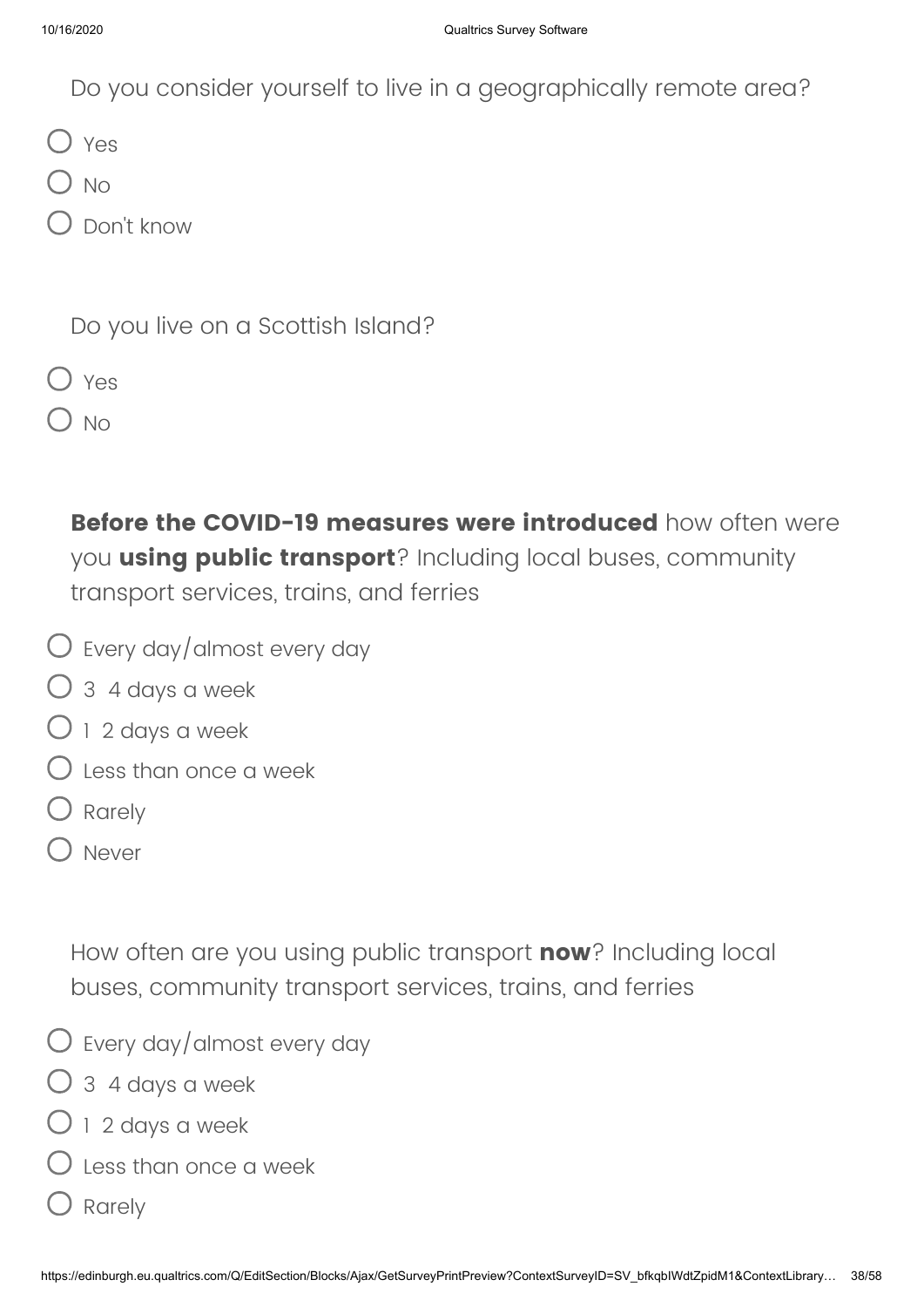### **Transport Block 2**

**Before the COVID-19 measures were introduced**, how often did you have **difficulty planning a route** using public transport?

- $\bigcap$  All of the time
- $\bigcirc$  Most of the time
- $\bigcirc$  Some of the time
- $\bigcirc$  None of the time

How often do you have **difficulty planning a route** using public transport **now**?

- $\bigcirc$  All of the time
- $\bigcirc$  Most of the time
- $\bigcirc$  some of the time
- None of the time

### **Transport Block 3**

Do you have your own vehicle?

 $\bigcirc$  Yes

 $\bigcirc$  No

Do you need to drive as part of your job?

 $\bigcirc$  All of the time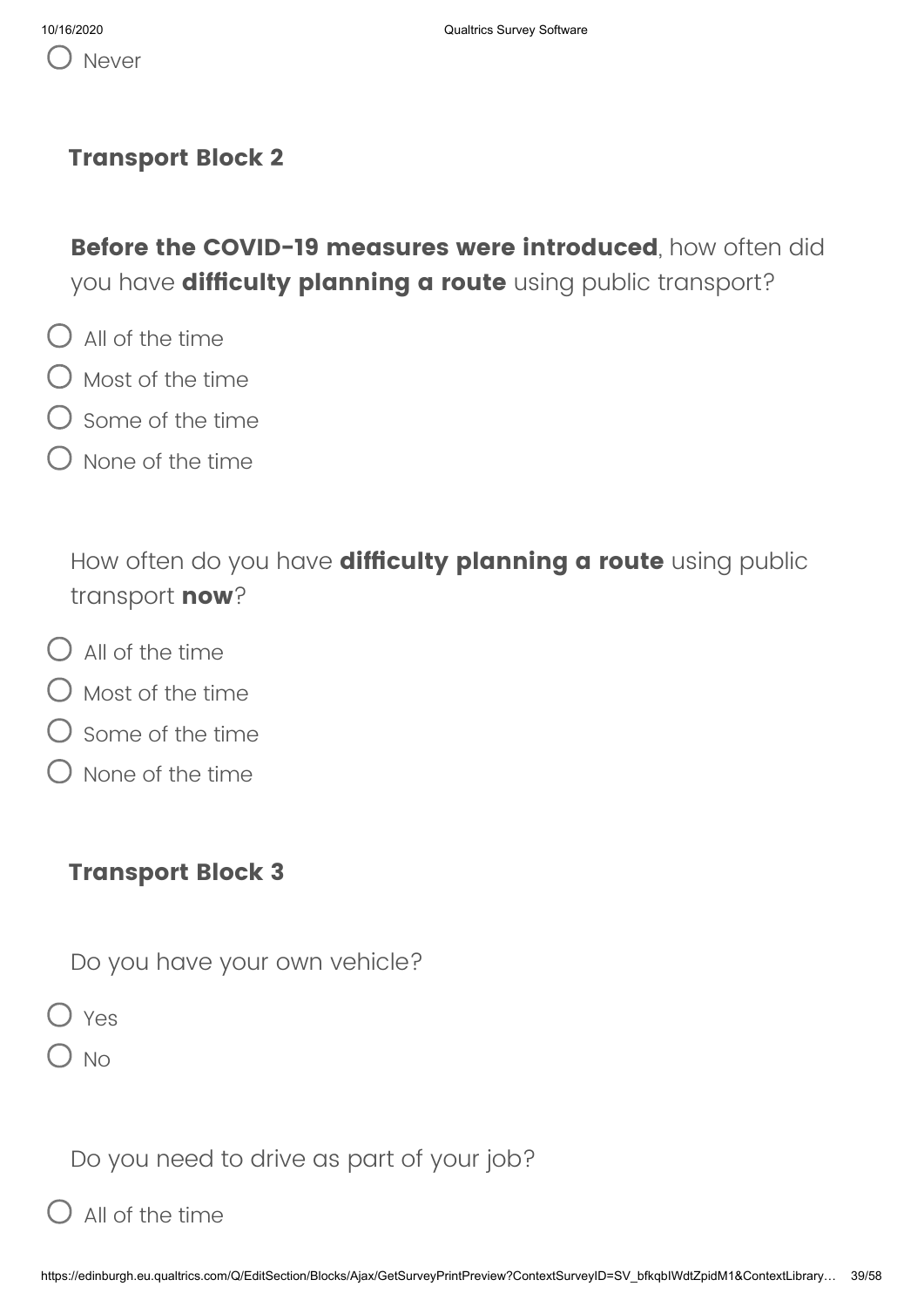- 10/16/2020 Qualtrics Survey Software
- Most of the time
- Some of the time
- $\lambda$  None of the time
- Not applicable

Do you need to drive to get work?

- $\bigcap$  All of the time
- $\bigcirc$  Most of the time
- $\bigcirc$  some of the time
- None of the time
- ) Not applicable

### **Healthcare and services Block 1**

### **Healthcare access**

Since COVID-19 measures were introduced there have been some changes to how healthcare services are operating. Some healthcare appointments like doctors, therapists, physio, etc., now take place over video call or the telephone.

We want to understand how those changes might have impacted on you.

**Since COVID-19 measures were introduced**, have you had an appointment with a health professional (e.g., doctor, nurse) by video or telephone instead of an in-person appointment?

- Yes
- ) No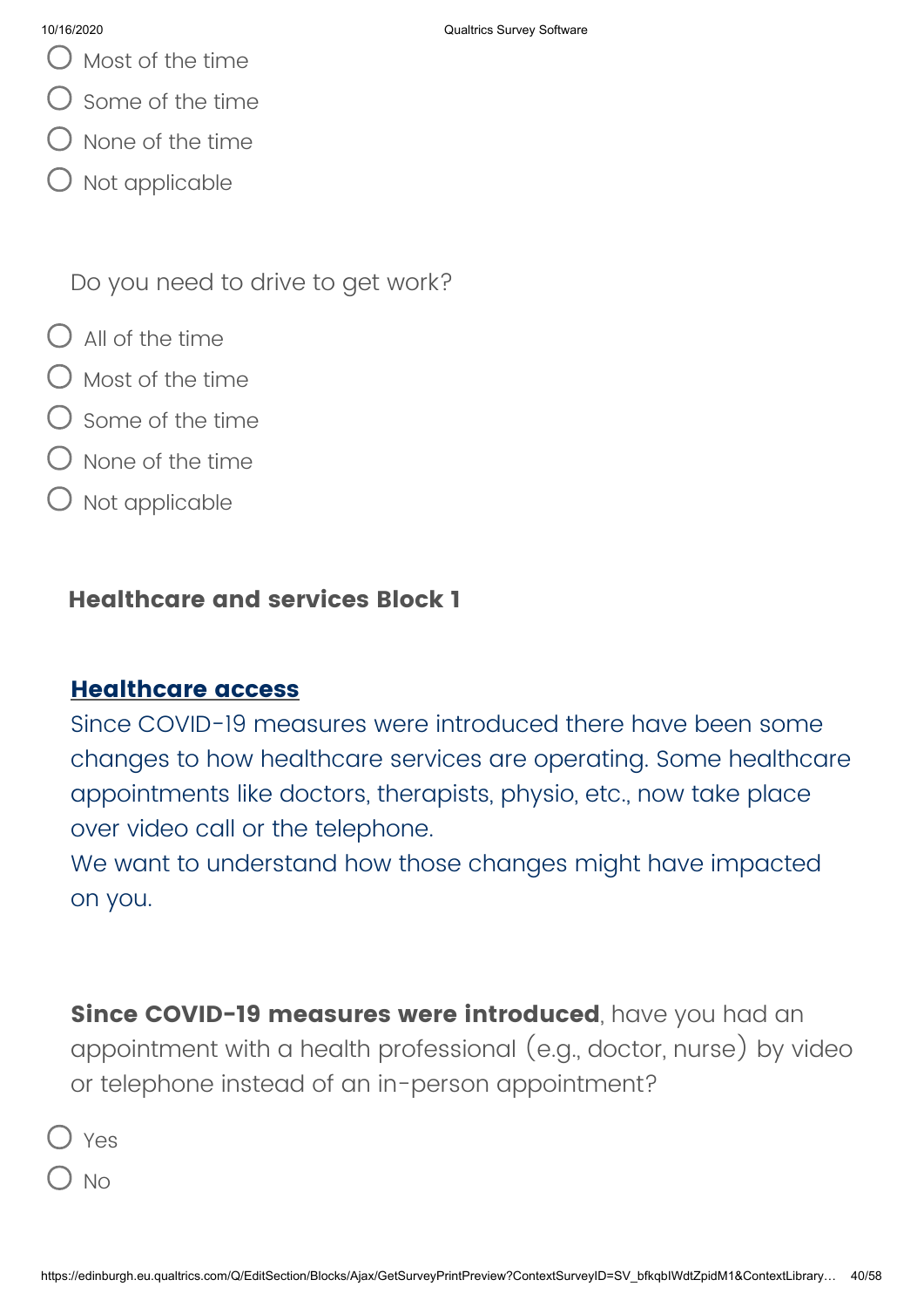Have your healthcare appointment(s) been by telephone, by video, or both?

- $\bigcup$  Telephone
- Video
- $\lambda$  Both

How did the video or telephone appointment(s) compare to inperson appointments?

- $\bigcirc$  Better than an in person appointment
- $\bigcirc$  Just as good as an in person appointment
- Worse than an in person appointment
- Don't know

Did you feel your video or telephone appointment(s) with health professionals (e.g., doctor, or nurse) **offered more confidentiality** than a face-to-face appointment?

- $\bigcirc$  More confidentiality than an in person appointment
- $\bigcirc$  Just the same level of confidentiality as an in person appointment
- $\bigcirc$  Less confidentiality than an in person appointment
- Don't know

How useful has it been to have video or telephone appointments **since the COVID-19 measures were introduced**?

- Very useful
	- Somewhat useful
- Not very useful
- Don't know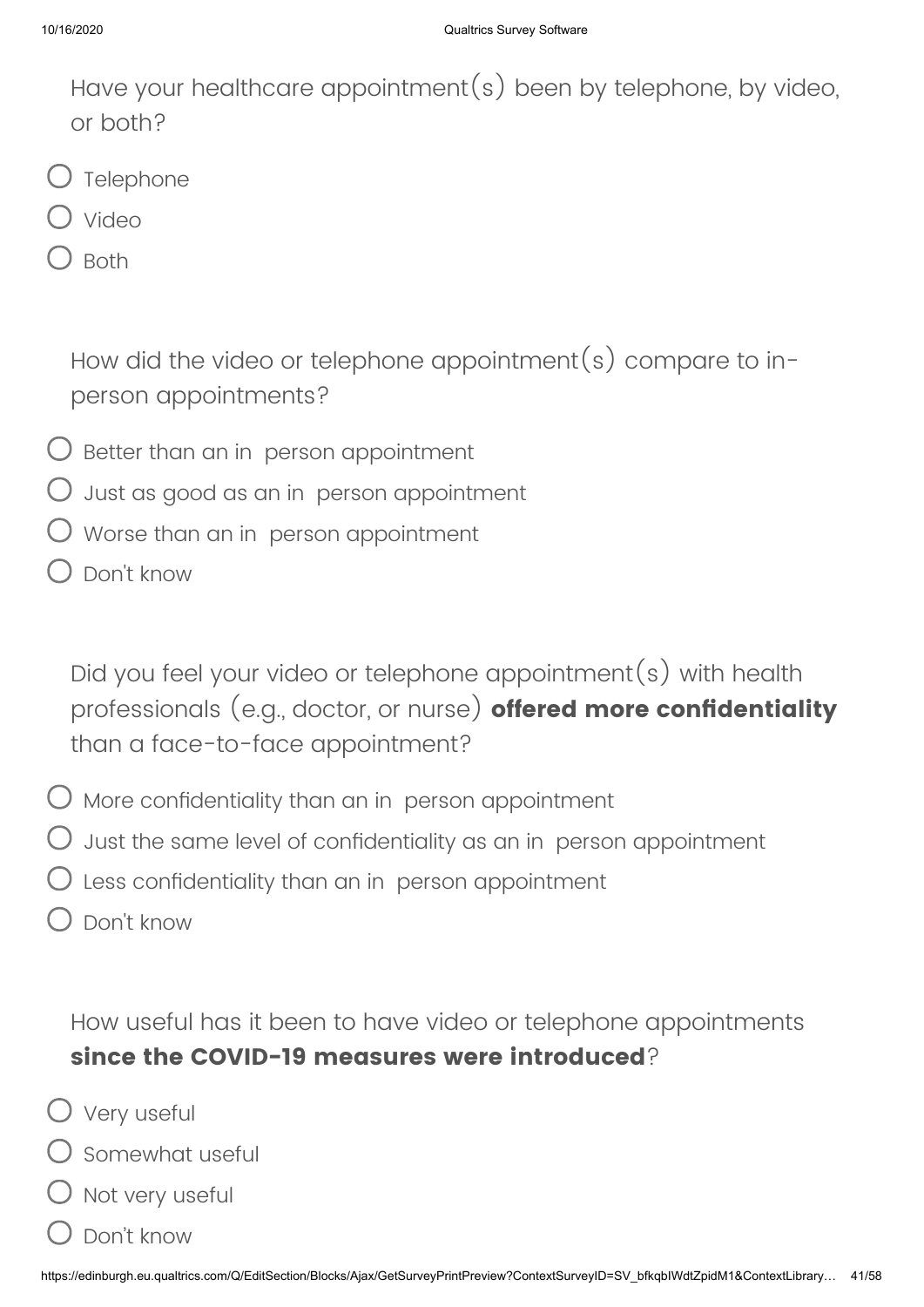How useful do you think it will be to have video or telephone healthcare appointments **after COVID-19 measures have lifted in the future**?

- Very useful
- $\bigcirc$  Somewhat useful
- $O$  Not very useful
- $\bigcap$  Don't know

When arranging an appointment to see a health professional in the future (i.e., **when the COVID-19 pandemic has ended**), would you like the option of booking a video or telephone appointment?

- $\bigcirc$  Definitely yes
- $\bigcirc$  Probably yes
- Probably not
- Definitely not

### **Community Block 1**

# **Community**

In this section the questions are all about the importance of your local community to you.

Thinking about the local area you live in, how would you rate it as a place to live?

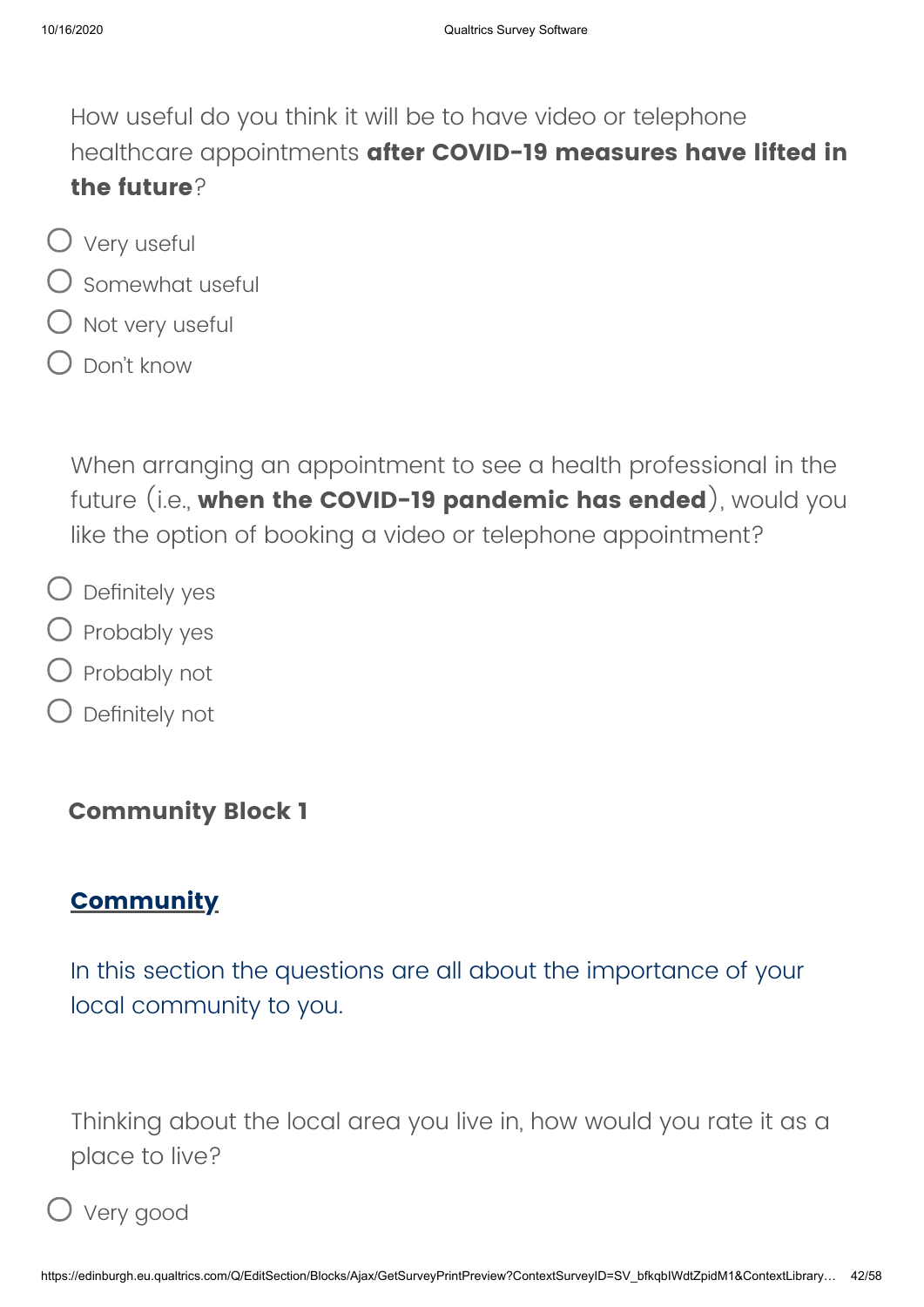- Fairly good
- Fairly poor
- Very poor

How strongly do you feel you belong to your immediate local community?

- Very strongly
- $\bigcirc$  Fairly strongly
- ) Not very strongly
- Not at all strongly

**Just before COVID-19 measures were introduced** (i.e., January 2020) which of these community groups or organisations did you regularly engage with? Select all that apply, or select None of the above

- $\Box$  Community centre Library
- Volunteer in the local community
- Sports club
- Arts and music group
- Social group
- Community shop
- Community council
- Community interest group
- Mental Health or Wellbeing Support group
- Facebook group
- Whatsapp group
	- Community websites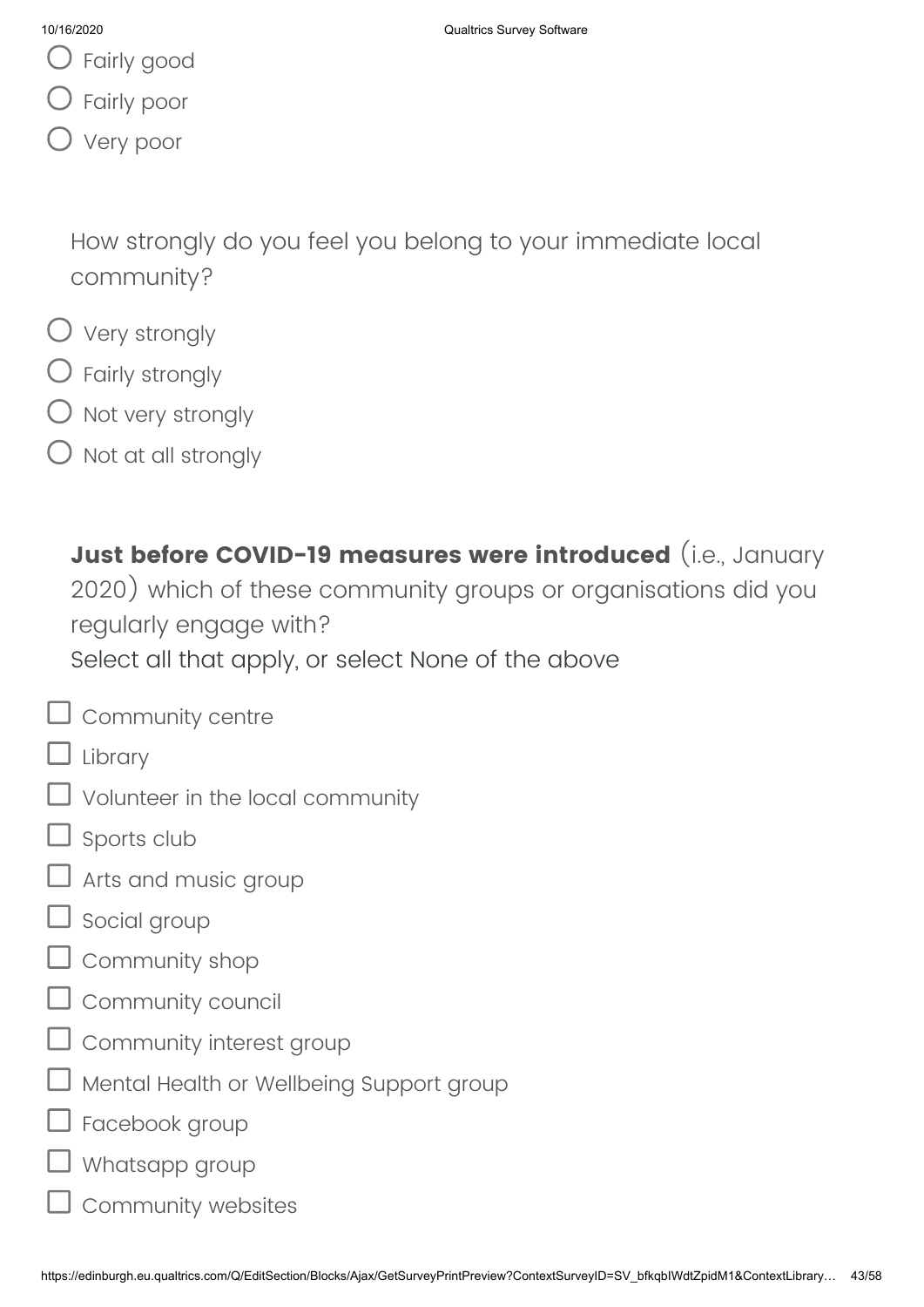| 10/16/2020                                                                     | <b>Qualtrics Survey Software</b>                                  |
|--------------------------------------------------------------------------------|-------------------------------------------------------------------|
| Newsletter                                                                     |                                                                   |
| Local school                                                                   |                                                                   |
| Local resilience group                                                         |                                                                   |
| Church / religious group                                                       |                                                                   |
|                                                                                | Other (please specify)                                            |
| None of the above                                                              |                                                                   |
|                                                                                |                                                                   |
| engage with <b>now</b> ?<br>Select all that apply, or select None of the above | Which of these community groups or organisations do you regularly |
| Community centre                                                               |                                                                   |
| Library                                                                        |                                                                   |
| Volunteer in the local community                                               |                                                                   |
| Sports club                                                                    |                                                                   |
| Arts and music group                                                           |                                                                   |
| $\Box$ Social group                                                            |                                                                   |
| Community shop                                                                 |                                                                   |
| Community council                                                              |                                                                   |
| Community interest group                                                       |                                                                   |
| Mental Health or Wellbeing Support group                                       |                                                                   |
| Facebook group                                                                 |                                                                   |
| Whatsapp group                                                                 |                                                                   |
| Community websites                                                             |                                                                   |
| Newsletter                                                                     |                                                                   |
| Local school                                                                   |                                                                   |
| Local resilience group                                                         |                                                                   |
| Church / religious group                                                       |                                                                   |
|                                                                                |                                                                   |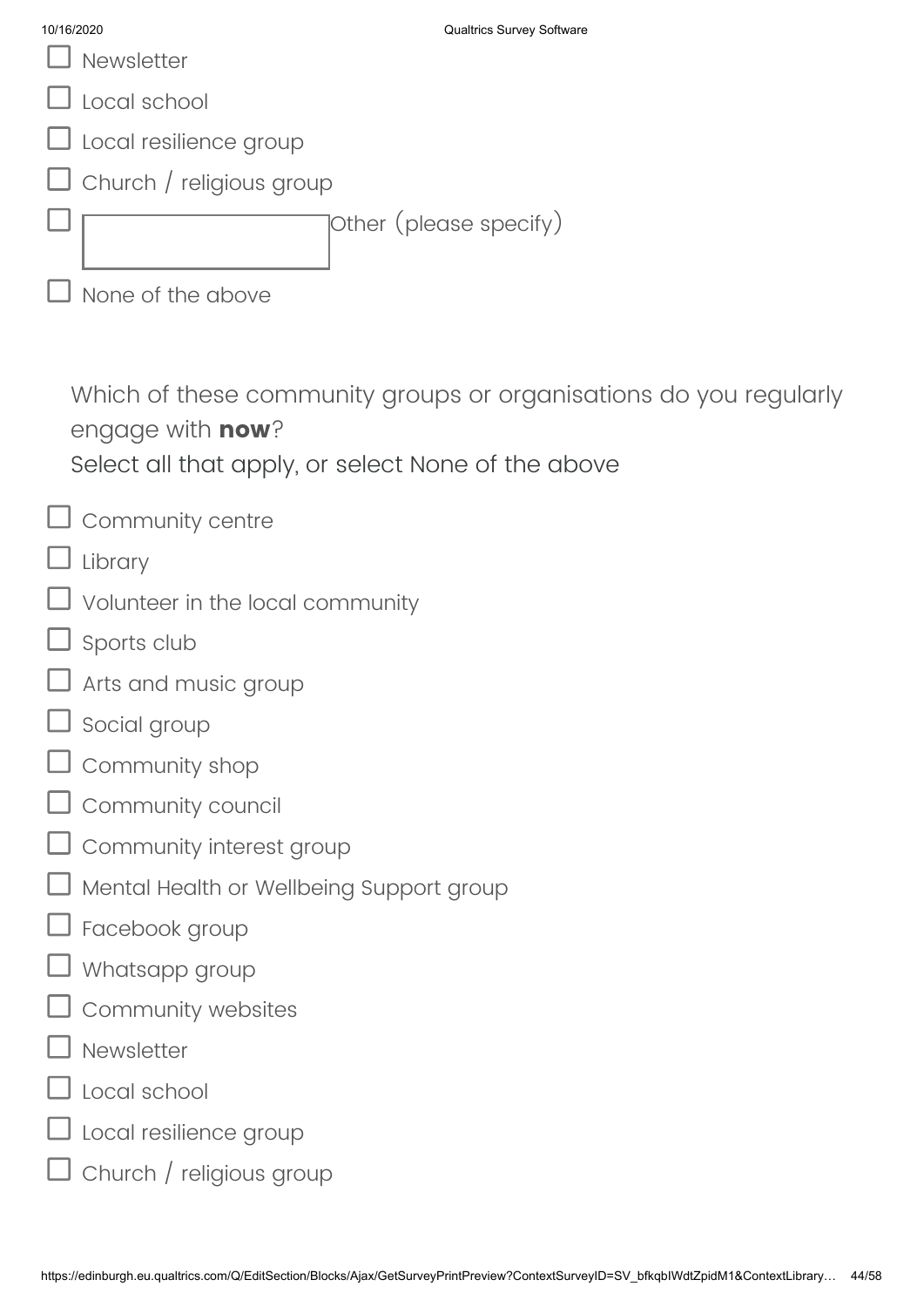|  | Tother (please specify) |  |
|--|-------------------------|--|
|  |                         |  |

 $\Box$  None of the above

### **Community Block 2**

Do you feel you can have an impact on decisions that affect you and your community?

- $\bigcirc$  Not at all
- Not so much
- Yes, somewhat
- Yes, a lot

If you were to get COVID-19 how worried would you feel about your community knowing?

- $\bigcap$  Not at all worried
- Slightly worried
- Moderately worried
- Very worried
- Extremely worried

How have these aspects of life been affected by the COVID-19 measures?

> Things are even better Things are about the same Things are not

as good Don't know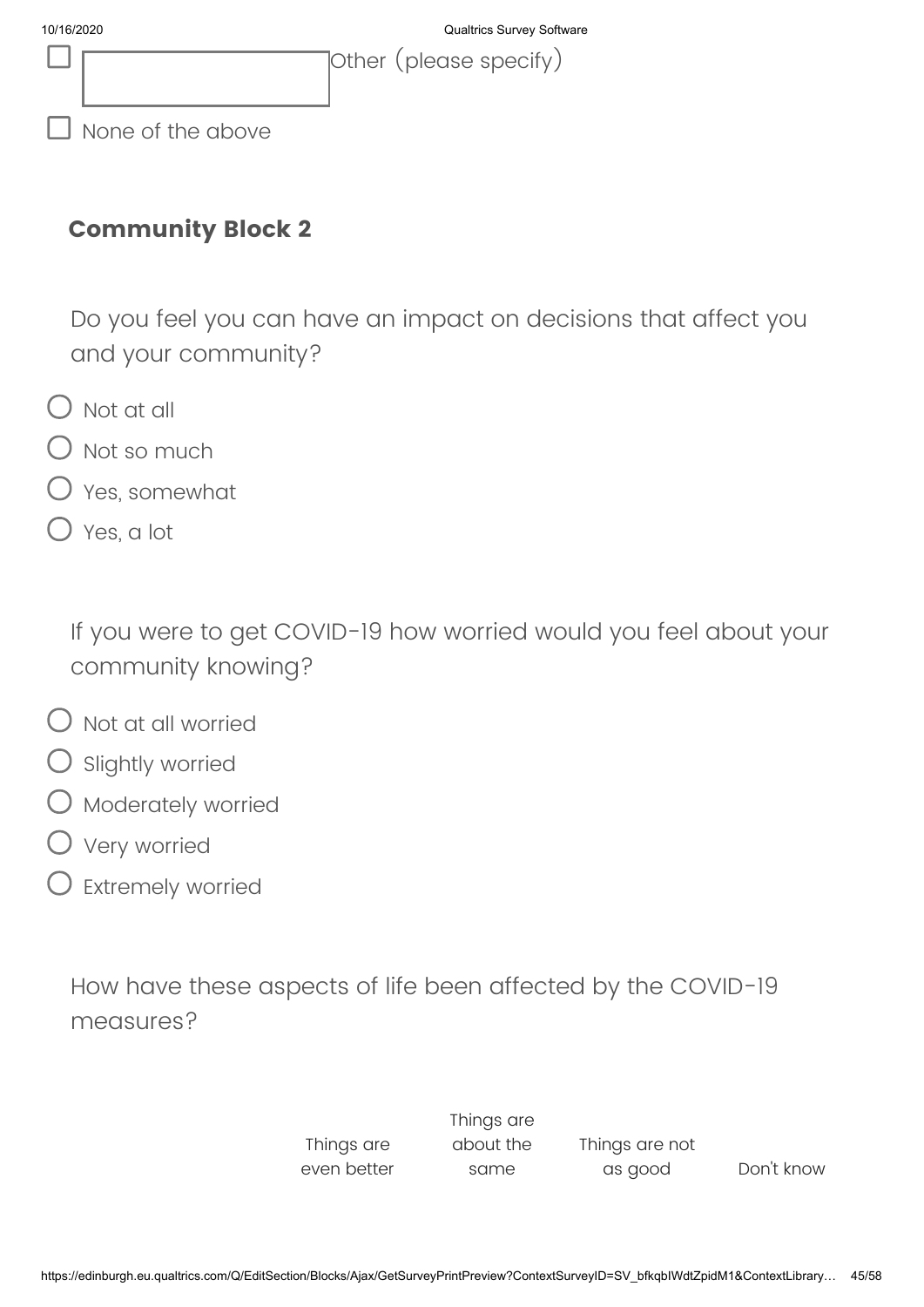### 10/16/2020 Qualtrics Survey Software

|                                                                                          | Things are<br>even better | Things are<br>about the<br>same | Things are not<br>as good | Don't know |
|------------------------------------------------------------------------------------------|---------------------------|---------------------------------|---------------------------|------------|
| Strong sense of<br>community                                                             |                           |                                 |                           |            |
| Shopping locally                                                                         |                           |                                 |                           |            |
| Community<br>organisations,<br>businesses, the NHS<br>and others all<br>working together |                           |                                 |                           |            |
| Pollution levels                                                                         |                           |                                 |                           |            |
| Funding being<br>available for<br>communities                                            |                           |                                 |                           |            |
| Government and<br>local authorities<br>listening to<br>communities                       |                           |                                 |                           |            |
| Roads being quieter<br>and safer for active<br>travel (walking,<br>cycling)              |                           |                                 |                           |            |
| Being able to<br>access green space                                                      |                           |                                 |                           |            |

When the COVID-19 lockdown restrictions started to ease, how **worried** did you feel about Scotland opening back up and visitors returning to your community?

- $\bigcirc$  Not at all worried
- $O$  Slightly worried
- O Moderately worried
- Very worried
- Extremely worried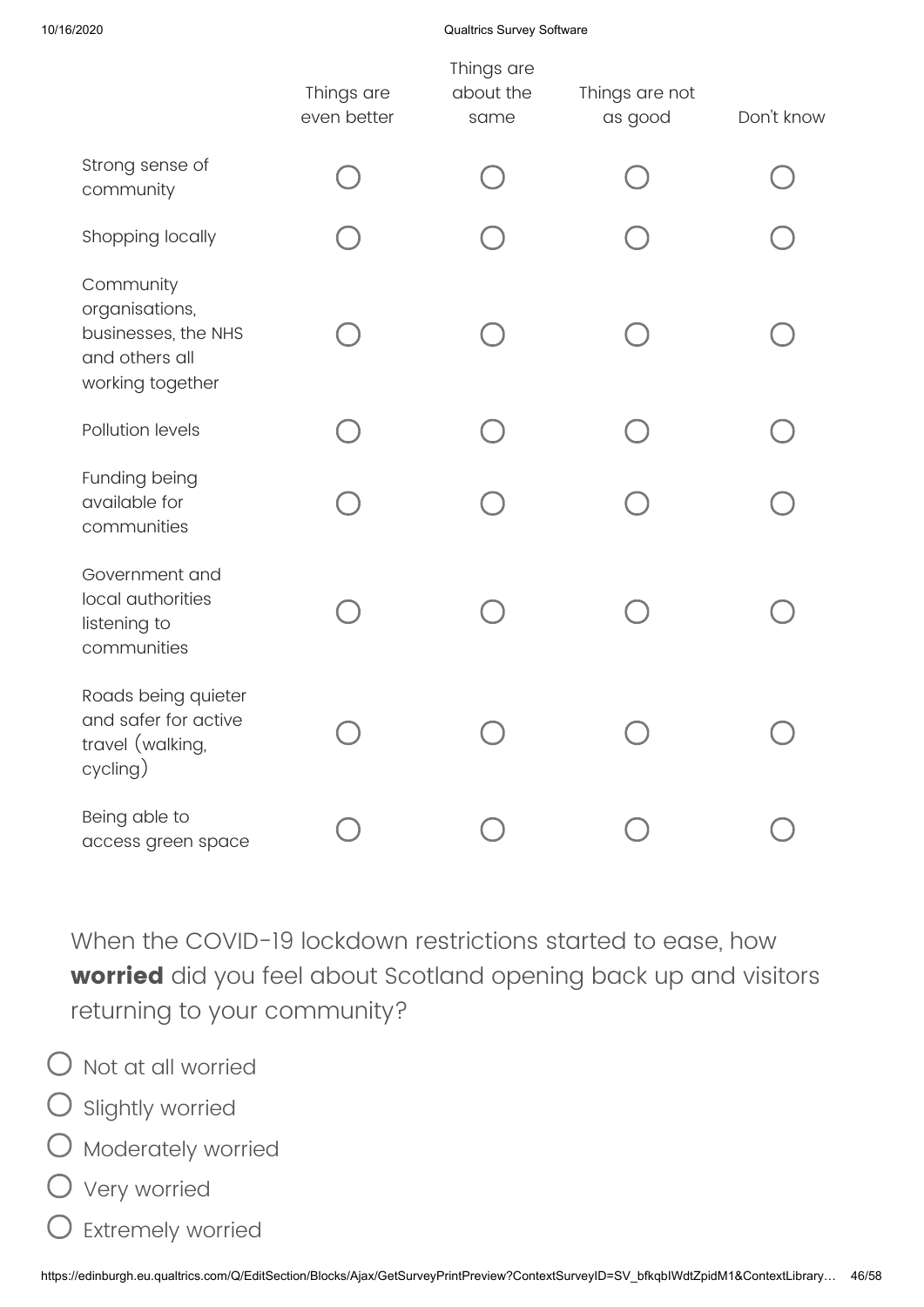How **worried** do you **now** feel about visitors returning to your community?

- $\bigcirc$  Not at all worried
- $\bigcirc$  Slightly worried
- O Moderately worried
- Very worried
- $\bigcirc$  Extremely worried

When do you think would have been / is the right time for your community to welcome:

|                                     |                |                |                     |                | Summer           |               |
|-------------------------------------|----------------|----------------|---------------------|----------------|------------------|---------------|
|                                     | Summer<br>2020 | Autumn<br>2020 | Winter<br>2020/2021 | Spring<br>2021 | 2021 or<br>later | Don't<br>know |
| Tourists from<br>Scotland           |                |                |                     |                |                  |               |
| Tourists from the<br>rest of the UK |                |                |                     |                |                  |               |
| Tourists from<br>Europe             |                |                |                     |                |                  |               |
| International<br>Tourists           |                |                |                     |                |                  |               |

### **Community Block 3**

Do you run a business that relies on visitors returning to Scotland?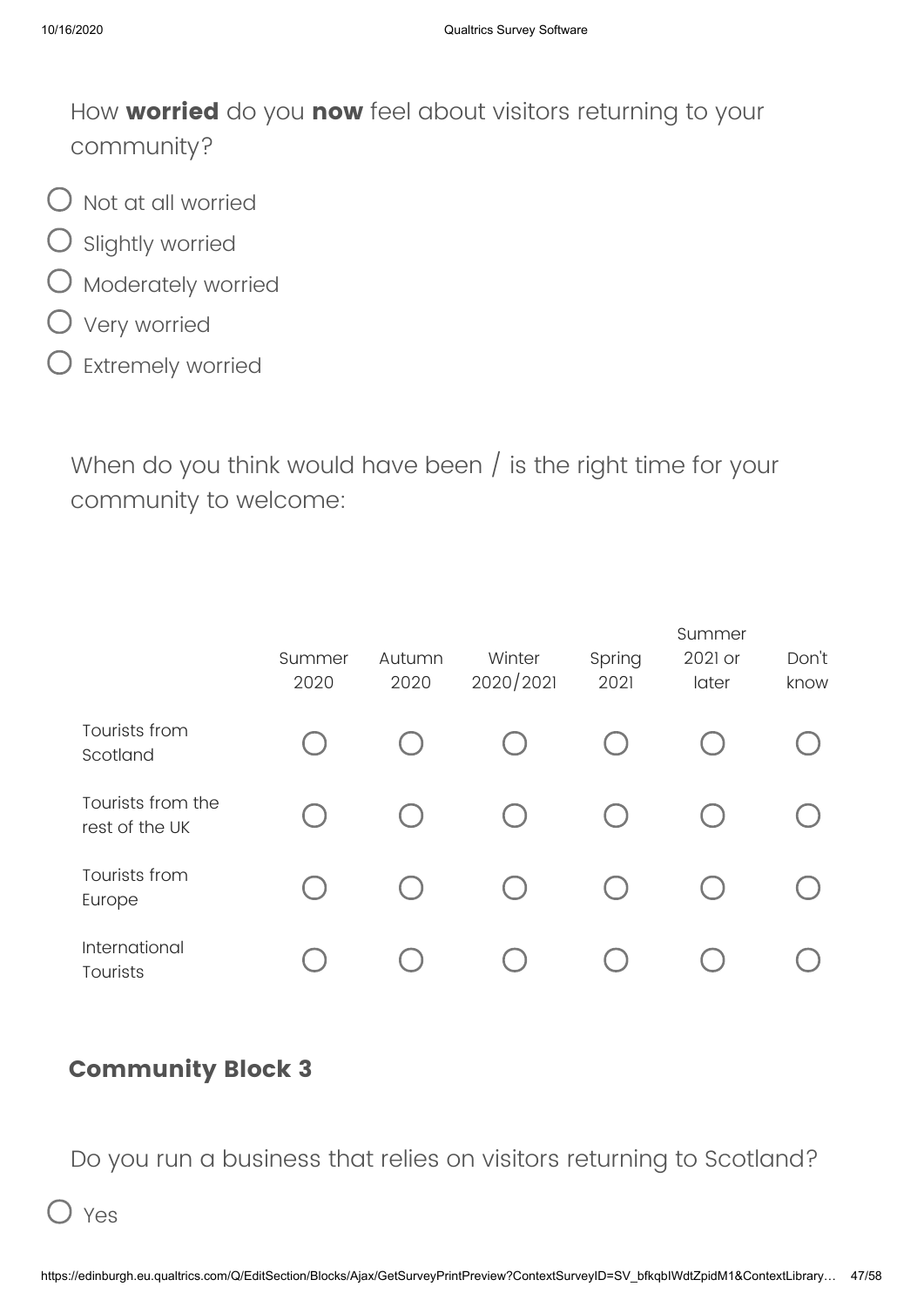How **worried were** you about your community's response to your business opening up to visitors?

- $\bigcap$  Not at all worried
- $O$  Slightly worried
- $\bigcirc$  Moderately worried
- Very worried
- $\bigcirc$  Extremely worried

Would your business need to close or stop if you had to self-isolate?

|  | ٠ |
|--|---|
|--|---|

- $O$  No
- Don't know

### **Connectivity Block 1**

# **Connectivity**

The measures used to prevent further spread of COVID-19 have meant that many people are spending more time online, working from home, staying in touch with friends, etc. This section is all about your access to the internet and how easily you can access it.

Have you received support from a friend or family member to fill in this survey?

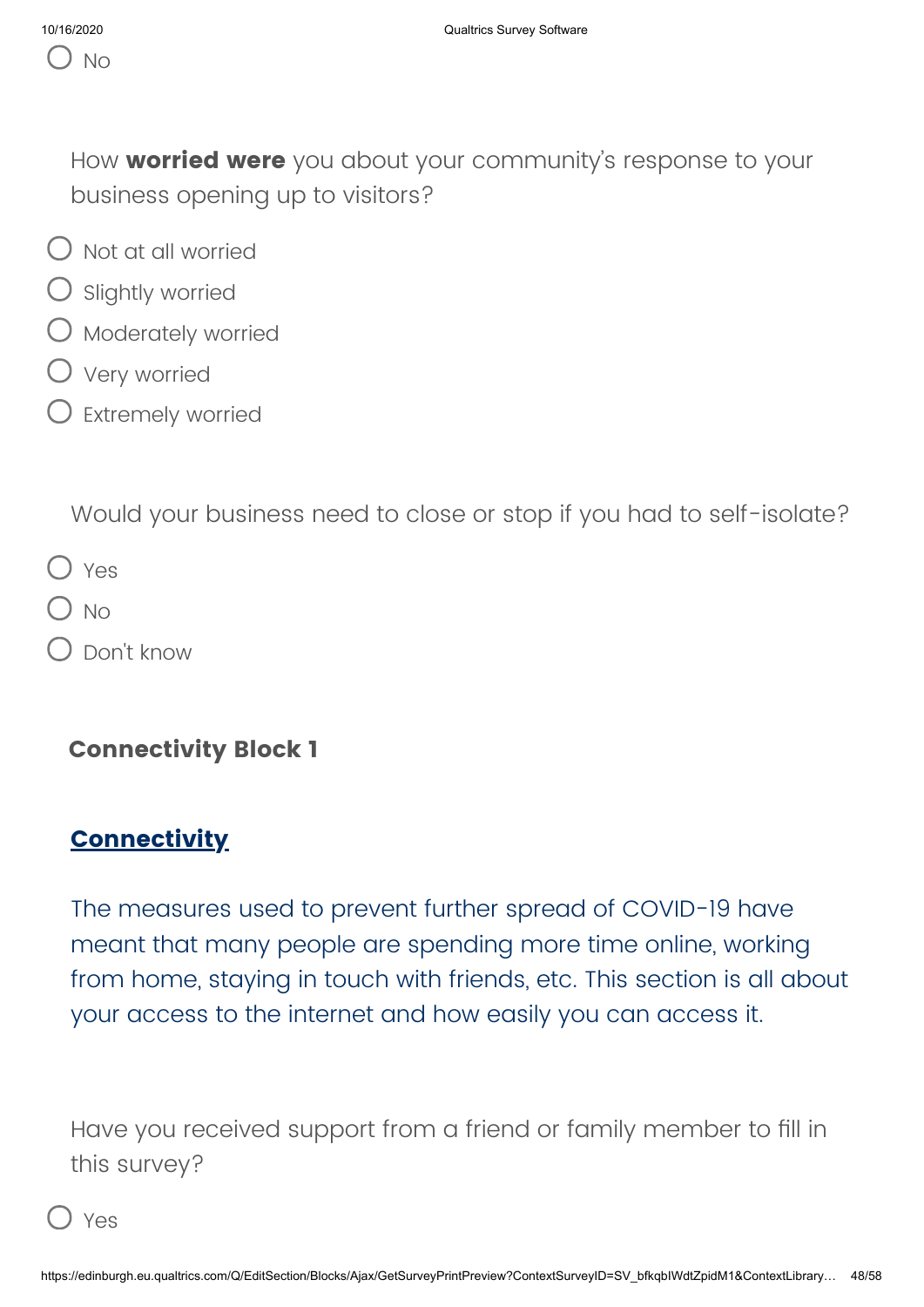| How does your household connect to the internet?<br>Select all that apply.                                        |
|-------------------------------------------------------------------------------------------------------------------|
| Superfast fibre broadband (e.g. Virgin Media, BT Infinity)<br>Cable modem or DSL Broadband (e.g BT, Plusnet, Sky) |
| Broadband via satellite                                                                                           |
| Public WiFi                                                                                                       |
| Mobile broadband via mobile phone network (3G or 4G) via a mobile<br>phone, smartphone, or tablet                 |
| Dial up access                                                                                                    |
| Other (please specify)                                                                                            |
| My household does not have access to the internet                                                                 |
| Don't know                                                                                                        |
|                                                                                                                   |

How would you describe your current broadband connection?

- Very poor
- ) Poor
- $\overline{)}$  Fair
- Good
- Very Good
- Excellent
- Don't know
- Not applicable

Since September 2020 have you **applied** for the Scottish Broadband Voucher Scheme (SBVS)?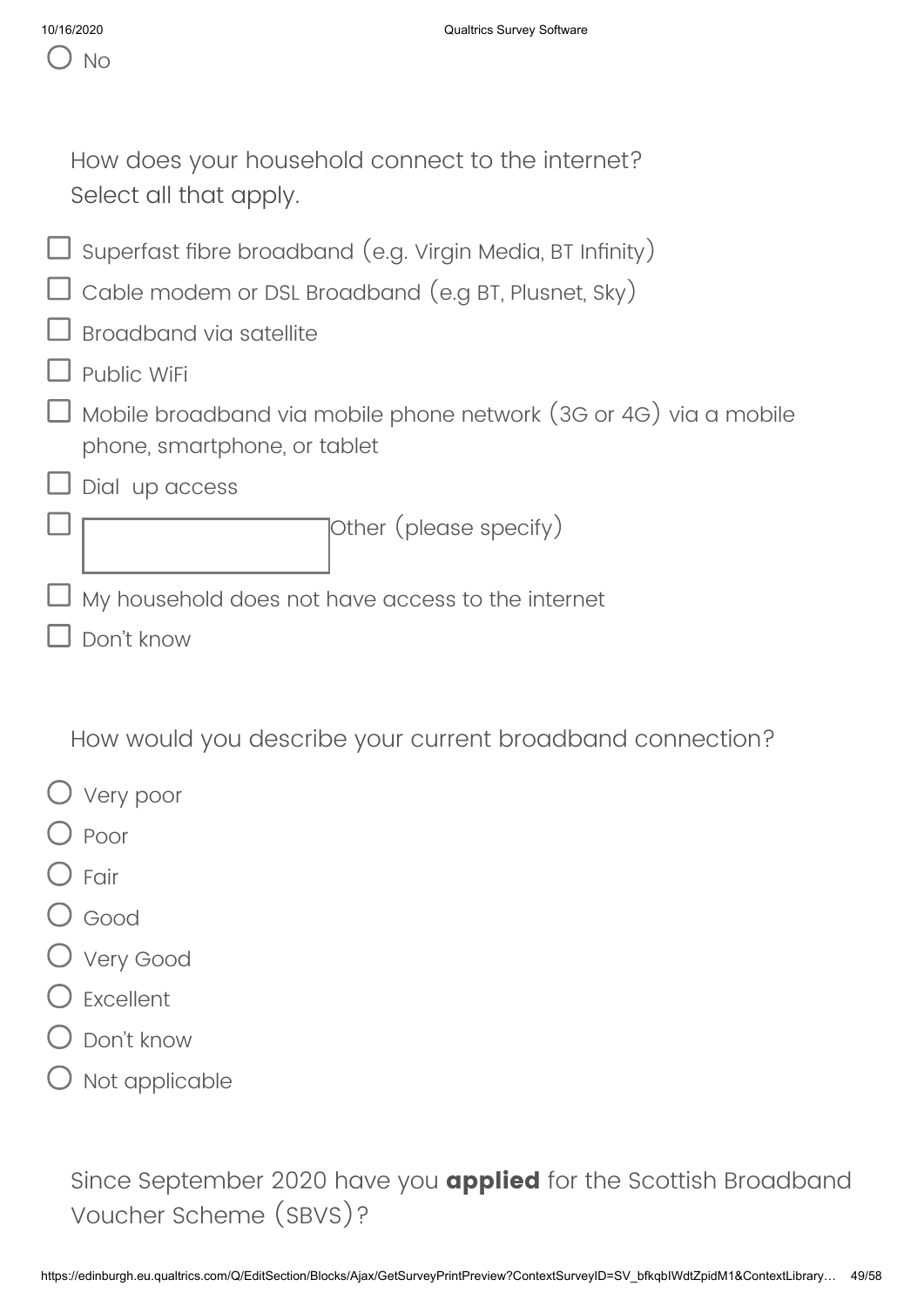- Yes
- ) No
- Don't know

Have you **received** vouchers from the Scottish Broadband Voucher Scheme (SBVS)?

- $\bigcap$  Yes
- $\bigcirc$  No
- $\bigcirc$  Waiting to hear

How much do you disagree or agree with the following statement. The quality of the internet service in my area is value for money?

- O Strongly Disagree
- Disagree
- $O$  Neutral
- O Agree
- $O$  Strongly Agree
- Don't know
- $O$  Not applicable

### **Connectivity Block 2**

Please tell us how important each of the following is to you / your household **now**.

How important is reliable high speed broadband…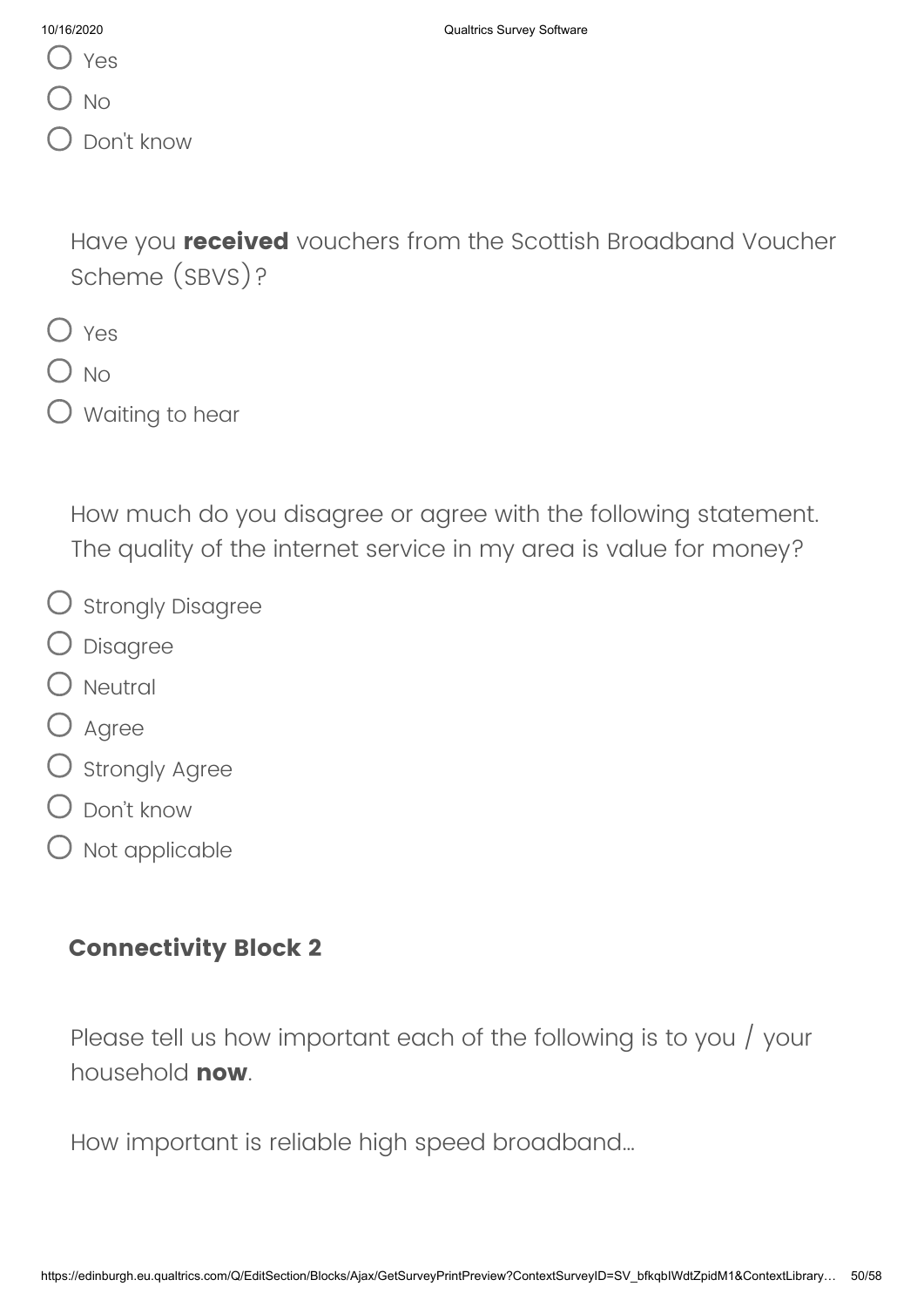### to be able to work from home

- Very important
- Quite important
- $O$  Not very important
- $\bigcirc$  Not at all important
- Not applicable

to be able to run your business

- Very important
- $\bigcirc$  Quite important
- $O$  Not very important
- $\bigcirc$  Not at all important
- Not applicable

to keep in touch with friends and family

- Very important
- $\bigcirc$  Quite important
- Not very important
- $\big)$  Not at all important
- Not applicable

to access health and support services

- Very important
- Quite important
- ) Not very important
- Not at all important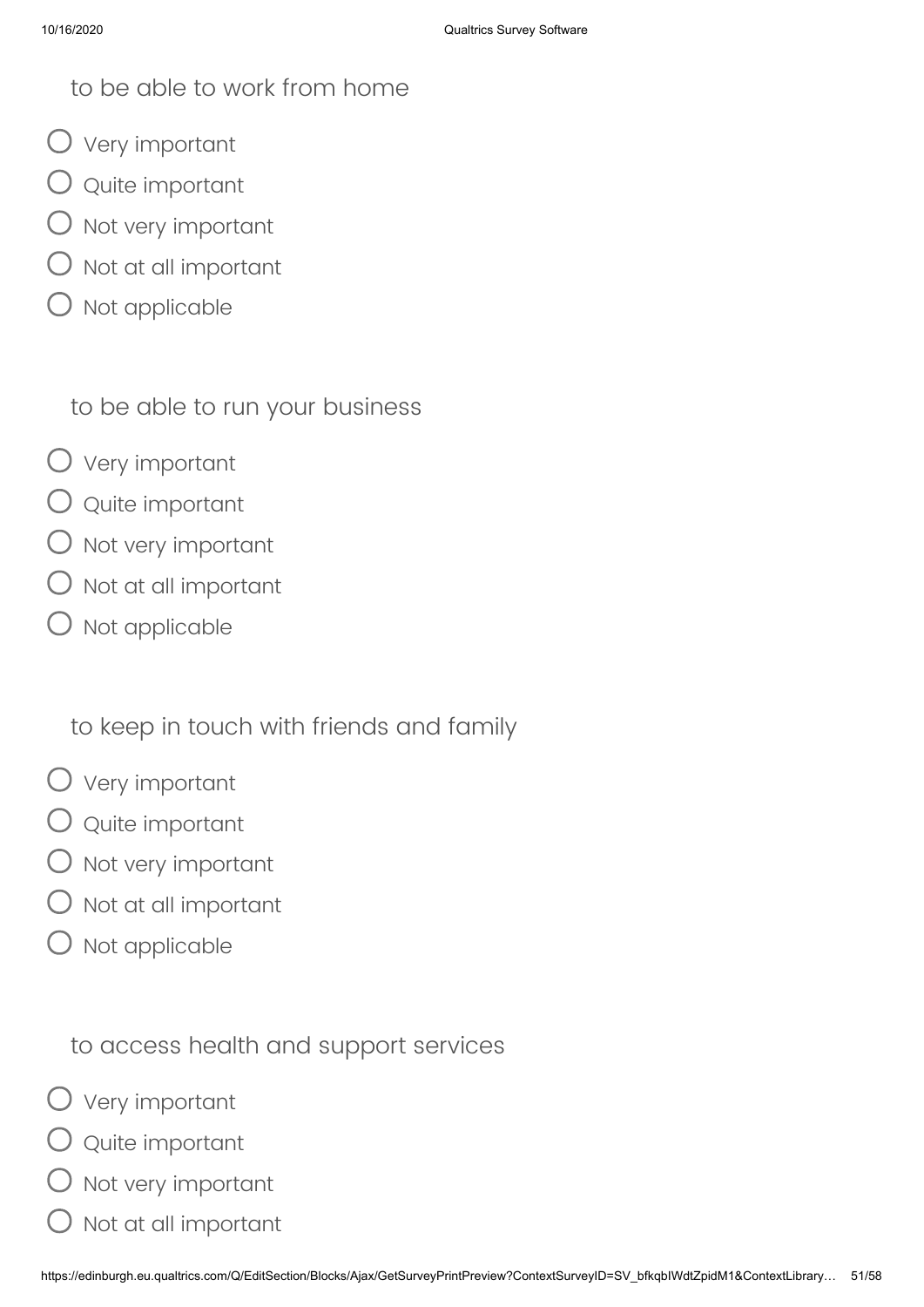How important was reliable high speed broadband for your children to do their school work from home?

- Very important
- Quite important
- $O$  Not very important
- $\bigcirc$  Not at all important
- $\bigcirc$  Not applicable

Do you have a space at home that you can access the internet privately, for example a separate room or desk?

- O Yes
- $\bigcap$  No
- $\bigcirc$  Don't know
- Prefer not to answer

# **Finish Block 1**

# **Almost finished!**

In this last section, we would like to ask you a few more questions about your **current circumstances**. We will use your answers to these questions to understand how different groups of people are affected by the COVID-19 pandemic.

What is your ethnic origin? Please select one option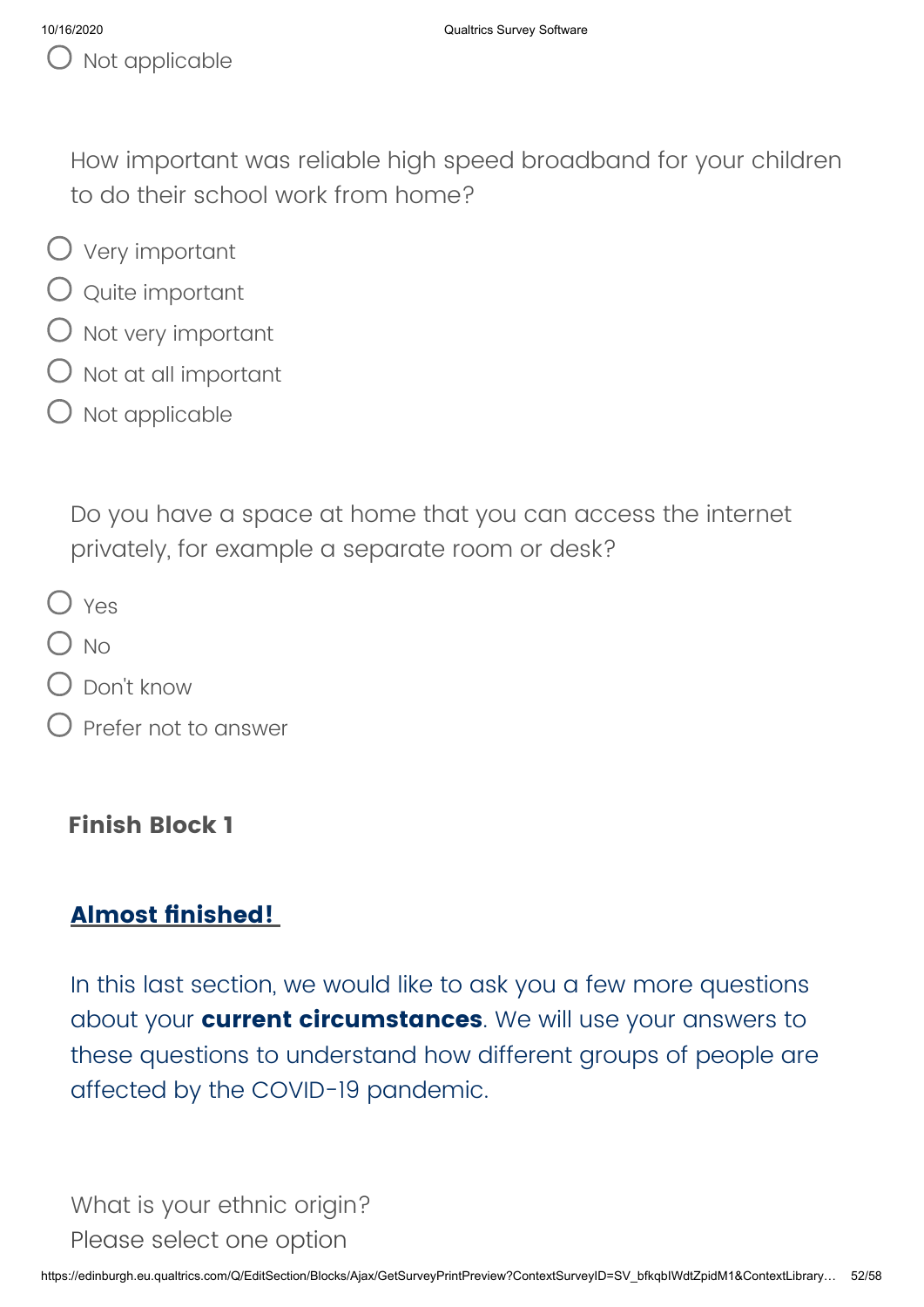- White Scottish
- White English
- White Welsh
- White Northern Irish
- White Irish
- White Gypsy or Irish Traveller
- White Polish
- Any other White background
- Asian or Asian British Indian
- $\bigcirc$  Asian or Asian British Pakistani
- $\mathsf{\bigcirc}$  Asian or Asian British  $\;$  Bangladeshi
- Asian or Asian British Chinese
- $\bigcirc$  Any other Asian background
- $\bigcirc$  Black or Black British African
- Black or Black British Caribbean
- $\bigcirc$  Any other Black/African/Caribbean background
- Arab or Arab British
- Mixed White and Black Caribbean
- Mixed White and Black African
- Mixed White and Asian
- Any other Mixed/Multiple ethnic background
- $\bigcirc$  Any other ethnic group
- Prefer not to answer

What type of accommodation do you live in?

 $\bigcirc$  House or bungalow

Flat or apartment

Hostel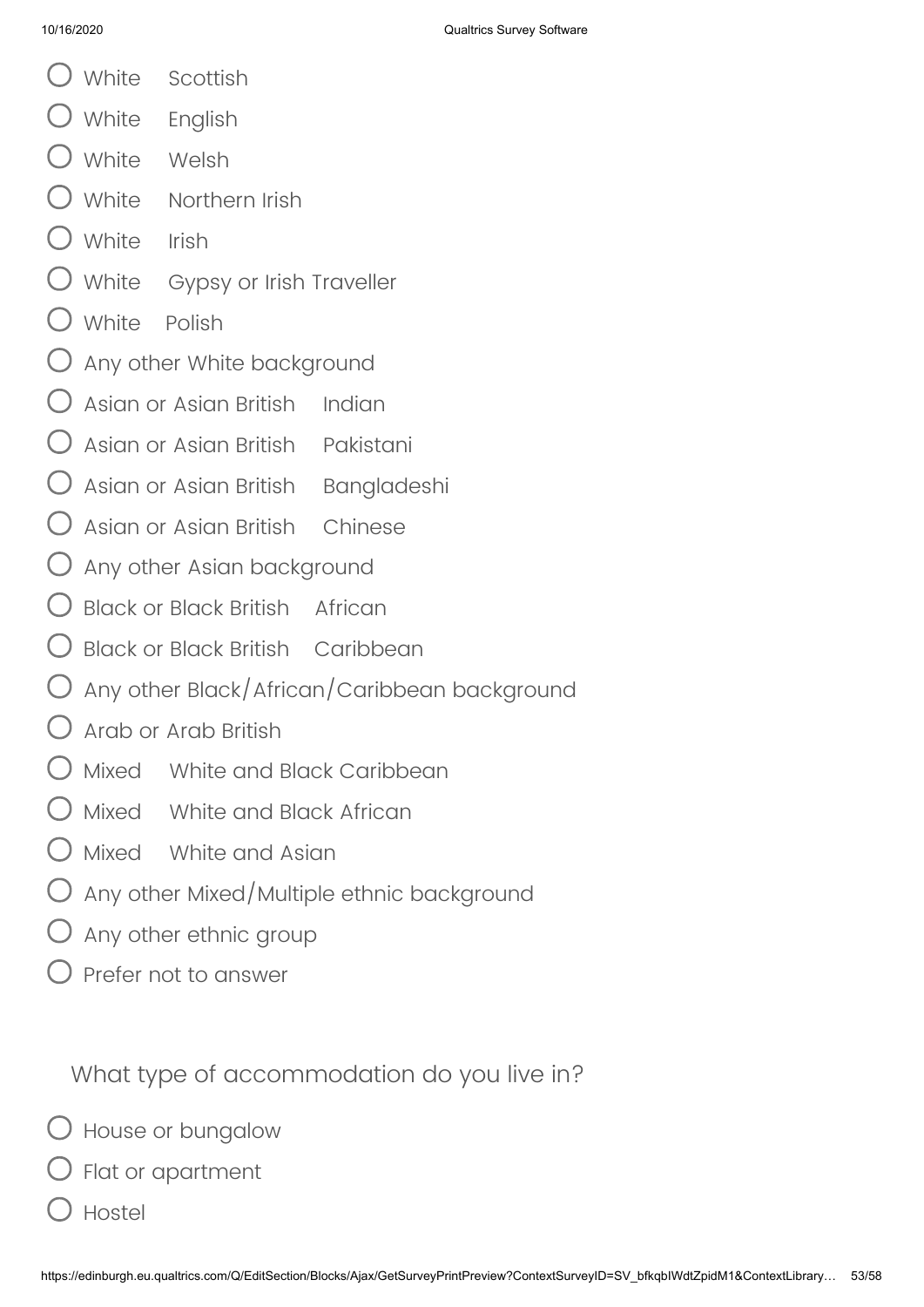- Mobile home or caravan
- ) Sheltered housing
- Homeless
- **Other**
- Prefer not to answer

What is the status of the accommodation in which you and your household live?

- O Own outright
- $\bigcirc$  own with mortgage
- $\bigcirc$  Rent from local authority/housing association
- $\bigcirc$  Rent from private landlord or agency
- $\bigcirc$  Pay part rent and part mortgage
- $\bigcirc$  Live rent free
- l Other
- Don't know
- Prefer not to answer

Do you have caring responsibilities for any of the following people who **live with you**?

Select all that apply, or select None of the above

- Children
- Adults with a physical or learning disability
- Elderly relatives
- Other elderly persons
- Other adults
- Prefer not to answer
	- None of the above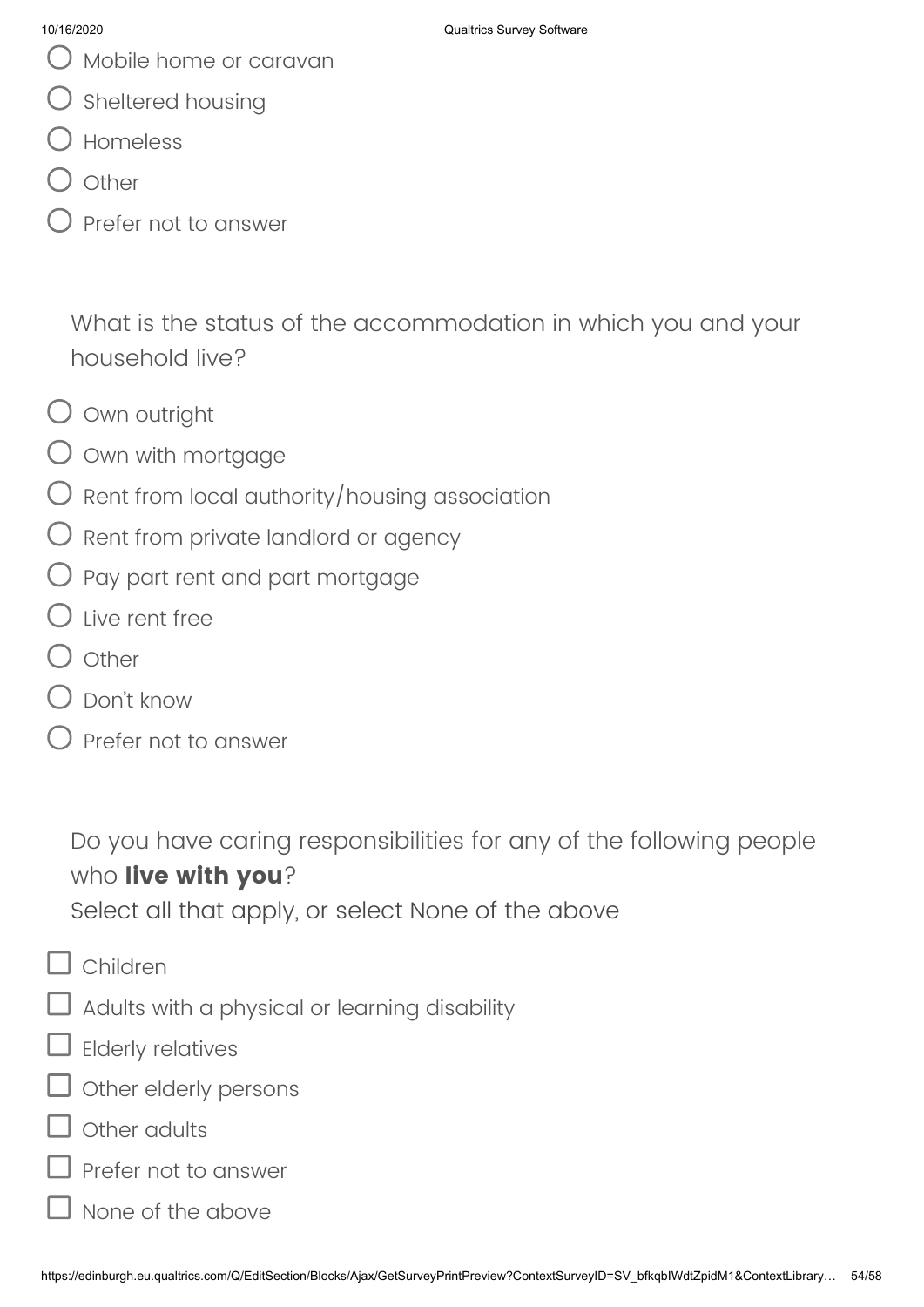Do you have caring responsibilities for any of the following people who **do not live with you**? Select all that apply, or select None of the above

- Children
	- Adults with a physical or learning disability
- Elderly relatives
- Other elderly persons
- Other adults
- Prefer not to answer
- None of the above

Do **you** have any of the following conditions? Select all that apply, or select None of the above

- Rlind
- Partial sight loss
- Deaf
- Partial hearing loss
- A learning disability (e.g., Down's Syndrome)
- $\Box$  A learning difficulty (e.g., dyslexia)
- A developmental disorder (e.g., autistic spectrum disorder)
- A physical disability
- A cognitive impairment (e.g., dementia)
- A mental health condition
- A long term illness, disease, or condition
- Prefer not to answer
- None of the above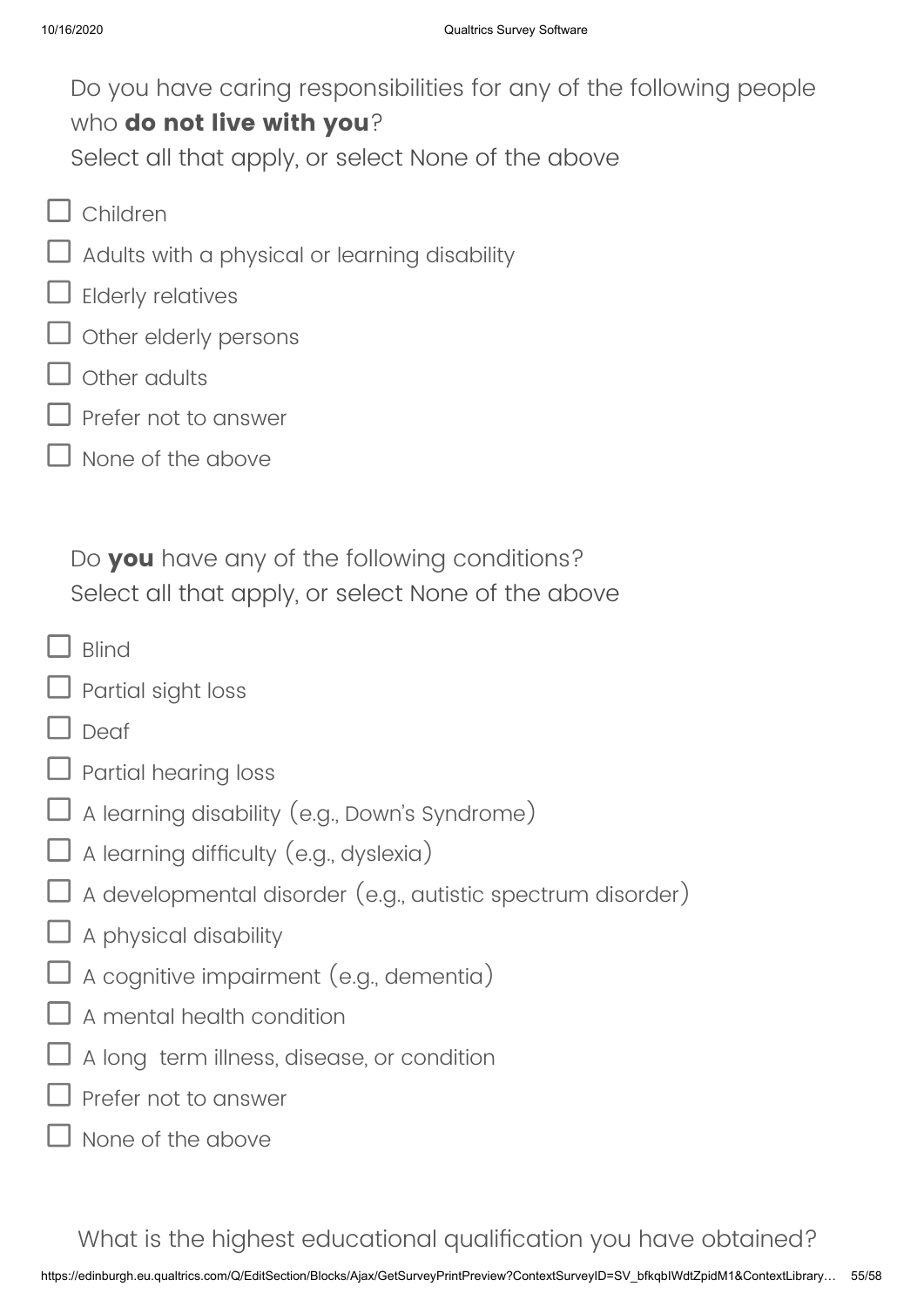- $\bigcirc$  Postgraduate degree
- $\bigcirc$  Undergraduate degree
- $\bigcirc$  Other professional or technical qualification
- $\bigcirc$  NVQ or HND or HNC or equivalent
- $\bigcirc$  Higher grade, A levels, AS levels or equivalent
- O standard grade, National 4 or 5, O levels, GCSEs or equivalent
- $\bigcirc$  CSEs or equivalent
- School leavers certificate

Other (please specify)

- 
- $\bigcirc$  No qualifications
- Prefer not to answer

## **Finish Block 2**

# **Public involvement**

When we are developing our research projects, we like to involve our volunteers.

We would like to know whether you would be interested in hearing about future Public Involvement Groups, or opportunities to share your volunteer experience with us.

If you answer yes to the questions below, we may invite you to take part Public Involvement Groups in the future. If an invitation is received, you can choose whether or not to take part.

# Would you like to be invited to help shape the future of our research?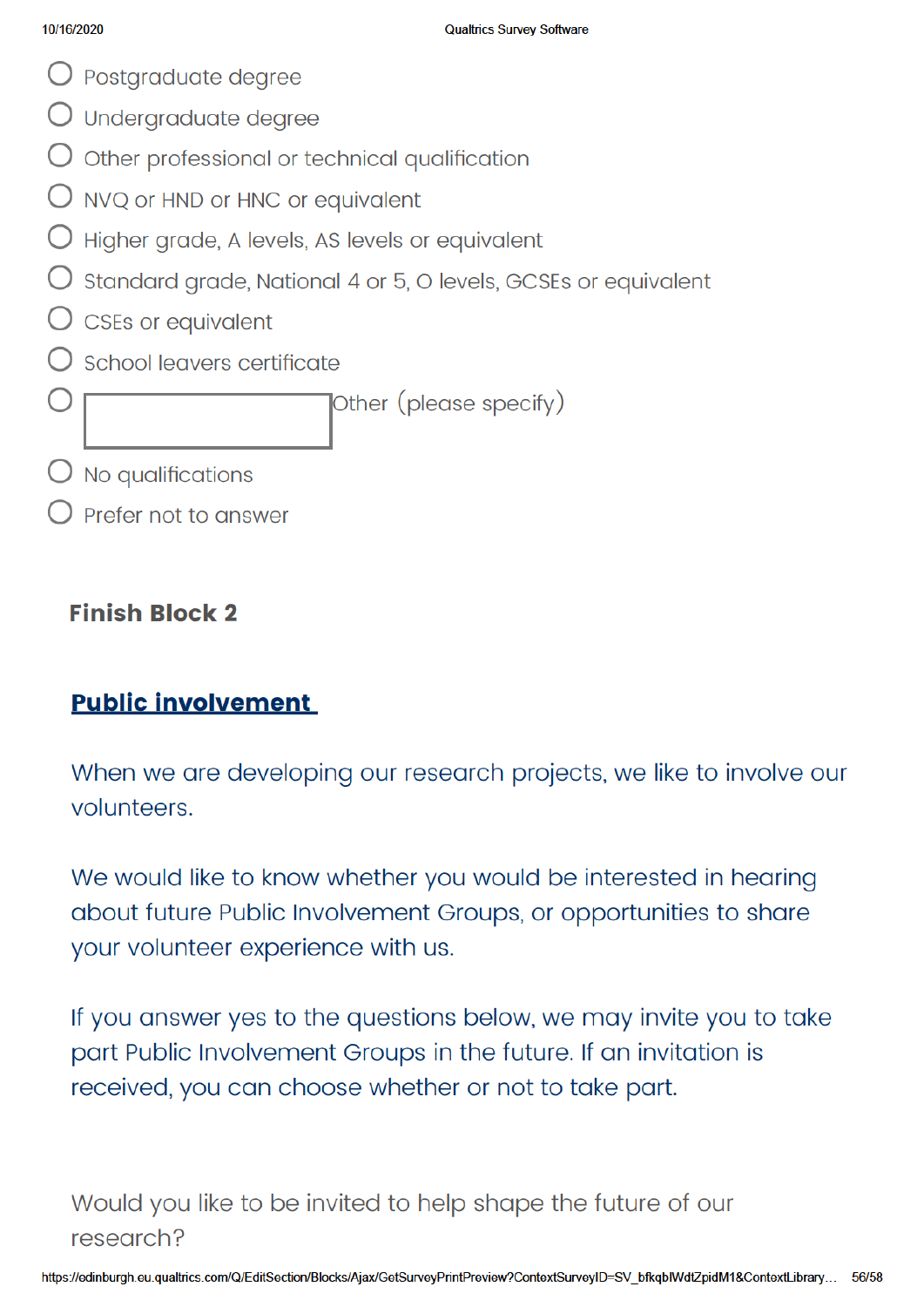| Yes |
|-----|
|     |

Would you like to be invited to share your experience of being a volunteer?

|--|--|

**No** 

How did you hear about this survey?

- $\bigcirc$  Through the Rural Mental Health Forum
- Through the Scottish Rural Network
- **Through Scottish Rural Action**
- Through the National Farmers Union
- Through a relative or friend
- $\bigcirc$  Employer or organisation
- $\overline{\phantom{a}}$  Social media
- $\sqrt{2}$  Radio
- **TV**
- $\bigcirc$  Newspaper
- Through SHARE (Scottish Health Research Register)

Other (please specify)

### **Final Block 3**

# **One final thing!**